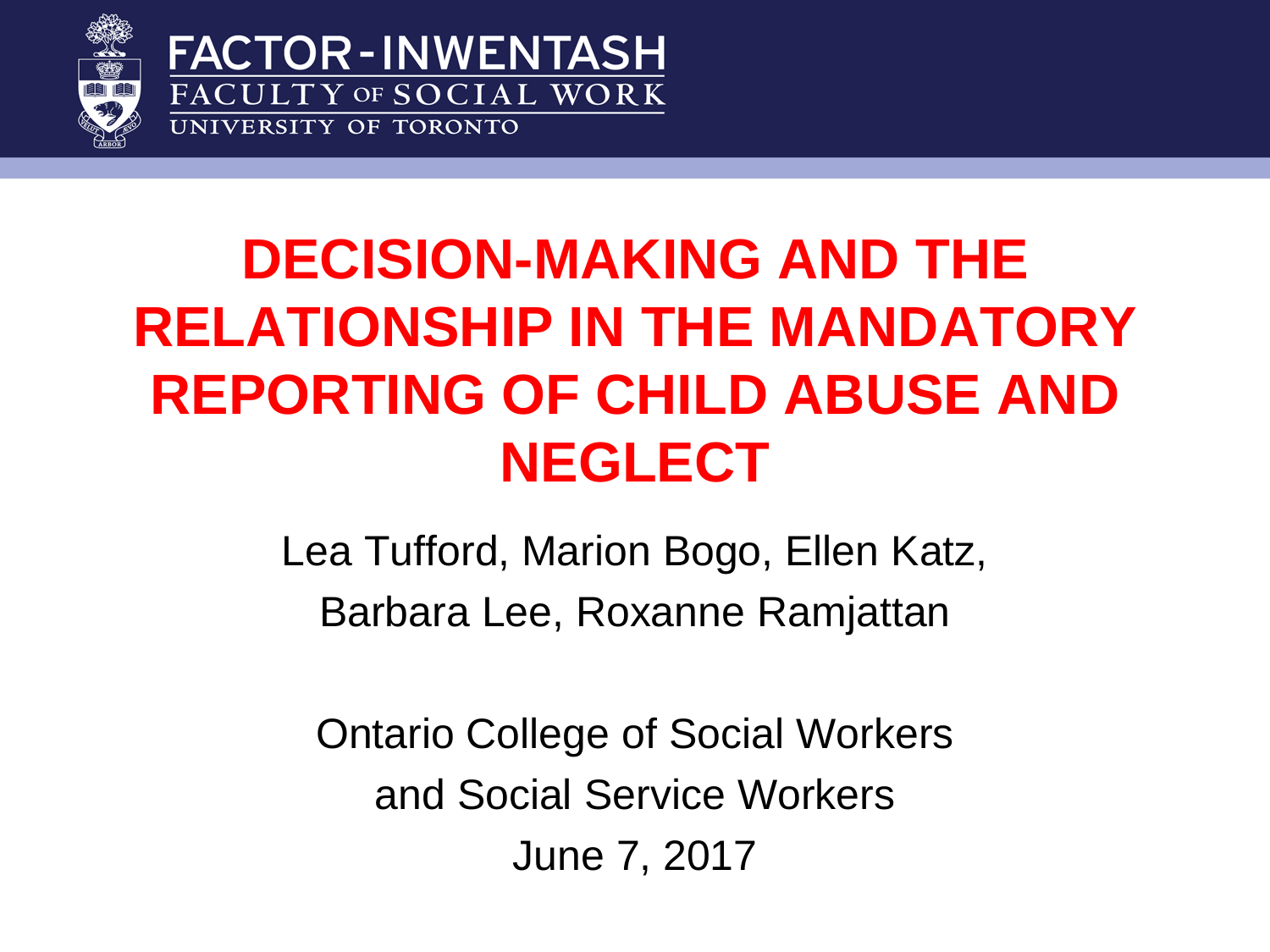## **BACKGROUND**

• Dissertation research in mandatory reporting from the perspectives of decision-making and maintaining the relationship

• Electronic survey through the Ontario Association of Social Workers

• Conceptual Framework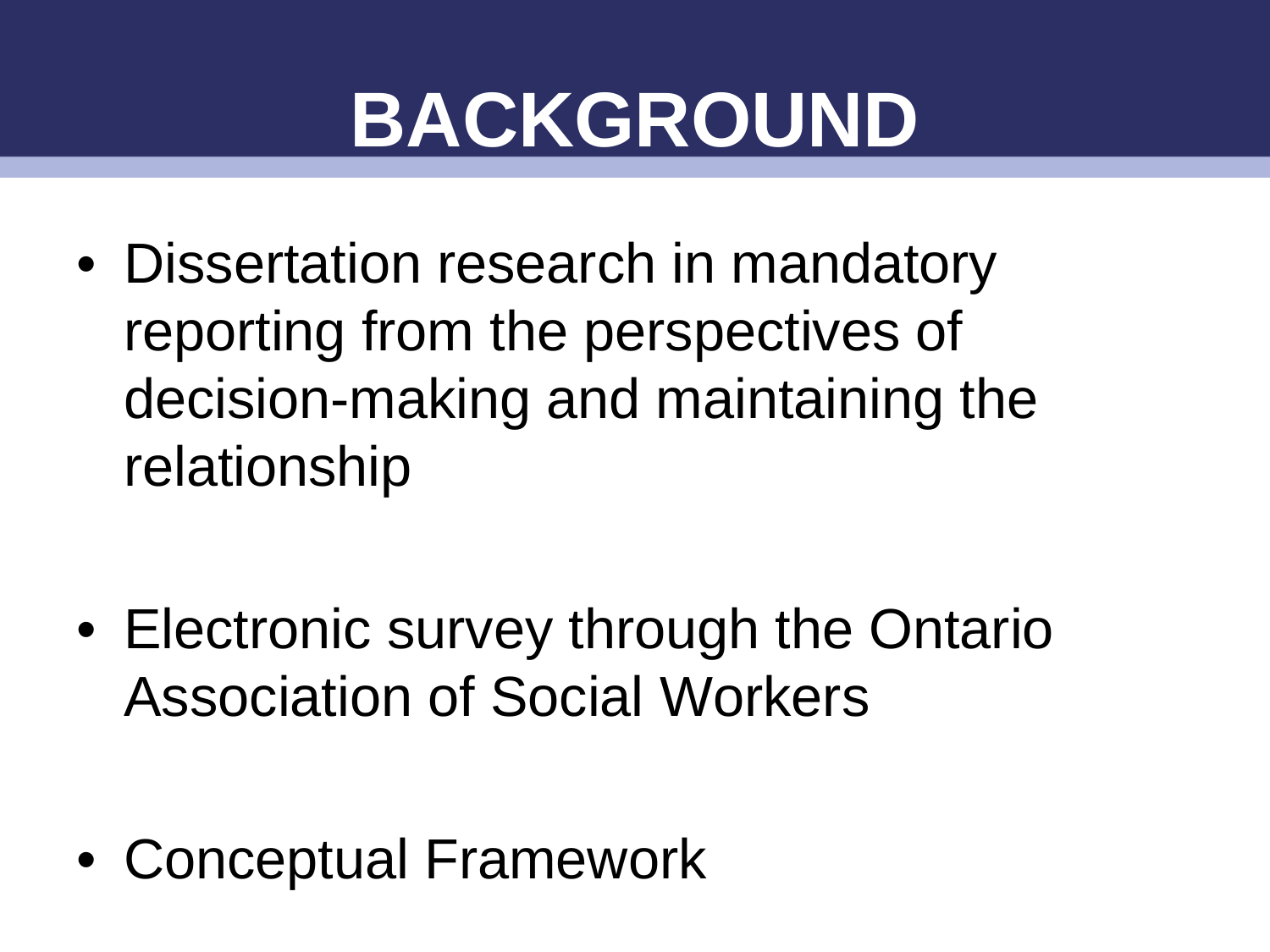## **EDUCATIONAL TOOLKIT**

- Video lectures
- Powerpoints
- Reflection questions

- Case vignettes
- Conceptual framework
- Best practice video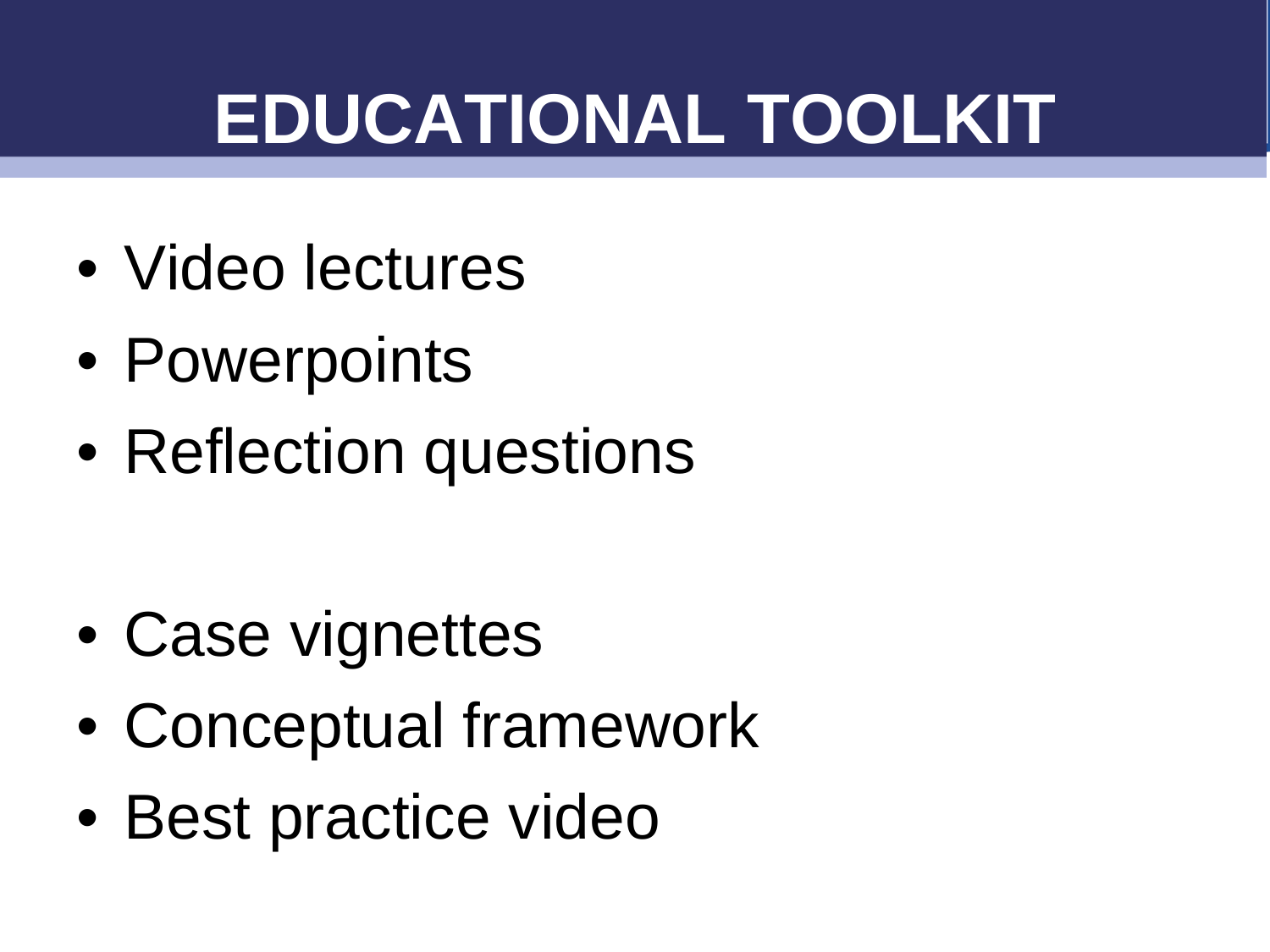## **ACKNOWLEDGEMENT**

Funding for the educational toolkit was generously provided by the Enkin Program in Simulation at the Factor-Inwentash Faculty of Social Work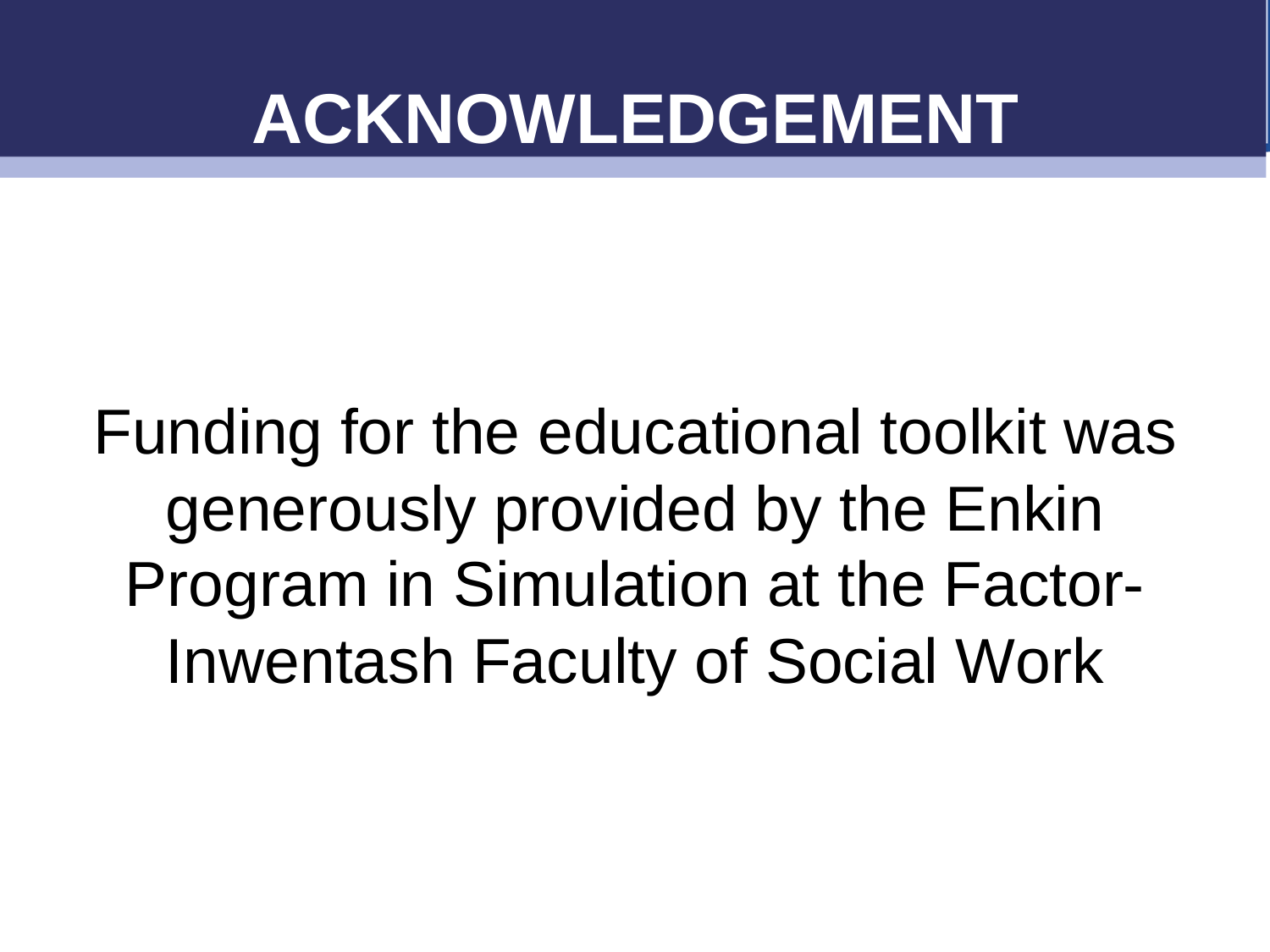## **REFLECTION QUESTIONS**

- Have you ever suspected child maltreatment had occurred or was presently occurring?
- Who amongst you has called a Children's Aid Society?
- What was the experience of calling a Children's Aid Society like?
- What happened to your relationship with the client as a result of calling a Children's Aid Society?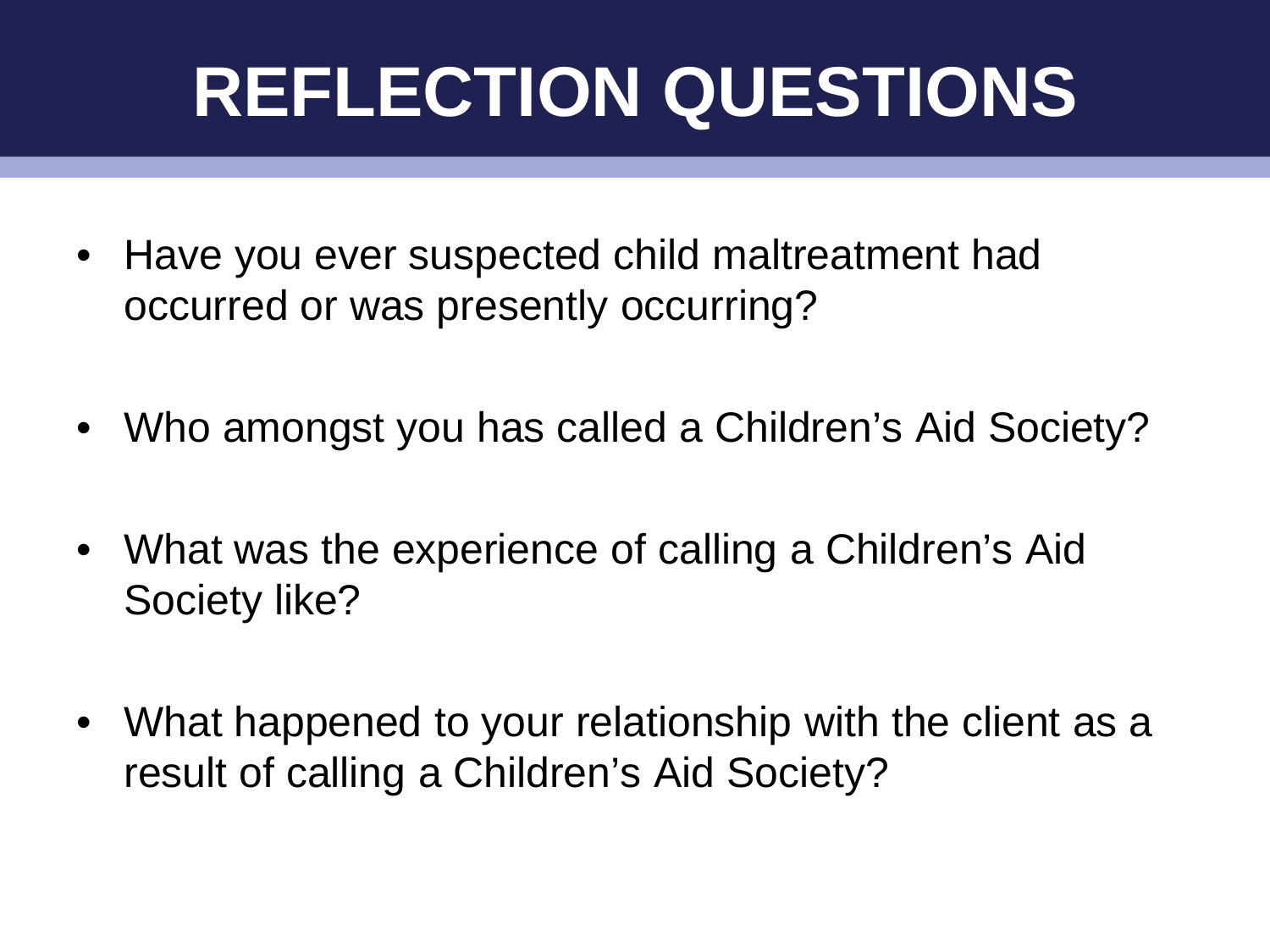

**FACTOR-INWENTASH** FACULTY OF SOCIAL WORK UNIVERSITY OF TORONTO

## **SECTION ONE: INFORMATION ON MANDATORY REPORTING**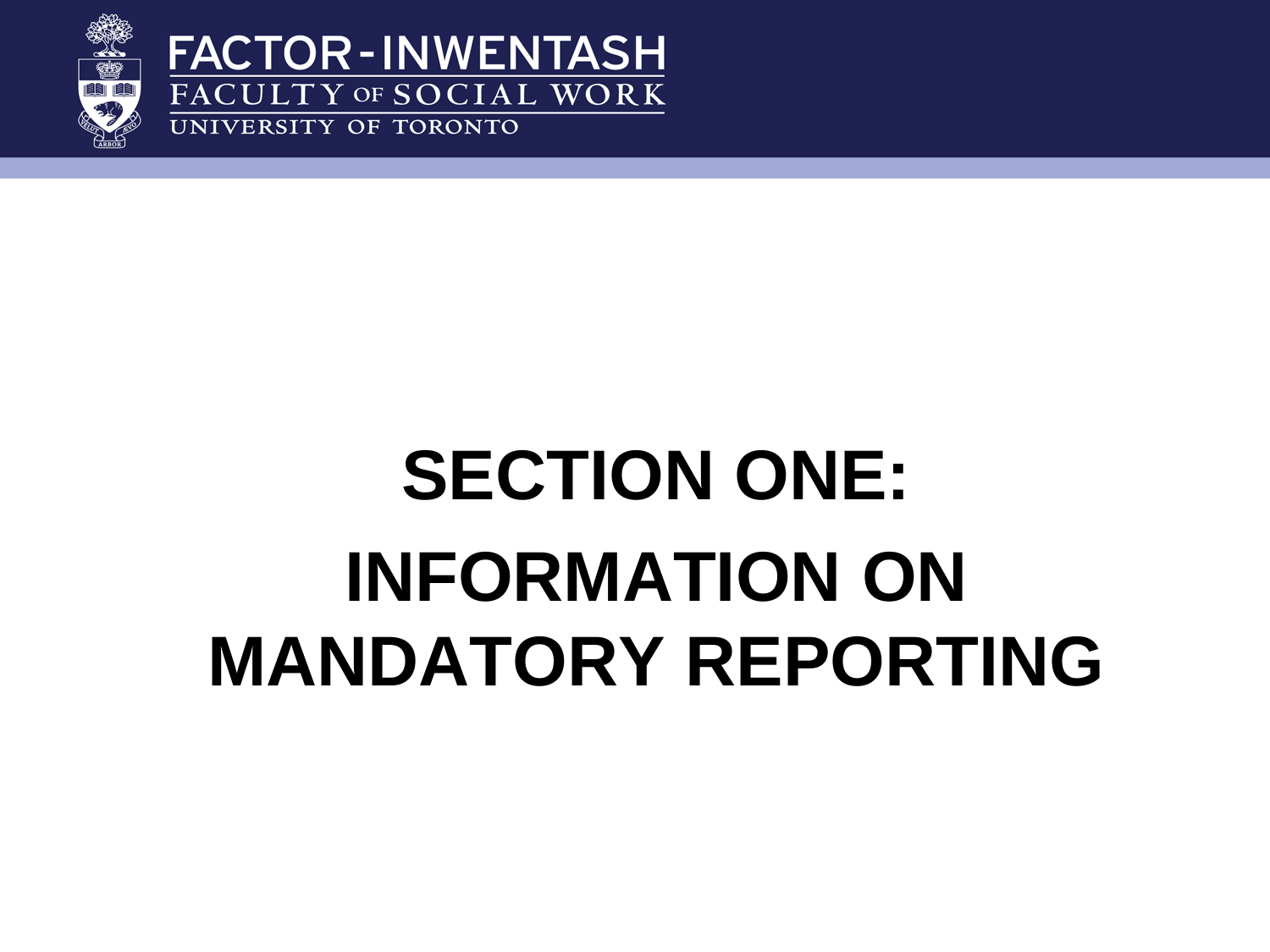#### **HISTORY OF CHILD MALTREATMENT LEGISLATION IN CANADA**

- $\rightarrow$  The concept of parens patriae
- **→ Act for the Prevention of Cruelty to and Better** Protection of Children (1893)
- Juvenile Delinquents Act (1908)
- $\div$  In the 1960s, provinces began introducing mandatory reporting legislation (Mathews & Kenny, 2008) and since 1980, every province and territory has enacted some form of this legislation (Walters, 1995)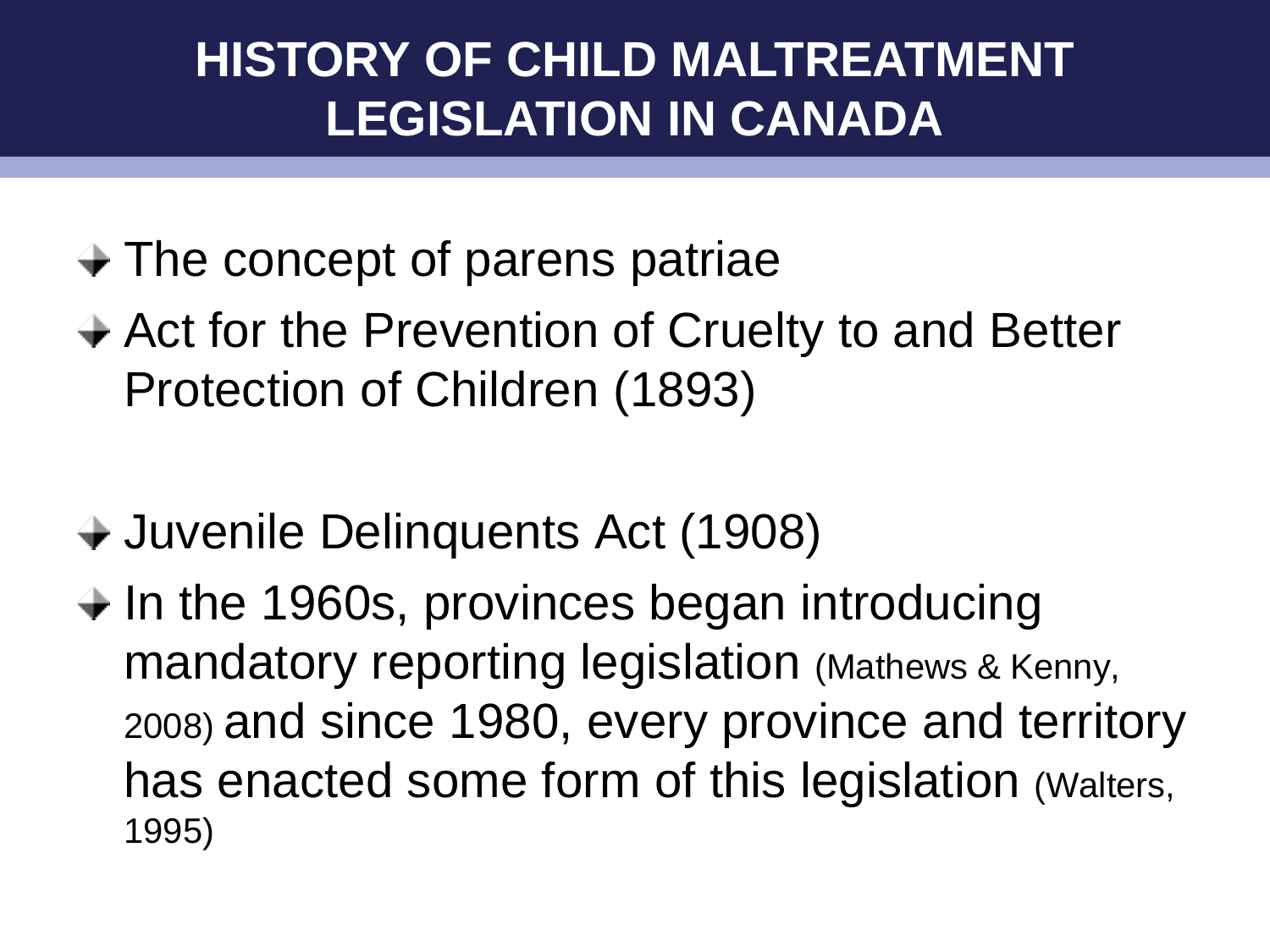#### **DEFINITIONS OF CHILD MALTREAMENT**

- "Child abuse occurs when a parent, guardian or caregiver mistreats or neglects a child, resulting in injury, or significant emotional or psychological harm, or serious risk of harm to the child" (Health Canada, 1997)
- $\rightarrow$  In Ontario, the Child and Family Services Act, R.S.O. (1990), Chapter C. 11 defines child maltreatment as "inflicting abuse on the child or failing to care for and provide for or supervise and protect the child adequately."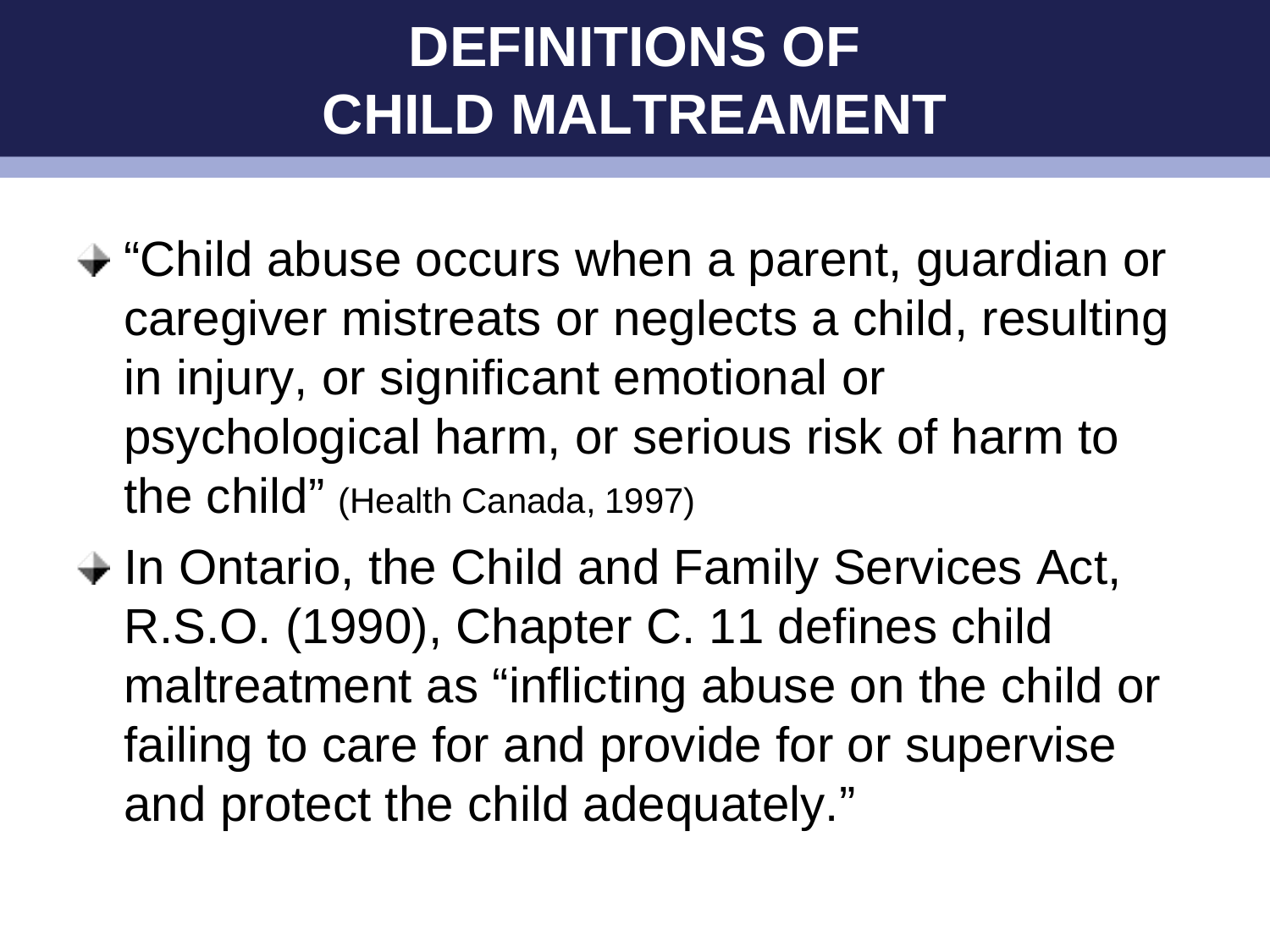#### **EPINITIONS OF AND DEFINITIONS OF AND ALL INCONS CHILD MALTREATMENT**

#### Typology of child maltreatment:

- **Physical**
- Sexual
- **Neglect**
- **Emotional**
- **Exposure to intimate partner violence**

#### Contextual reality of child maltreatment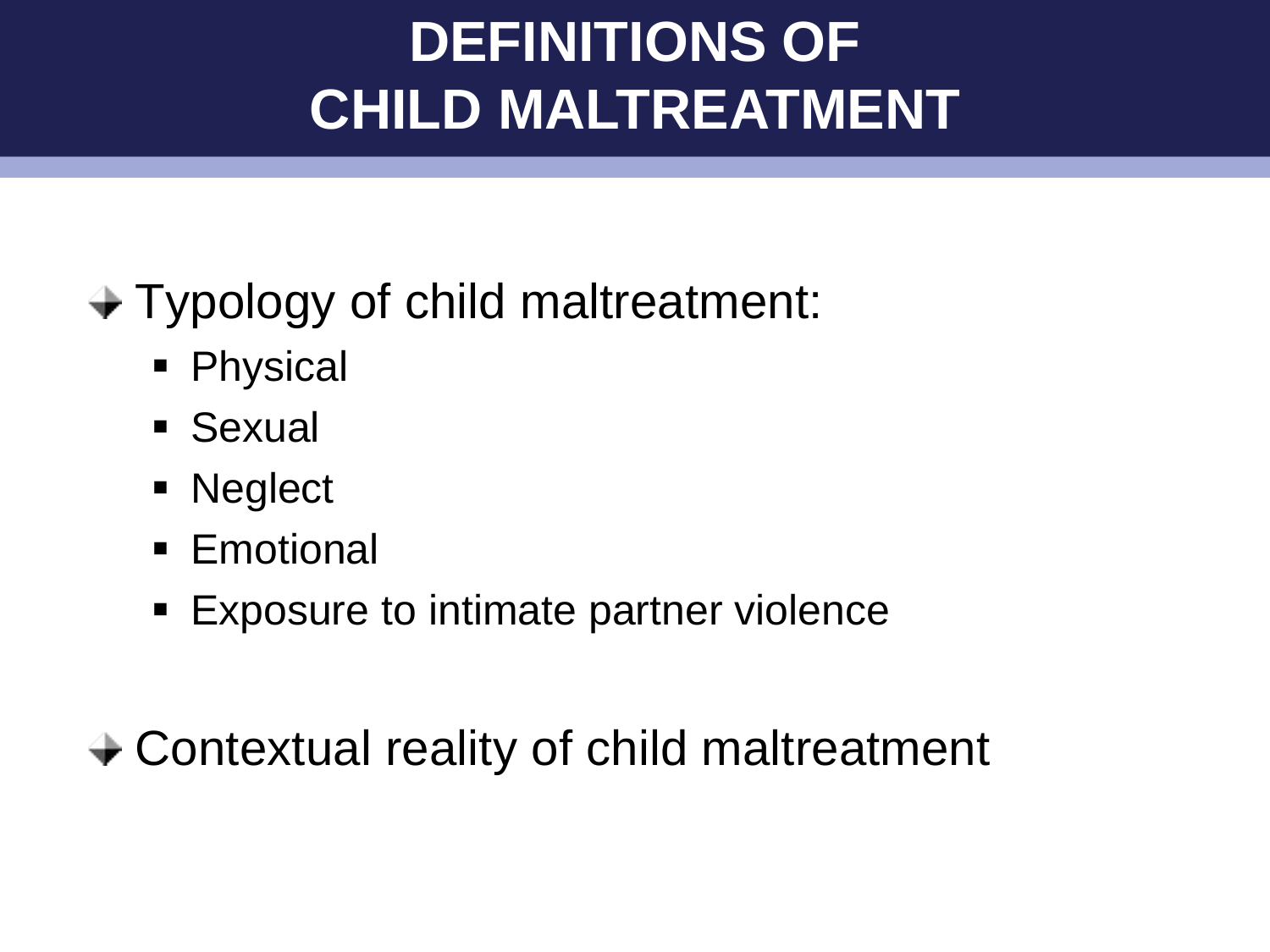#### **EXAMPREDBY REPORTERS**

- Medical personnel
- Mental health professionals
- $\div$  **Educational personnel**
- **→ Members of the clergy**
- $\div$  **Employees of the justice system**
- **→ Occupations specific to children / youth**

This list is not exhaustive and those occupations charged with mandatory reporting obligations vary per provincial and territorial legislation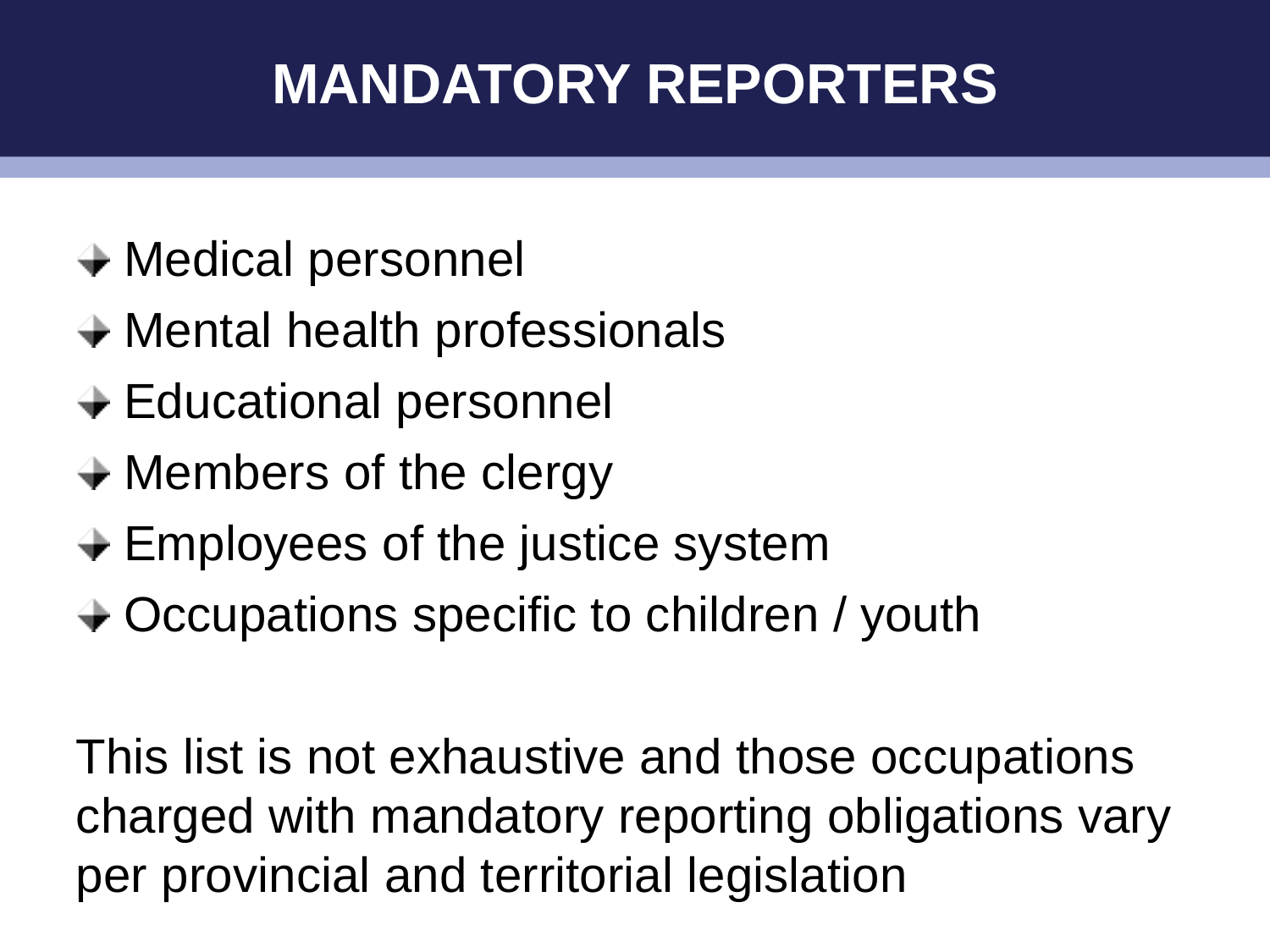#### **EXAMPLE: CHILD AND FAMILY SERVICES ACT**

- <https://www.ontario.ca/laws/statute/90c11>
- **→ The act which governs child protection in Ontario**
- **→ Part III section 72 concerns the duty to report a child in** need of protection
- $\rightarrow$  Is not a static document but is amended from time to time to reflect societal changes with regards to child maltreatment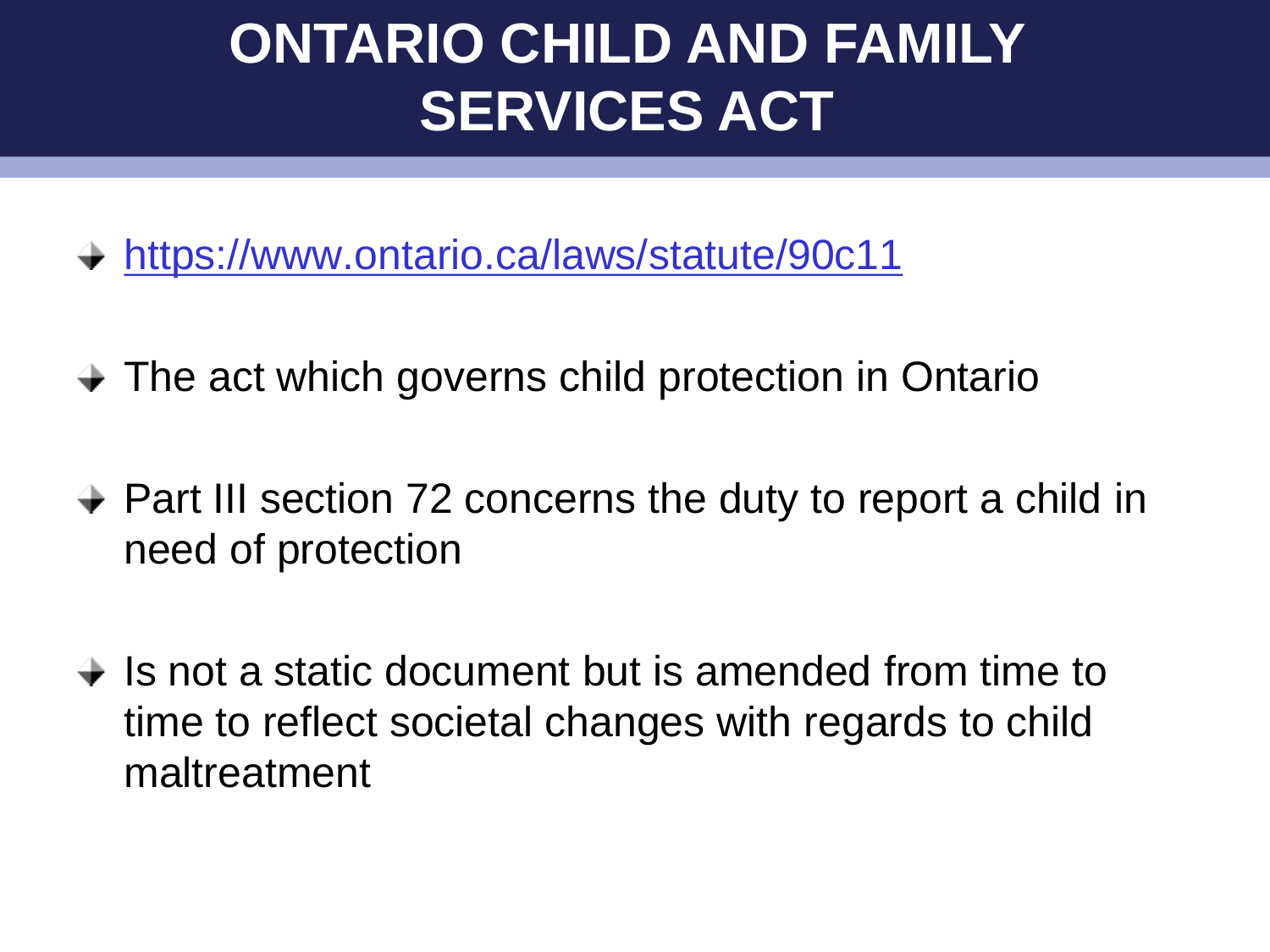#### **ONTARIO CHILDREN'S AID SOCIETIES**

"To investigate reports or evidence of abuse or neglect of children under the age of 16 or in the society's care or supervision and, where necessary, take steps to protect the children, care for and supervise children who come under their care or supervision, counsel, support families for the protection of children or to prevent circumstances requiring the protection of children and place children for adoption" (Ministry of Children and Youth Services)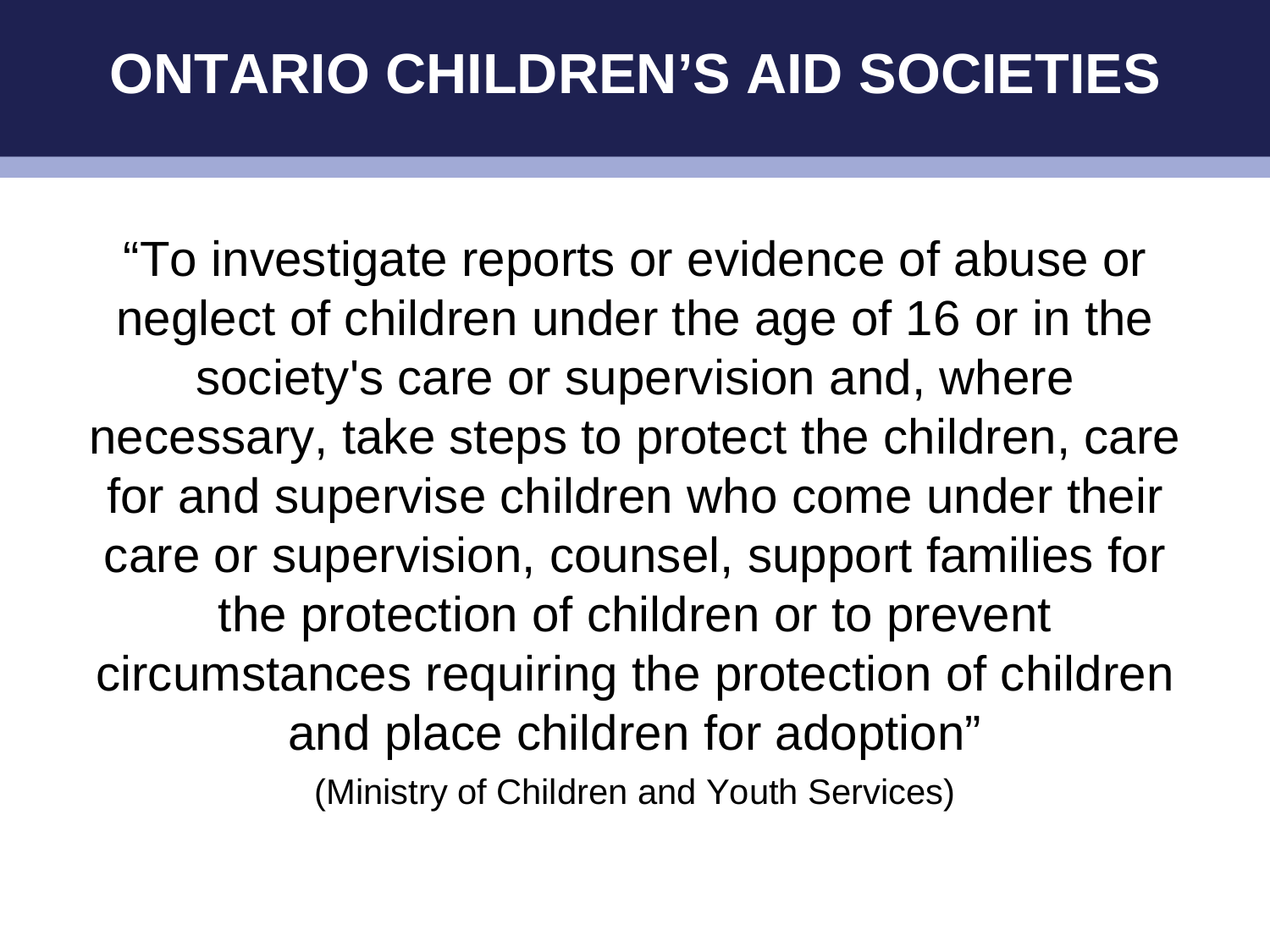#### **ONTARIO CHILDREN'S AID SOCIETIES**

#### [www.oacas.org](http://www.oacas.org/)

- **→ There are 45 Children's Aid Societies**
- **→ Relationship with the Ministry of Children and Youth Services**
- **→ Some Children's Aid Societies provide only child** protection while others provide broader child welfare services such as counselling.
- $\div$  **Every report received by the CAS is reviewed by a** child protection worker to determine the appropriate response within 12 hours, 48 hours or within 7 days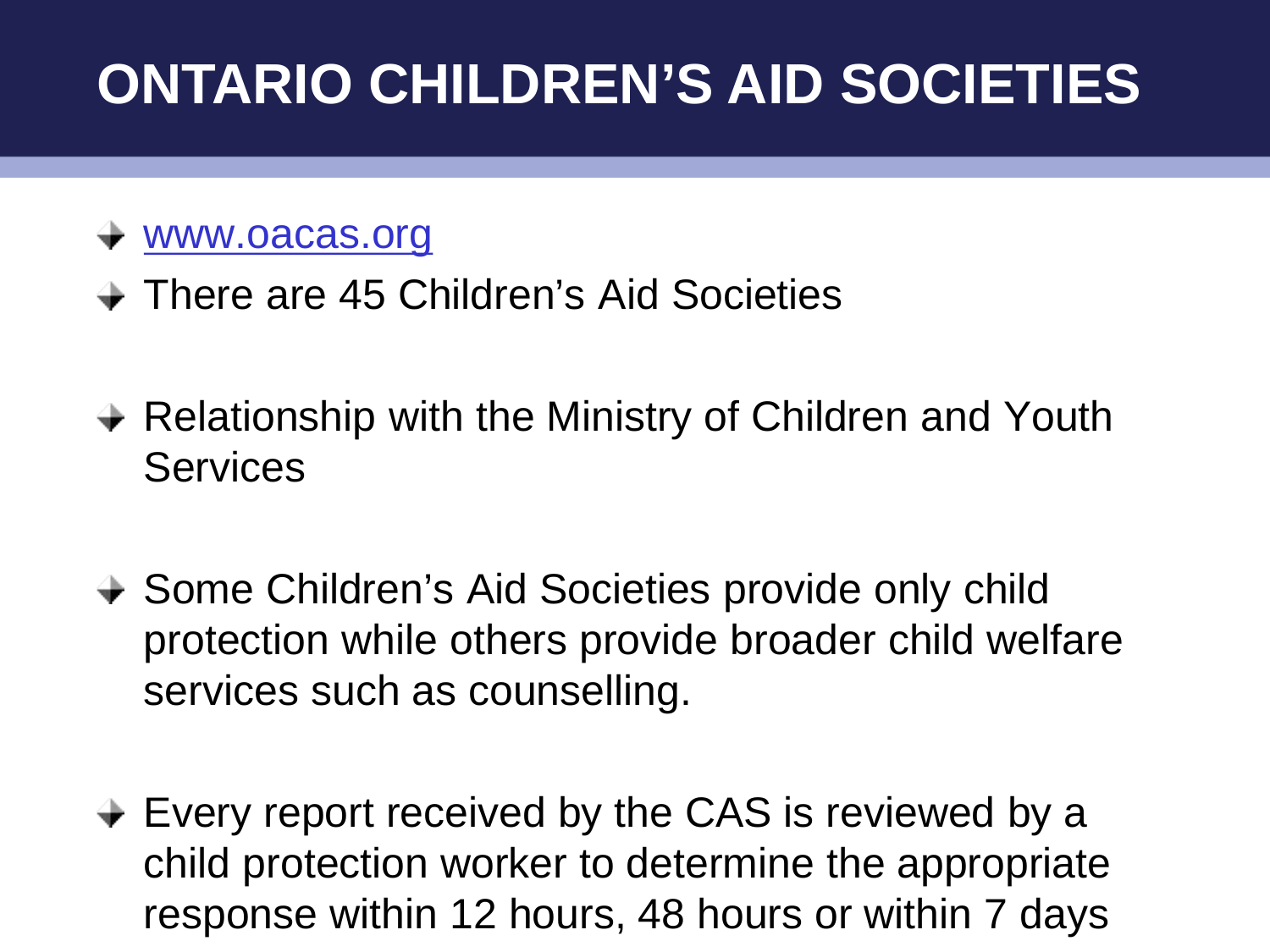#### **ONTARIO CHILD WELFARE ELIGIBILITY SPECTRUM**

- [http://www.oacas.org/publications-and](http://www.oacas.org/publications-and-newsroom/professional-resources/eligibility-spectrum/)[newsroom/professional-resources/eligibility-spectrum/](http://www.oacas.org/publications-and-newsroom/professional-resources/eligibility-spectrum/)
- **→ The screening tool used by Ontario Children's Aid Societies**
- **→ Interpreted by the Child and Family Services Act**
- **→ Divided into 10 sections:** 
	- Sections 1 to 5: Typology of maltreatment and levels of severity (Extremely, Moderately, Minimally and Not Severe)
	- Sections 6 to10: Non-protection activities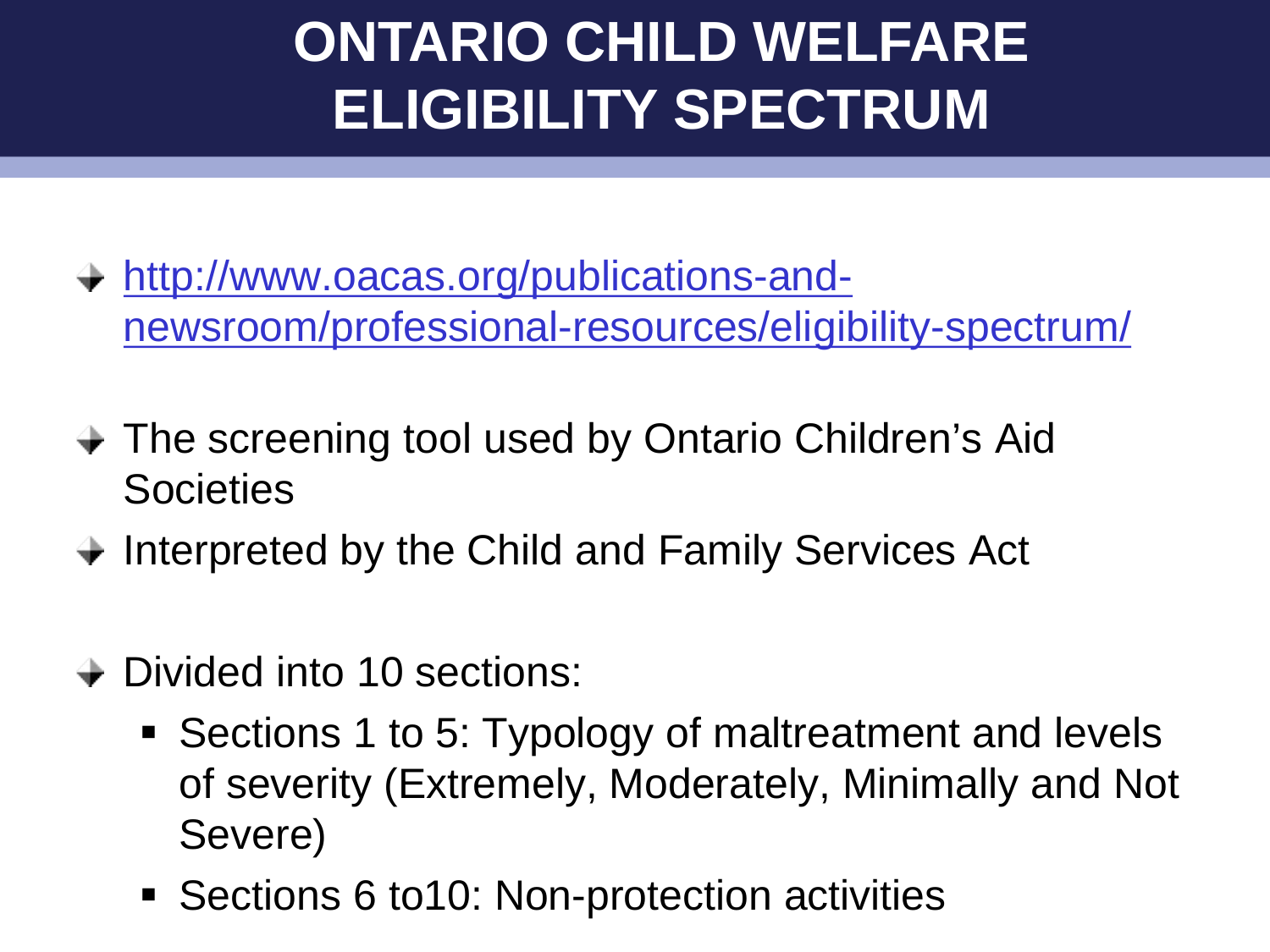#### **CHILD PROTECTION STANDARDS IN ONTARIO**

- **→ Consists of the Child Protection Standards**
- [\(http://www.children.gov.on.ca/htdocs/English/profession](http://www.children.gov.on.ca/htdocs/English/professionals/childwelfare/protection-standards/index.aspx) [als/childwelfare/protection-standards/index.aspx](http://www.children.gov.on.ca/htdocs/English/professionals/childwelfare/protection-standards/index.aspx))
- **→ and Child Protection Tools Manual**
- [\(http://www.children.gov.on.ca/htdocs/English/document](http://www.children.gov.on.ca/htdocs/English/documents/childrensaid/Child-Protection-Tools-Manual-2016.pdf) [s/childrensaid/Child-Protection-Tools-Manual-2016.pdf](http://www.children.gov.on.ca/htdocs/English/documents/childrensaid/Child-Protection-Tools-Manual-2016.pdf))
- $\rightarrow$  "These standards provide the framework within which child protection services are delivered and establish a minimum level of performance for child protection workers, supervisors and Children's Aid Societies" (www.children.gov.on.ca)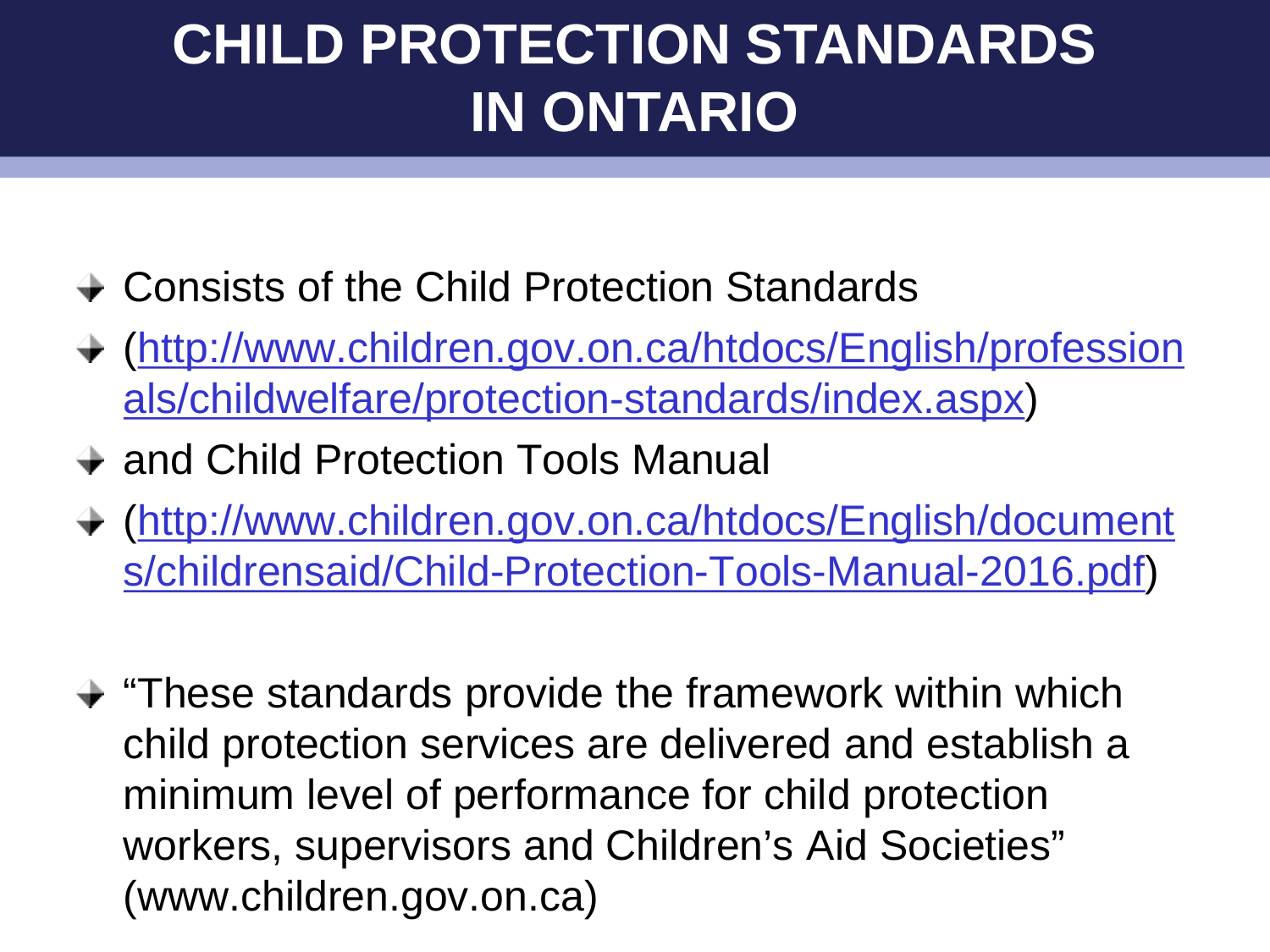#### **DIFFERENTIAL RESPONSE**

- [\(http://www.oacas.org/childrens-aid-child-protection/about](http://www.oacas.org/childrens-aid-child-protection/about-childrens-aid-societies/transformation-agenda/)[childrens-aid-societies/transformation-agenda/](http://www.oacas.org/childrens-aid-child-protection/about-childrens-aid-societies/transformation-agenda/))
- **→ The purpose is to provide customized responses for** referrals of non-severe situations, strengthen assessment and decision-making, increase engagement of children and families in service and to involve a wider range of supports in service planning and provision
- $\rightarrow$  The model supports two approaches to an investigation: 1.Traditional - extremely severe 2.Customized - lower risk cases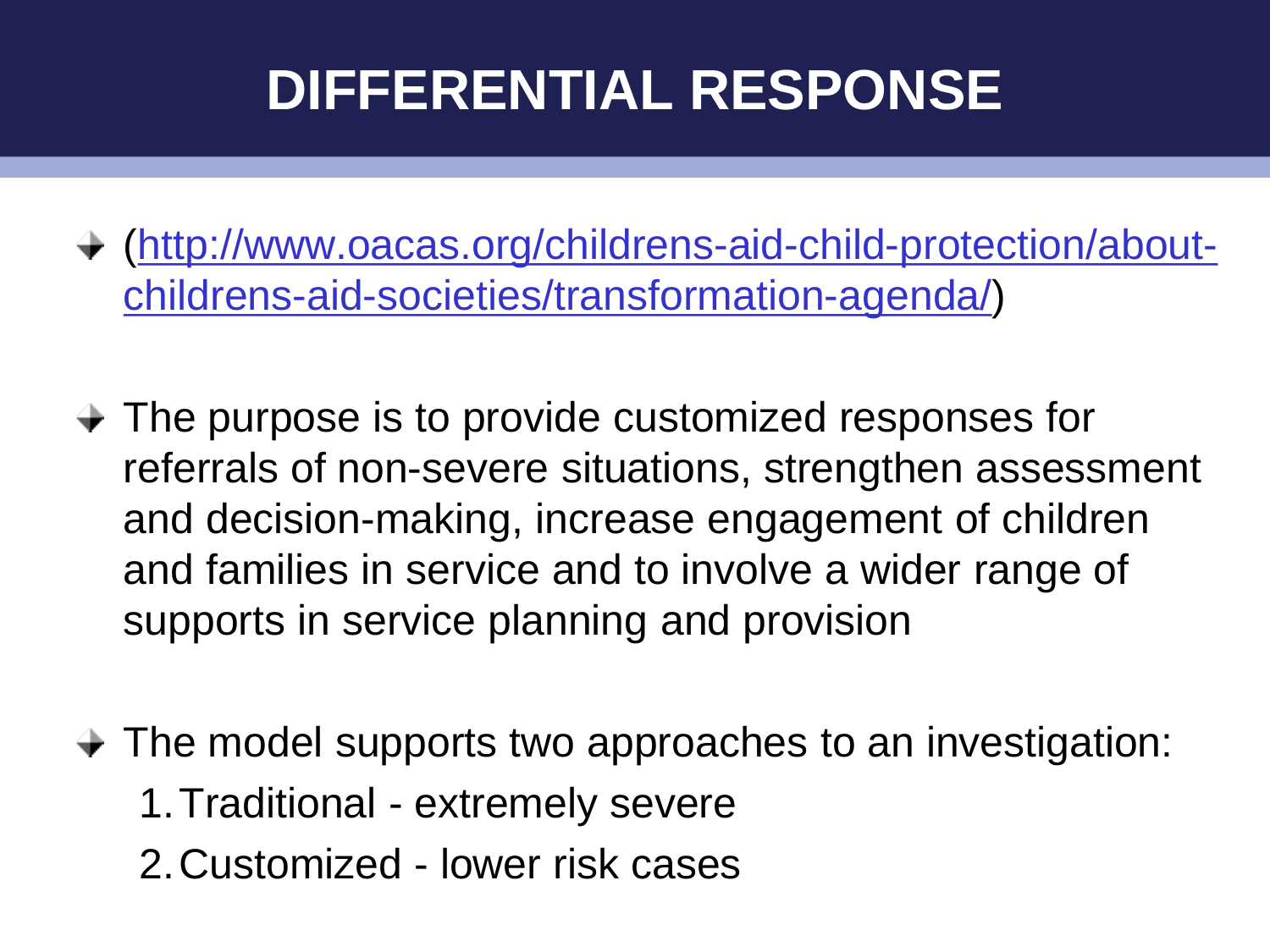#### **Evaluation Approach CANADIAN ASSOCIATION OF SOCIAL WORKERS**

- [http://casw-acts.ca](http://casw-acts.ca/)
- Governs all registered social workers practicing in Canada
- **→ Guidelines for Ethical Practice**
- **→ Review of the Guidelines of Ethical Practice as it** pertains to the mandatory reporting of child maltreatment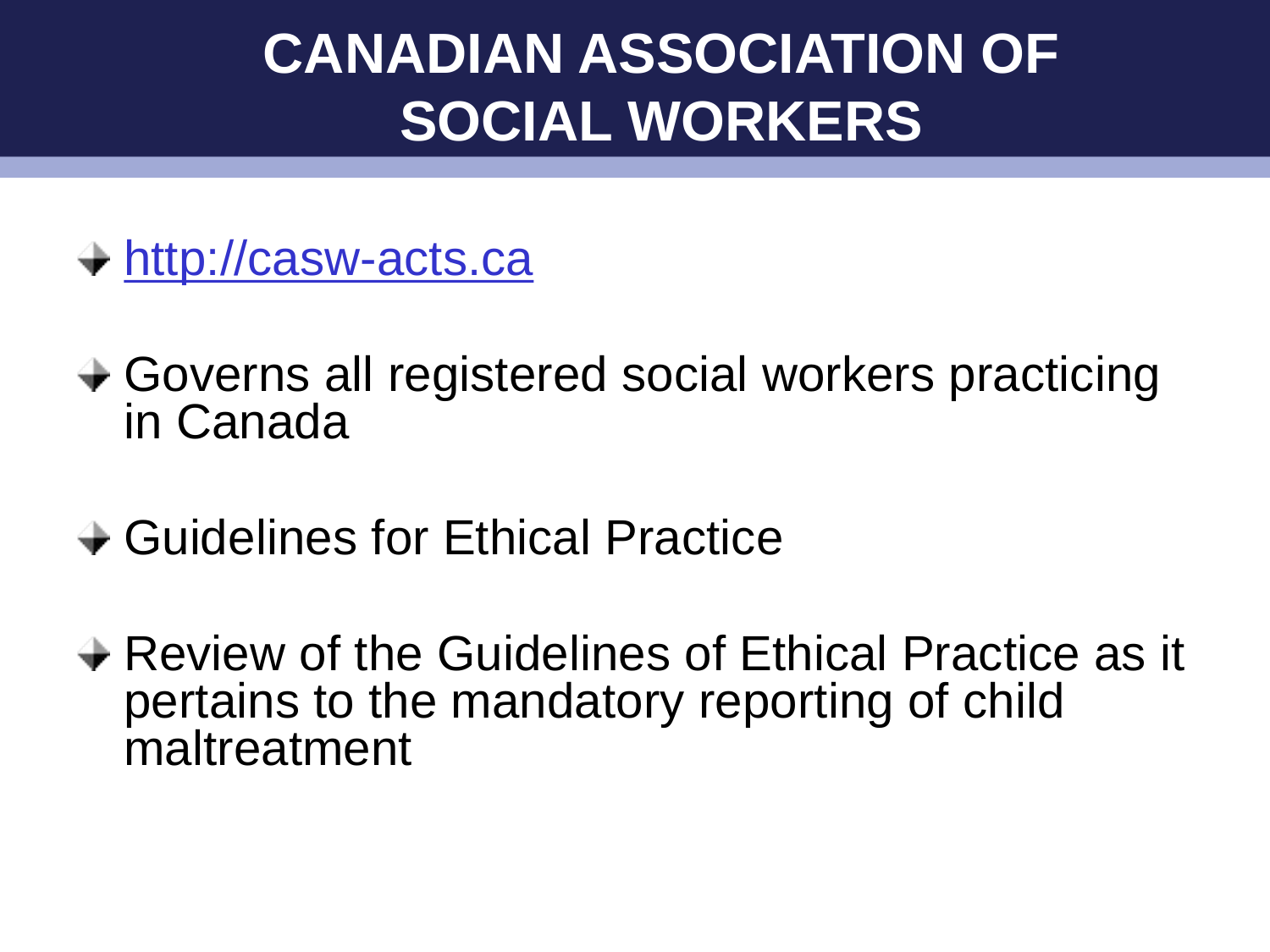#### **ONTARIO COLLEGE OF SOCIAL WORKERS AND SOCIAL SERVICE WORKERS**

[http://www.ocswssw.org](http://www.ocswssw.org/)

- Governs all registered social workers practicing in Ontario
- Code of Ethics and Standards of Practice
- Review of the Code of Ethics and Standards of Practice as it pertains to the mandatory reporting of child maltreatment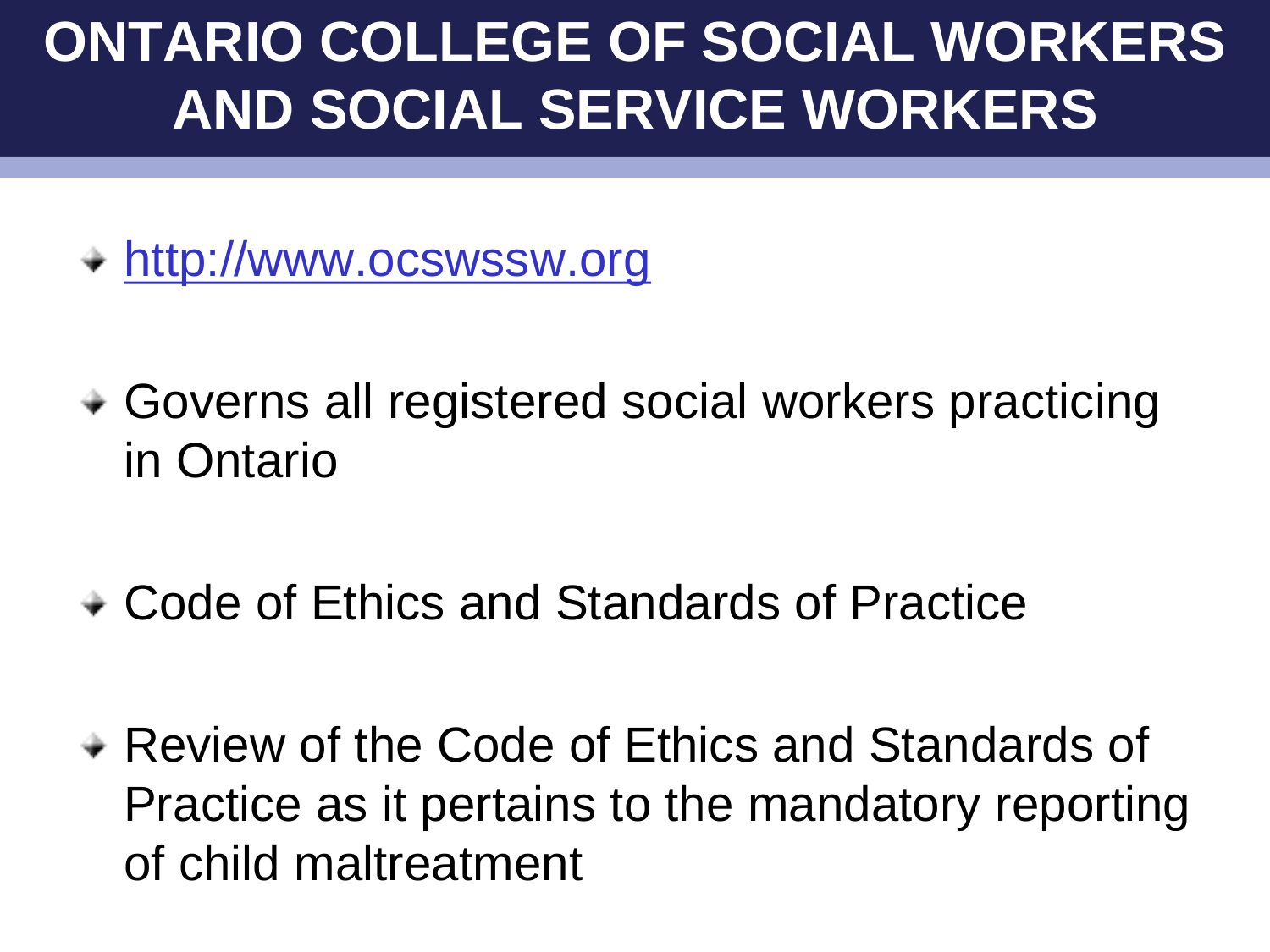## **REFLECTION QUESTIONS**

• What information did you already know?

• What was new information for you?

• How can this knowledge inform your practice with children and families?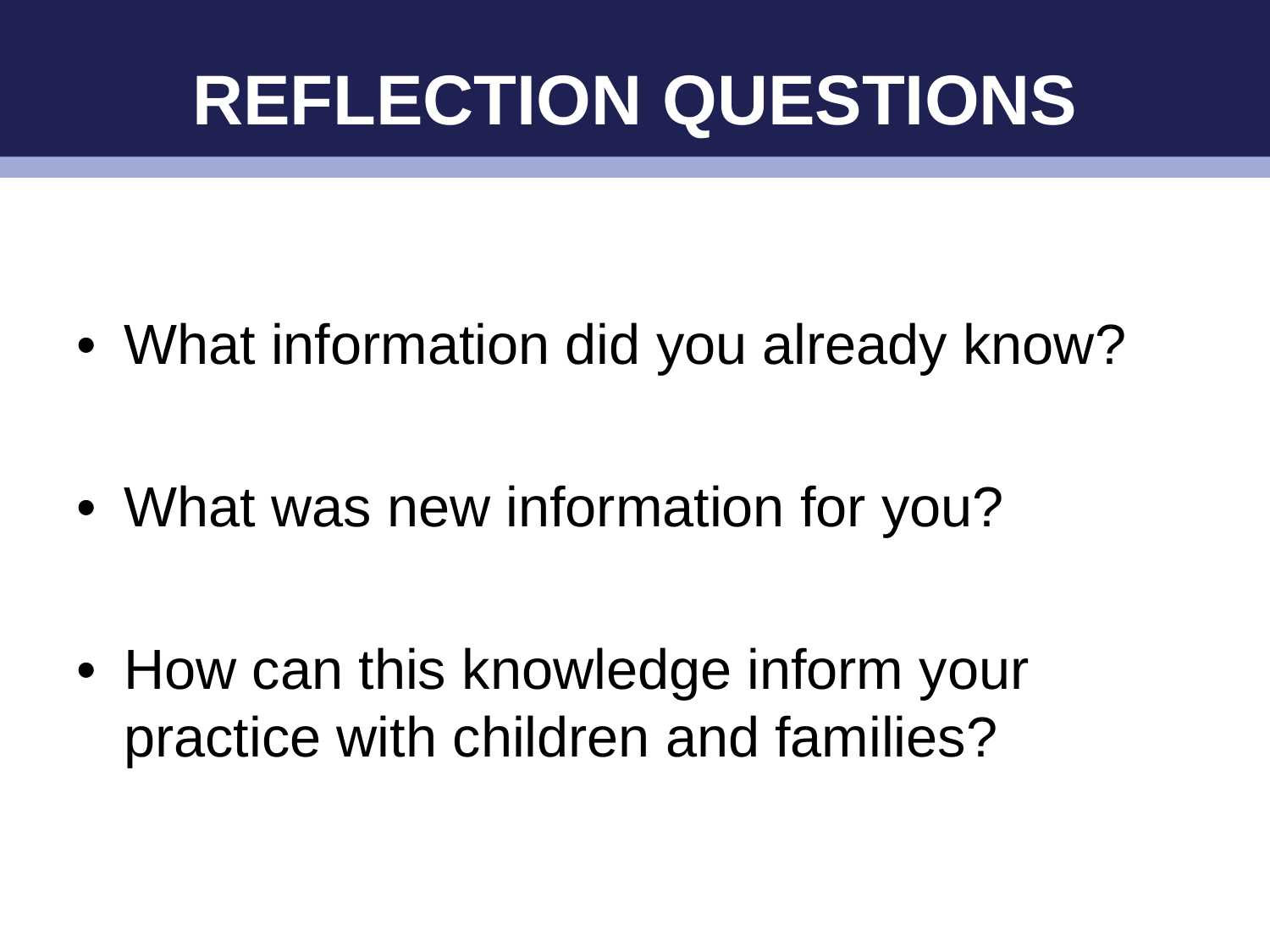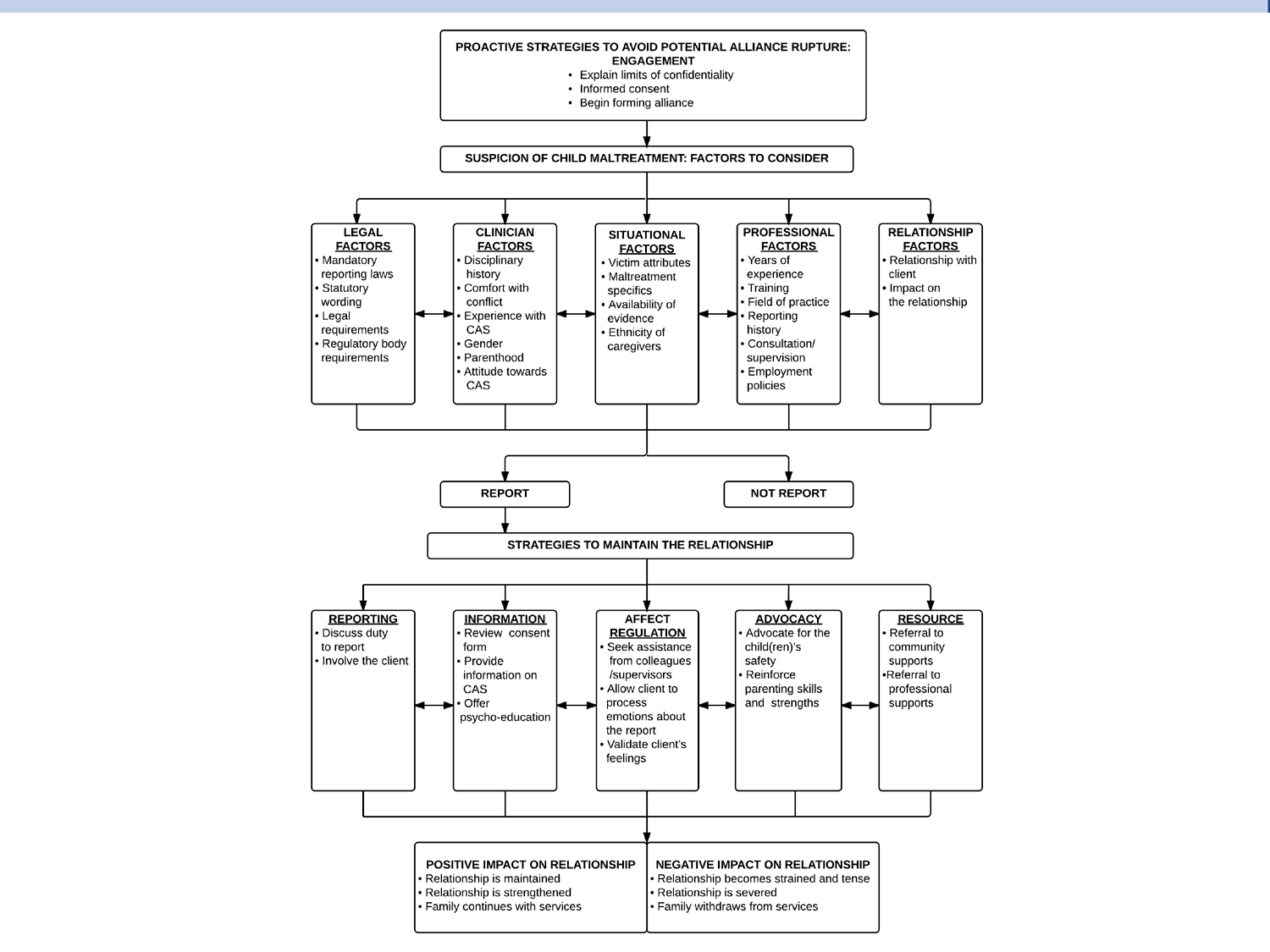

**FACTOR-INWENTASH** FACULTY OF SOCIAL WORK UNIVERSITY OF TORONTO

## **SECTION TWO: DECISION- MAKING AND MANDATORY REPORTING**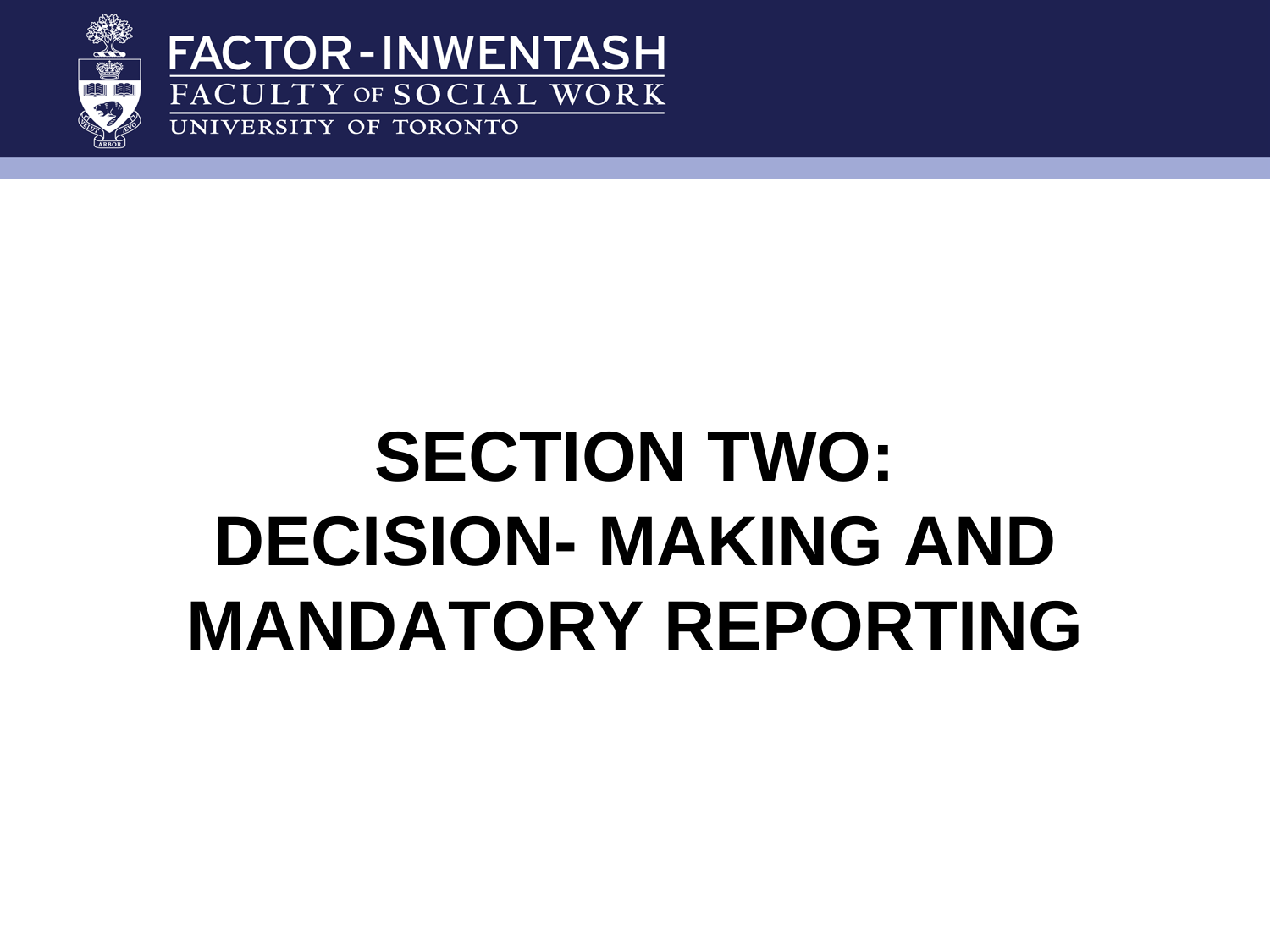#### **DECISION-MAKING FACTORS TO CONSIDER**

- **→ Legal Factors**
- **→ Clinician Factors**
- Situational Factors
- **→ Professional Factors**
- **→ Relationship Factors**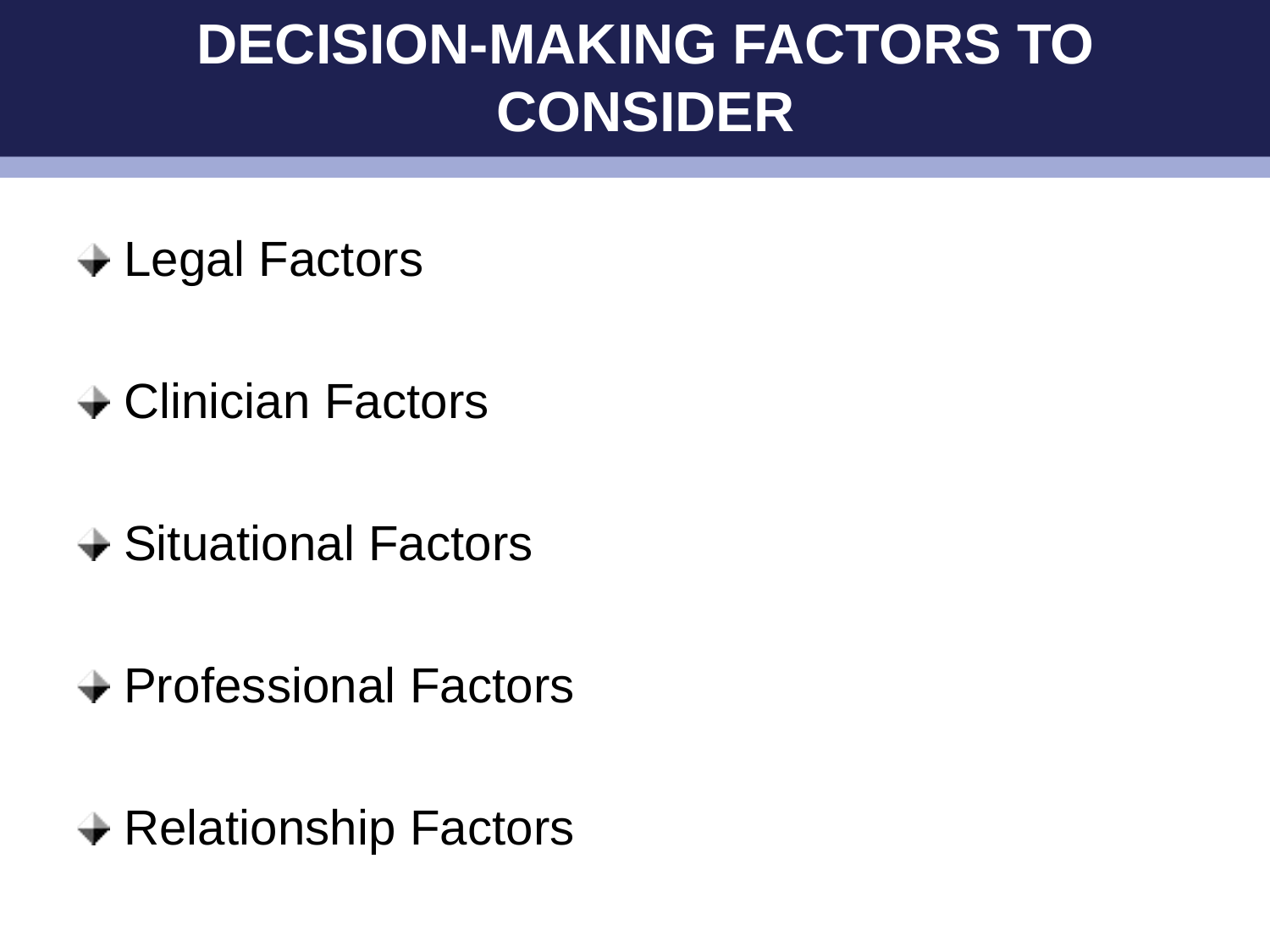#### **LEGAL FACTORS – KNOWLEDGE OF MANDATORY REPORTING LAWS**

- **★ Regulatory body requirements constitute a factor** in a social worker's decision to report in addition to knowledge of the law, statutory wording, and legal requirements
- **→ Respondents who did not agree with their ethical** or legal obligations were less likely to report to the CAS (Tufford, 2014)
- Clarity of understanding concerning legal requirements was most strongly related to the likelihood of reporting (Zellman, 1990)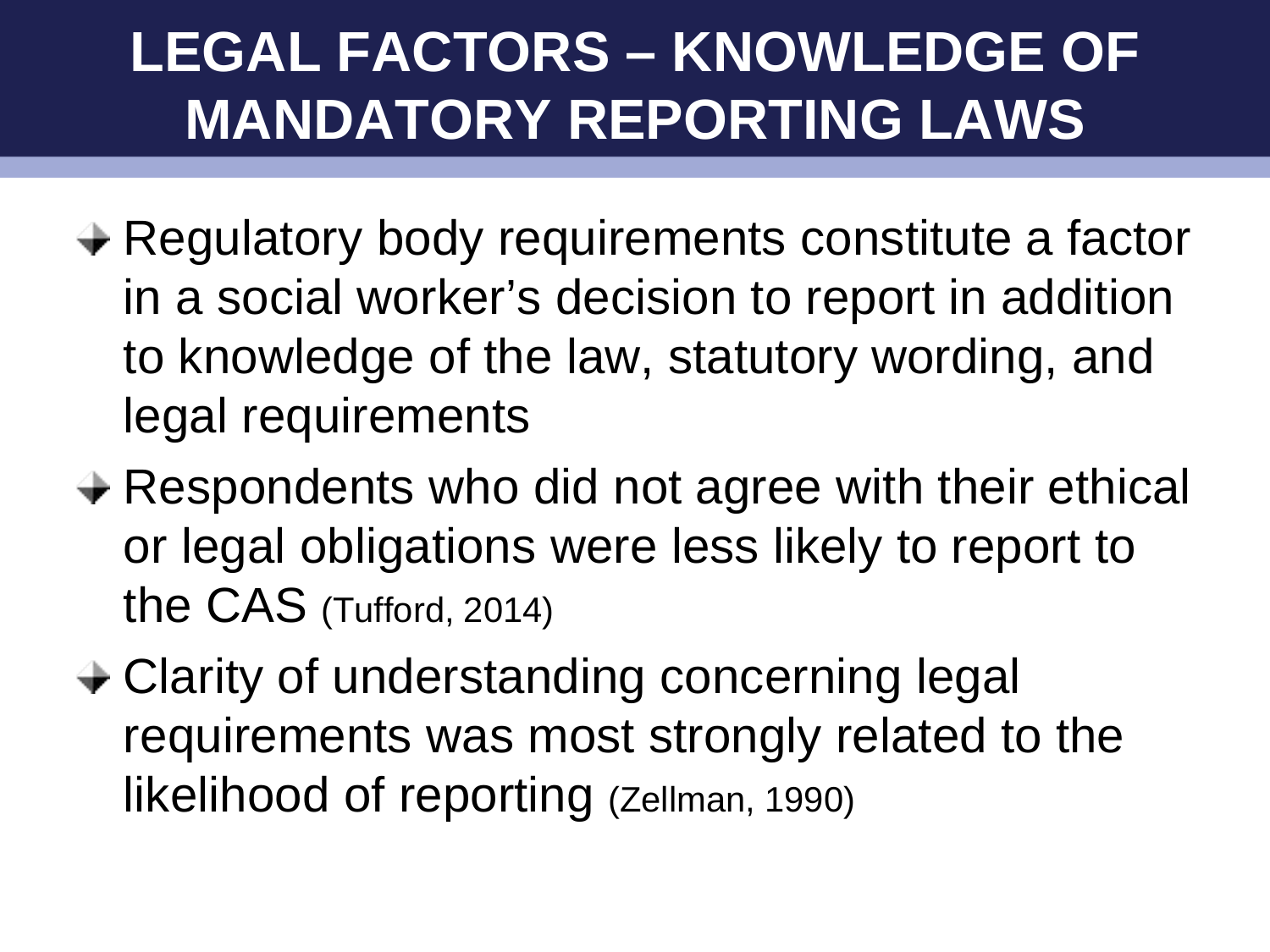#### **LEGAL FACTORS – AMBIGUOUS STATUTORY WORDING**

- Vaguely worded statements potentially leading to underreporting (Finkelhor, 2005) or over reporting (Besharov, 2005)
- "reasonable suspicion," "cause to believe," "reasonable cause to know and suspect" "maltreatment" "neglect"
- Leaves discretion to the reporter (Levi, Brown, & Erb, 2006)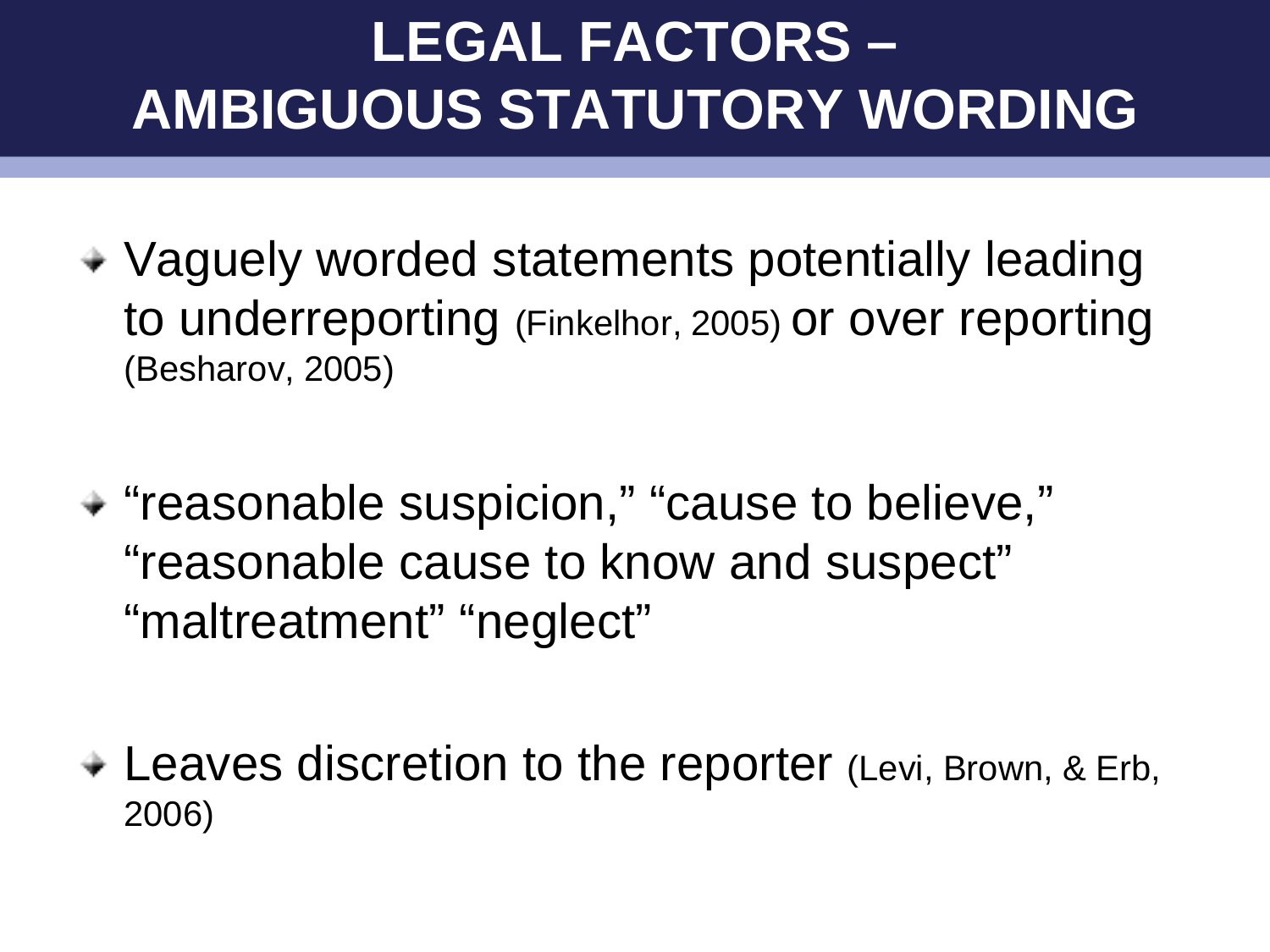#### **LEGAL FACTORS – LEGAL REQUIREMENTS**

Legal requirements for reporting vary from province to province

- Definitions of maltreatment range from broad and general to narrow and specific (Jones & Welch, 1989)
- When clinicians are clear as to when a report of child maltreatment was legally required, they were more likely to report (Zellman, 1990)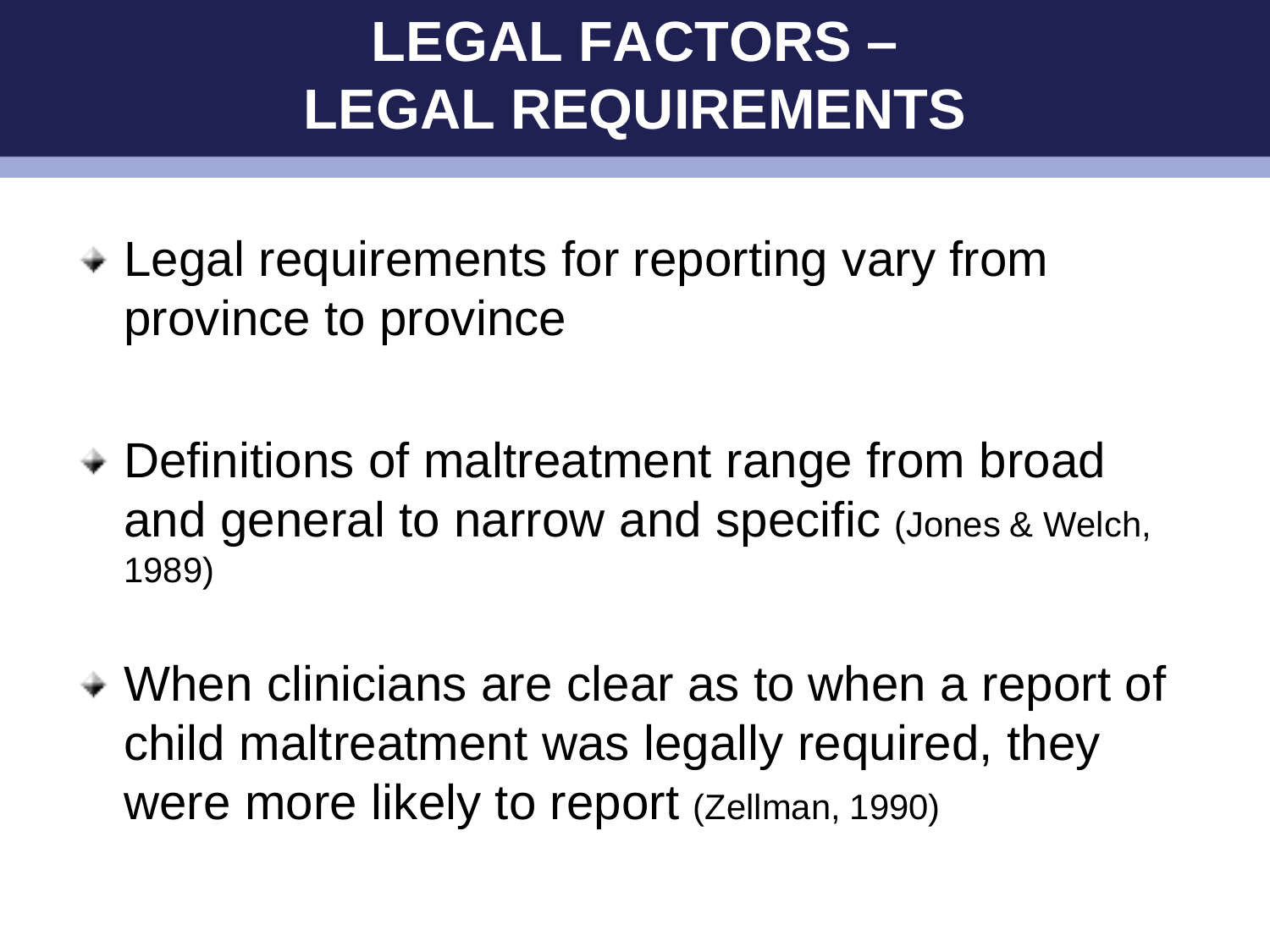#### **LEGAL FACTORS – REGULATORY BODY REQUIREMENTS**

- Social workers in Ontario are required to be members in good standing of the Ontario College of Social Workers and Social Service Workers (OCSWSSW)
- Codes of ethics and standards of practice within the college provide guidelines with regards to issues of confidentiality, informed consent, and mandatory reporting of child maltreatment (CASW, 2005)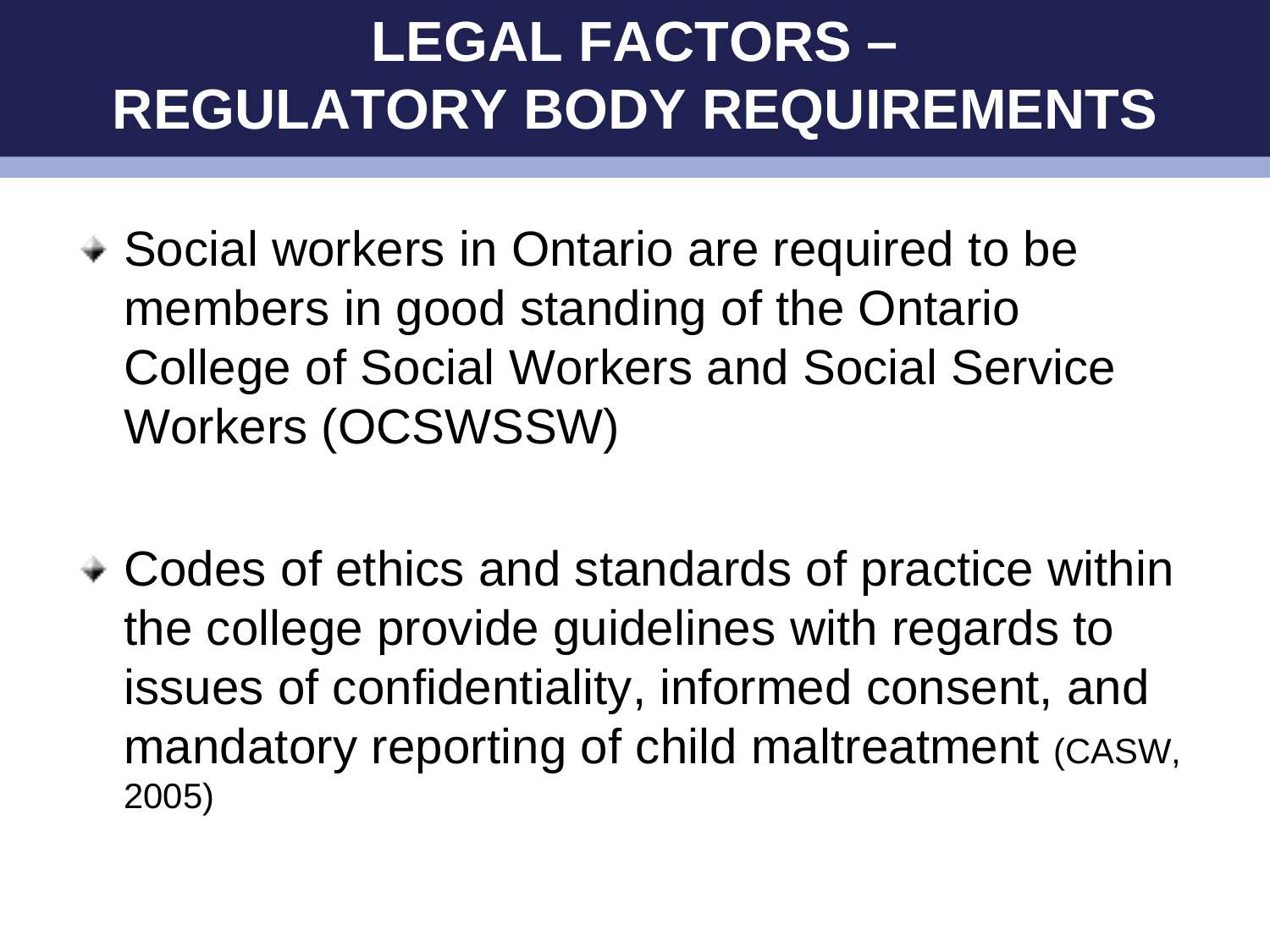#### **CLINICIAN FACTORS – PERSONAL DISCIPLINARY HISTORY**

Social workers who assessed their childhood experiences of discipline as abusive were more likely to suspect potential or questionable abuse (Hansen et al., 1997; Nuttall & Jackson, 1994)

Conversely punishment not appraised to be abusive or harsh was more likely to be evaluated as appropriate (Hansen et al., 1997; Nuttall & Jackson, 1994)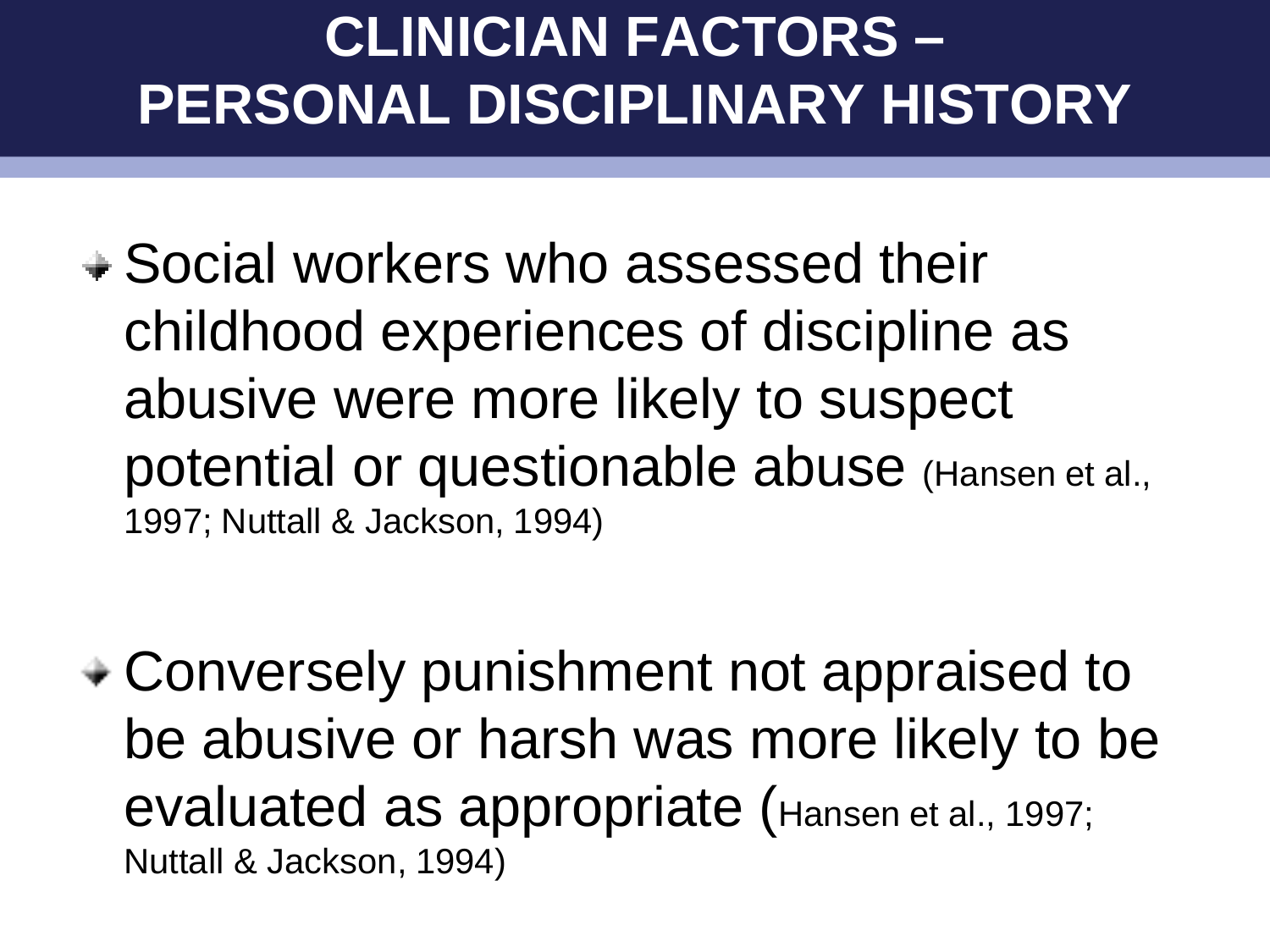#### **CLINICIAN FACTORS – COMFORT WITH CONFLICT**

A social worker who experiences difficulty managing conflict and who perceives that a client will become angry or upset may be more hesitant to inform parents that a report will be made despite having the best of intentions to maintain the relationship following the report (Tufford, 2014a; Vullimay & Sullivan, 2000)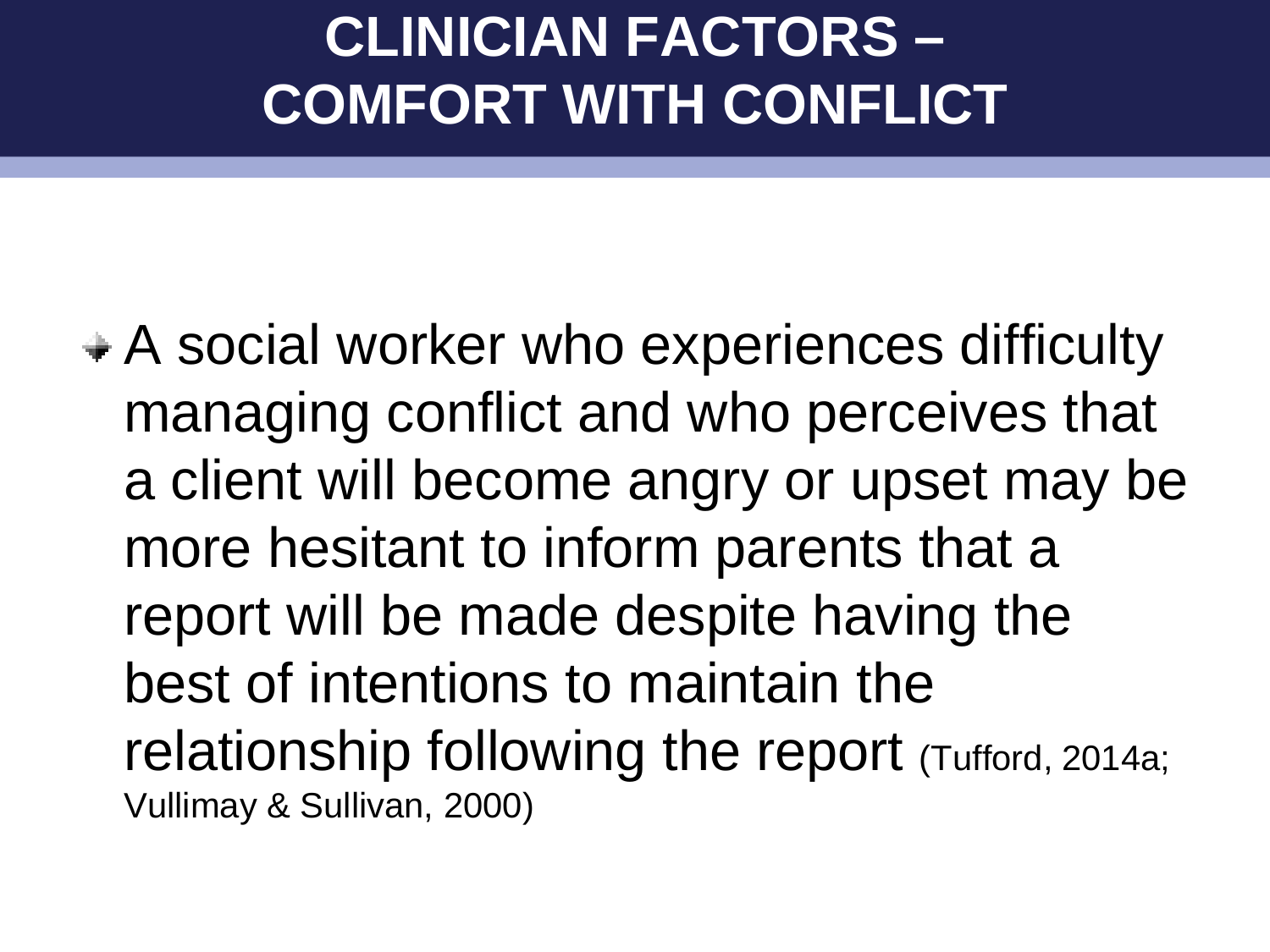#### **CLINICIAN FACTORS – PERSONAL EXPERIENCE WITH CAS**

Social workers who were involved with the CAS during their formative years

A previous positive experience with CAS may engender a willingness to involve the society whereas those social workers with an unfavourable experience may be reluctant to utilize their services (Tufford, 2014)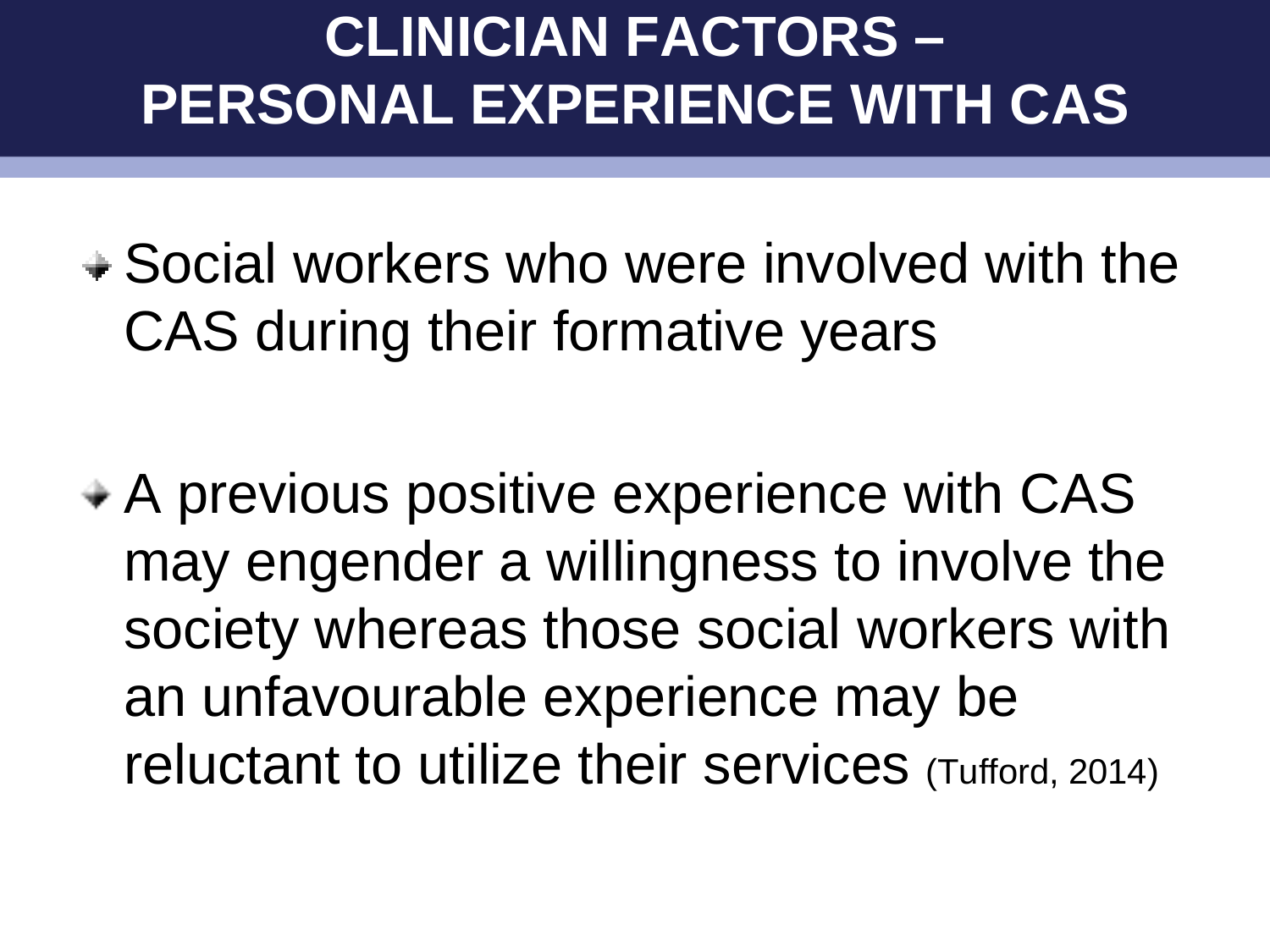#### **CLINICIAN FACTORS - GENDER**

• The evidence is contradictory

• Some studies have found gender is a factor (Attias & Goodwin, 1985; Broussard, Wagner, & Kazelskis, 1991; Dukes & Kean, 1989)

Other studies have found gender is not a factor (Ashton, 2004; Kalichman et al., 1989; Tufford, 2014)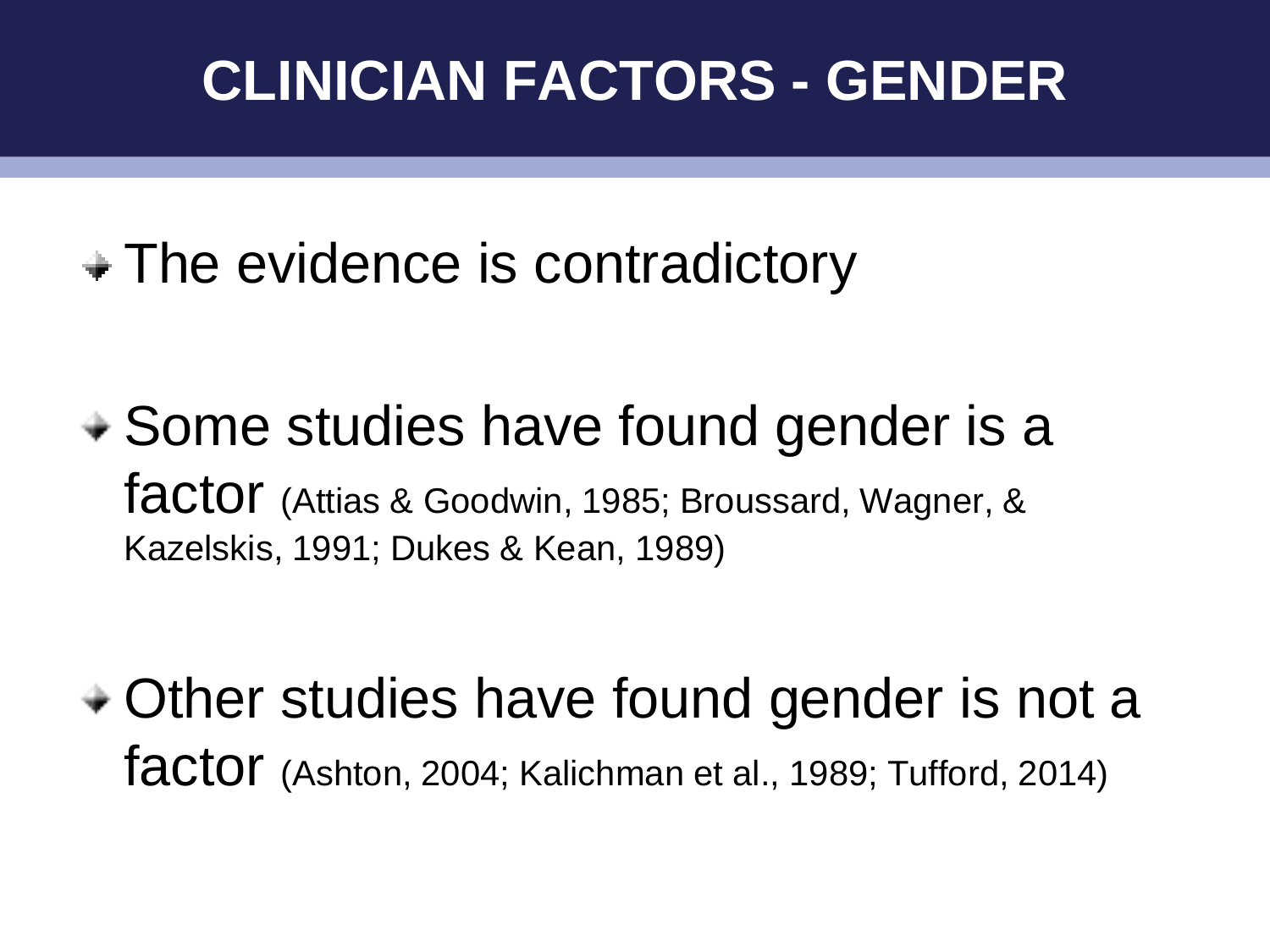#### **CLINICIAN FACTORS – PARENTHOOD**

- Parenting one's own child may surface discipline issues previously unconsidered and may foster opinions about what constitutes acceptable or unacceptable parenting practices
- + Some studies show parenthood being a significant predictor (Snyder & Newberger, 1986) while other studies do not support this (Ashton, 2004; Tufford, 2014)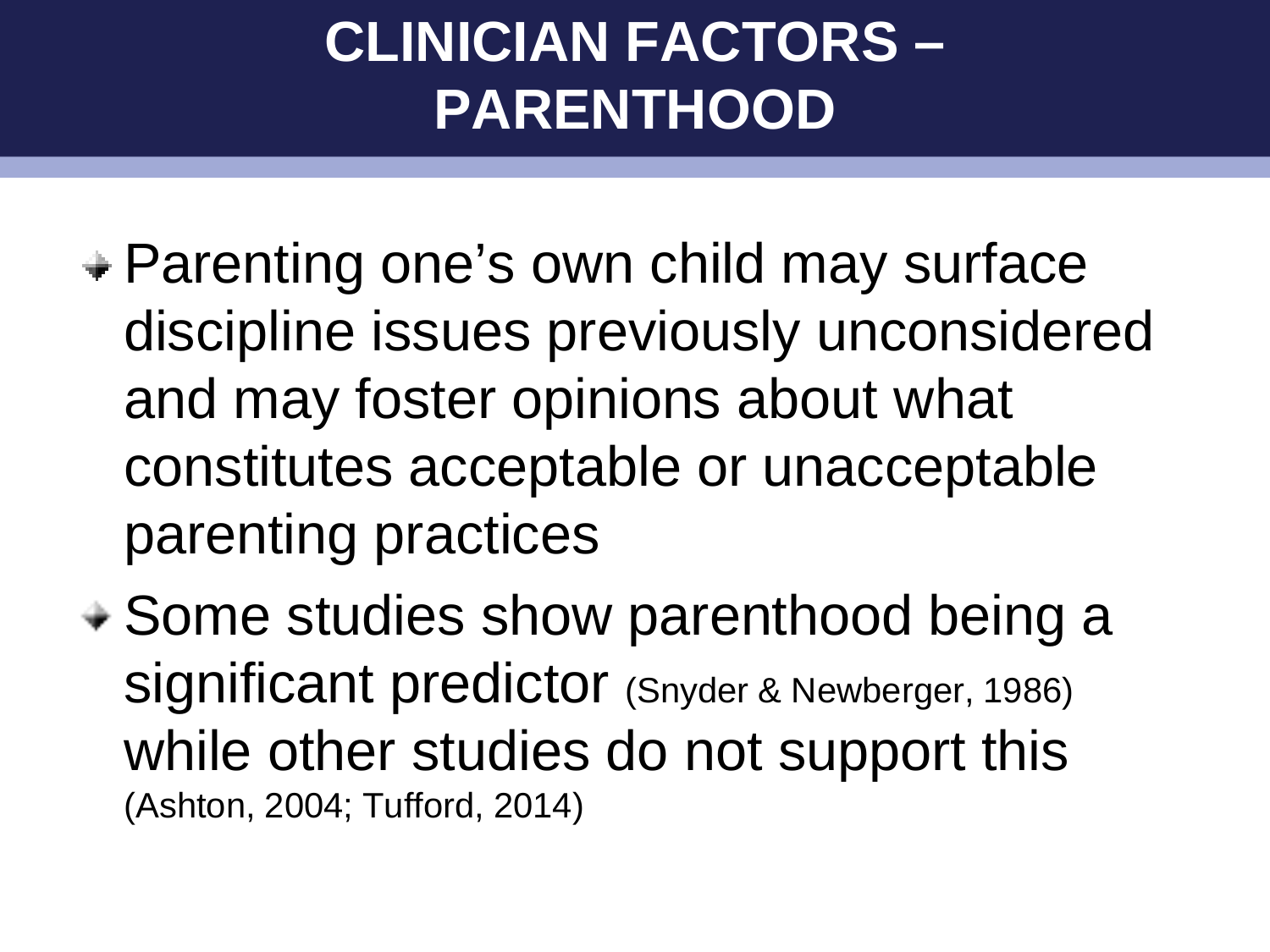#### **CLINICIAN FACTORS – ATTITUDE TOWARDS CAS**

- $\div$  Indictments of CAS include failure by intake / investigation workers to take reports seriously, negative responses by child protection workers towards the reporter, failure to protect other children residing in the home (Strozier et al,. 2005)
- Previous reporting experiences can foster the development of certain attitudes and an opinion regarding the functioning of the CAS and may influence willingness to report (Brown & Strozier, 2004)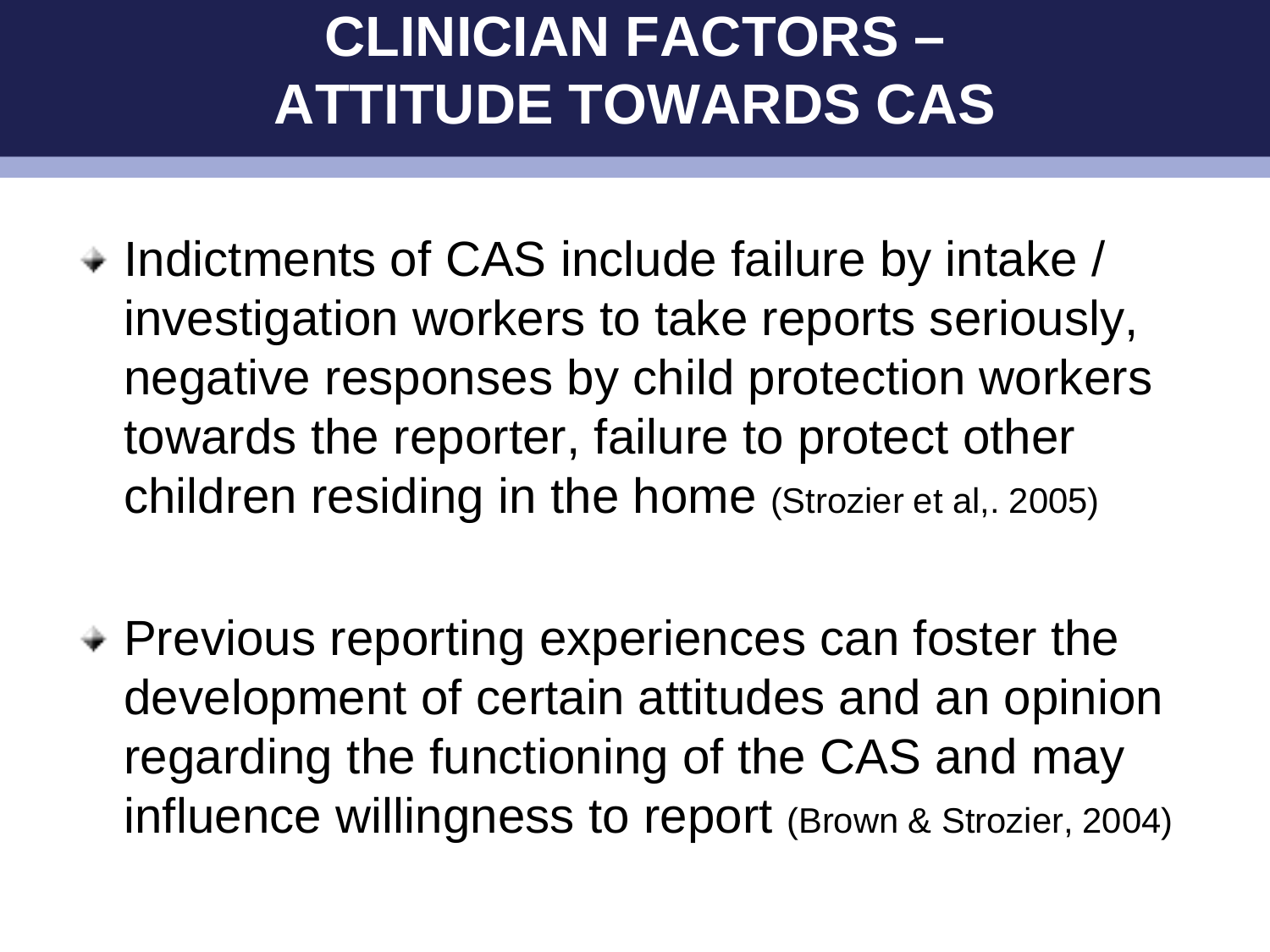#### **SITUATIONAL FACTORS – VICTIM ATTRIBUTES**

Clinicians are more likely to report younger children as opposed to older children (Kalichman & Craig, 1991)

Clinicians are less likely to report situations where clients are white and affluent (Newberger, 1983)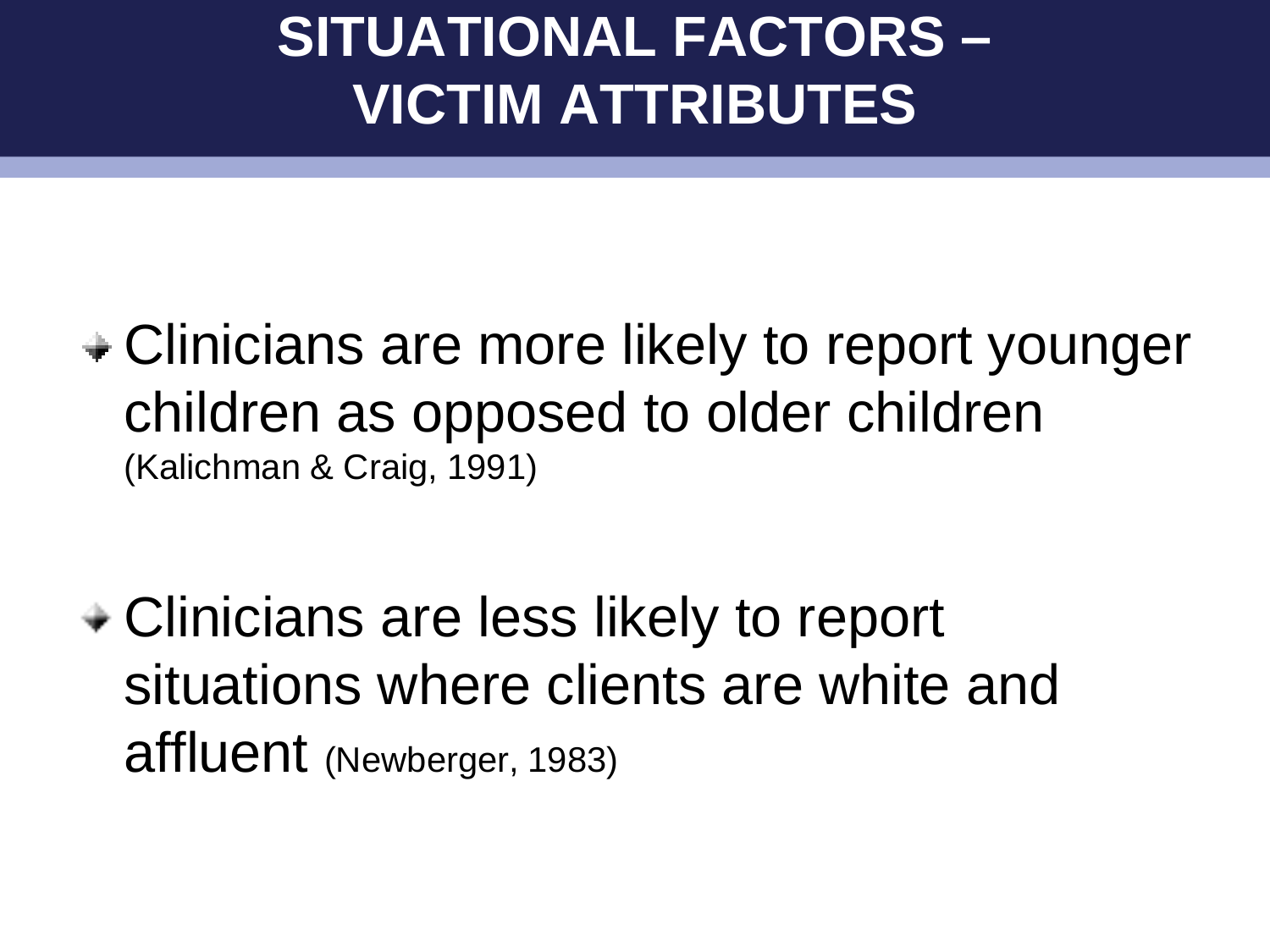#### **SITUATIONAL FACTORS – MALTREATMENT SPECIFICS**

- Sexual maltreatment is more likely to be reported than neglect or emotional maltreatment (Nightingale & Walker, 1986; Wilson & Gettinger, 1989; Zellman, 1990b)
- Maltreatment considered not "severe" is less likely to be reported (Green & Hansen, 1989)
- Maltreatment described as presently happening was more likely to be reported than maltreatment described as occurring in the past (Wilson & Gettinger, 1989)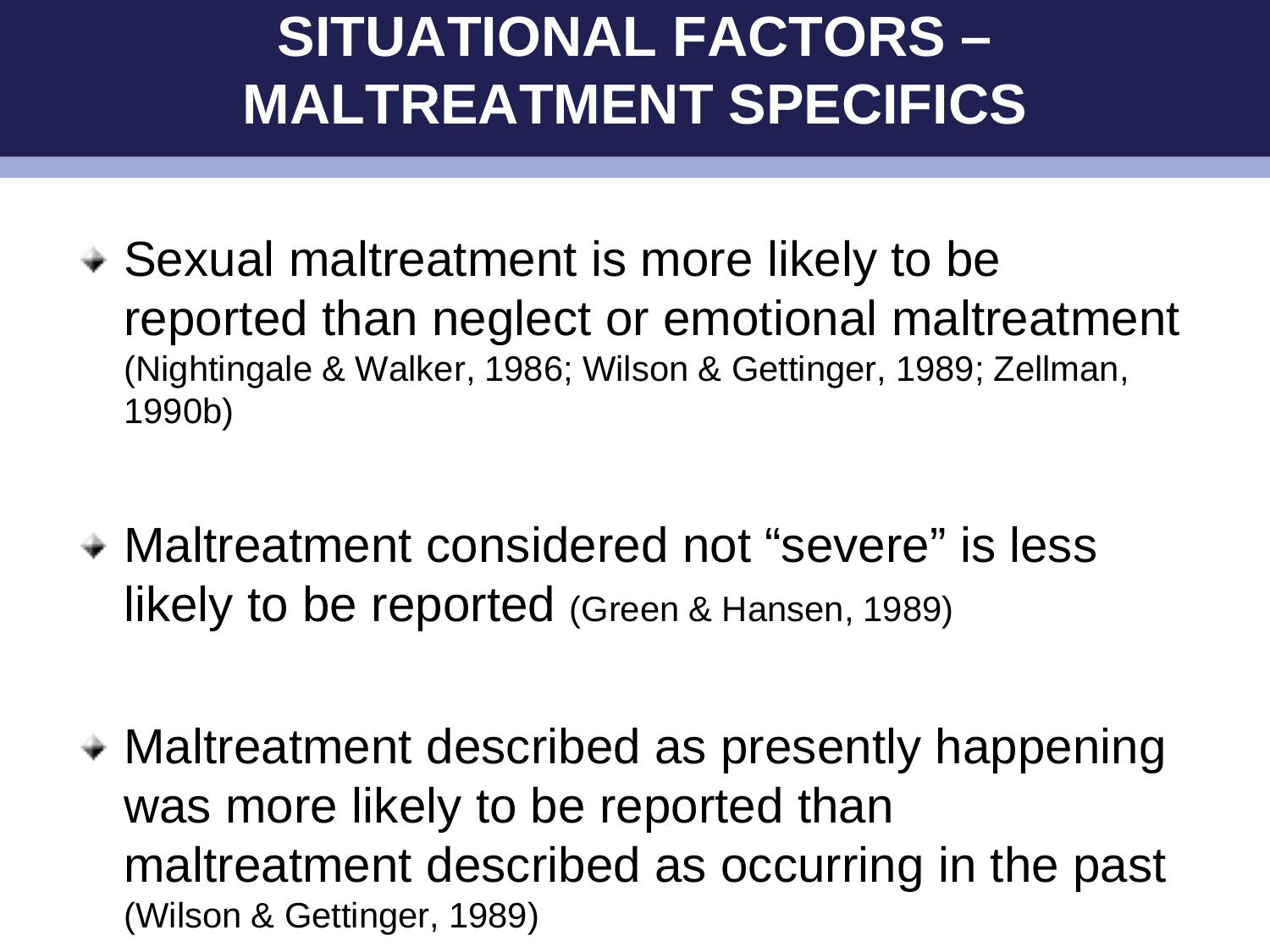#### **SITUATIONAL FACTORS – AVAILABILITY OF EVIDENCE**

- Reporting increases when a child has physical signs of maltreatment, a parent admits to being abusive (Kalichman et al., 1989) or when a child provides a verbal account of being maltreated (Kalichman & Craig, 1991)
- Increased evidence may imply more serious maltreatment (Zellman, 1990a)
- Some social workers wait for additional evidence to confirm if the situation warrants reporting (Strozier et al., 2005)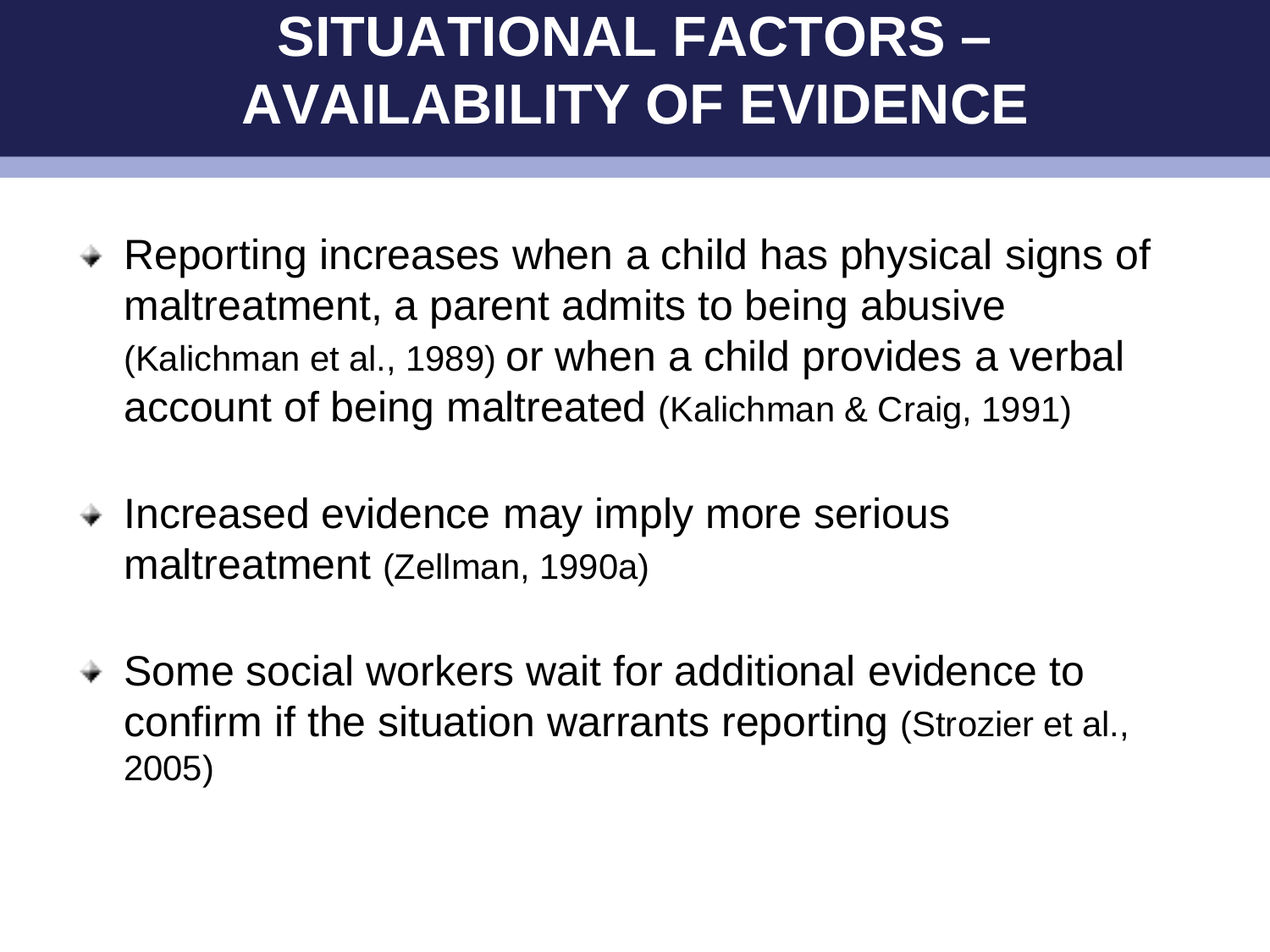#### **SITUATIONAL FACTORS – ETHNICITY OF PARENTS OR CAREGIVERS**

- Parents immigrating to Canada and the United States may engage in child rearing practices considered nonnormative or harsh compared to those deemed acceptable in Canada and the United States and may be mistaken for maltreatment (Chang, Rhee, & Weaver, 2006; Dubowitz, 1997; Fontes, 2002; Maiter, 2004)
- Culture of the parents / caregivers was not a significant predictor in the decision to report suspected child maltreatment (Tufford, 2014)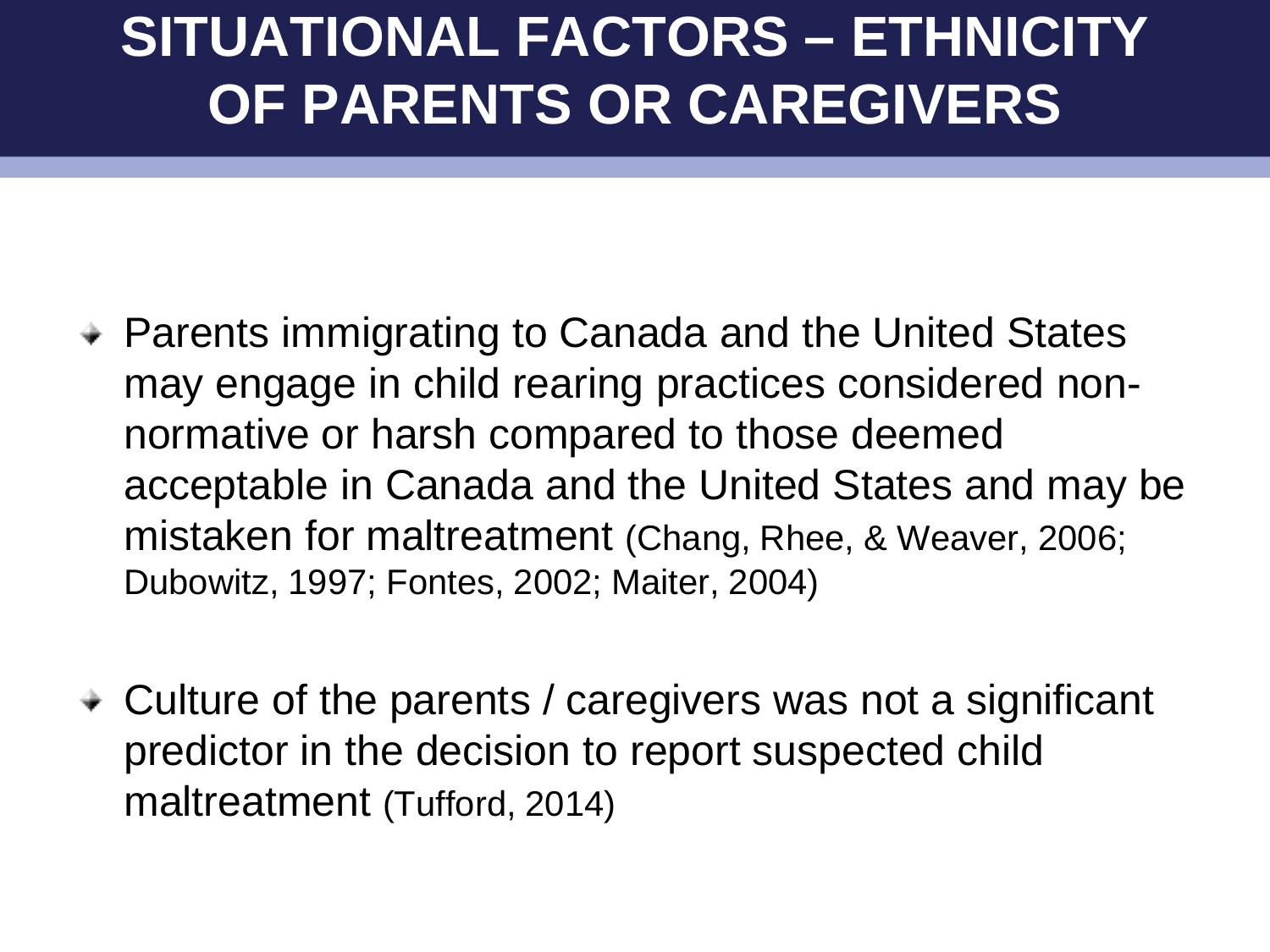#### **PROFESSIONAL FACTORS – YEARS OF EXPERIENCE**

- Professionals with more work experience were more likely to report a case of suspected child maltreatment while professionals with less experience were less likely to report (Barksdale, 1989; Haas et al., 1988; Nightingale and Walker, 1986)
- Clinicians with more years of experience may be more cynical about their ability to intervene successfully in a case of suspected child maltreatment (Haas, Malouf, & Mayerson, 1988)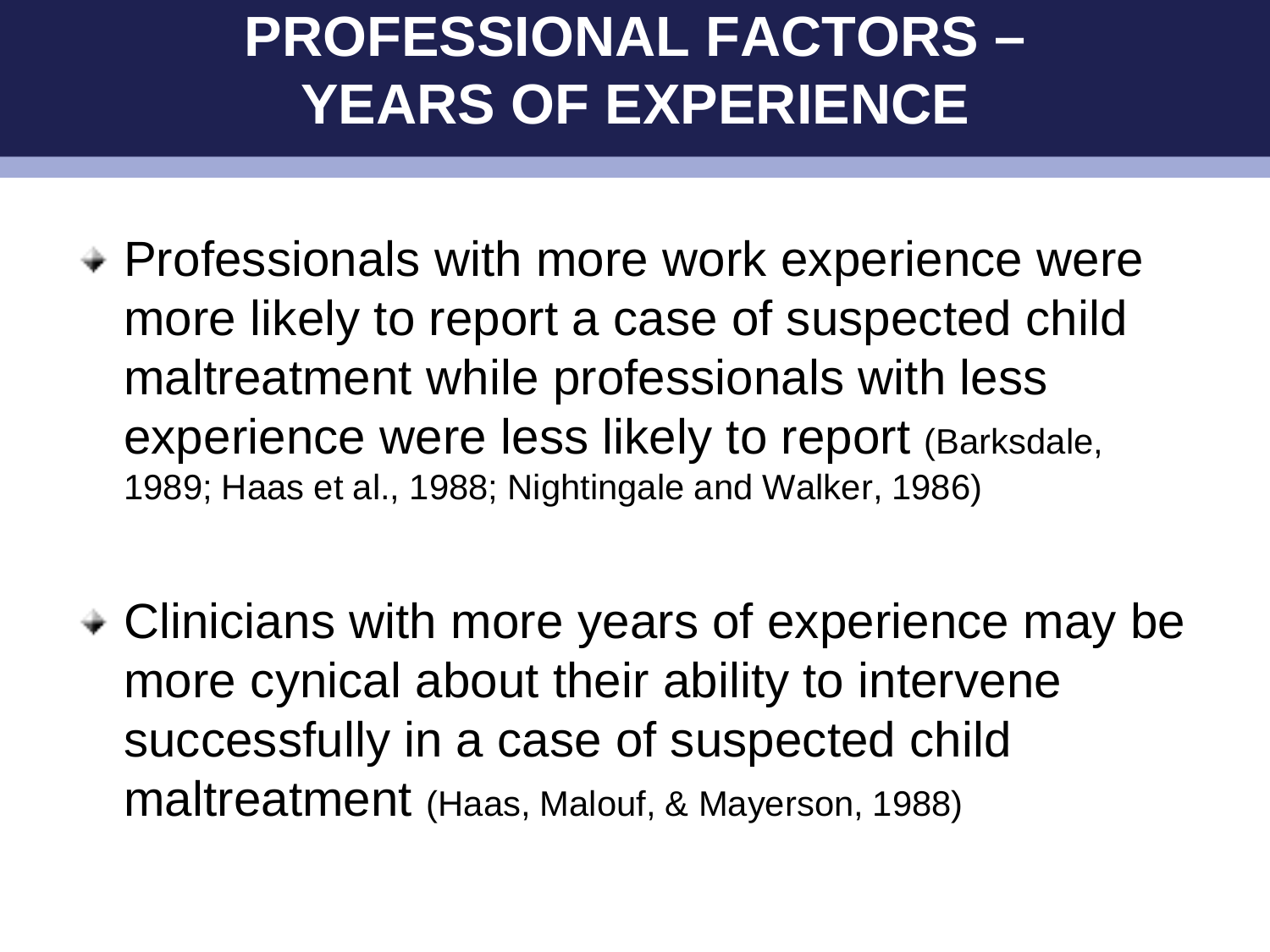#### **PROFESSIONAL FACTORS – TRAINING IN RECOGNISING CHILD MALTREATMENT**

Evidence is contradictory

Clinicians with prior training in maltreatment identification were more likely to report suspected maltreatment (Nightingale & Walker, 1986) while another study found clinicians were less likely to report child maltreatment than those who had not received such training (Kalichman & Brosig, 1993)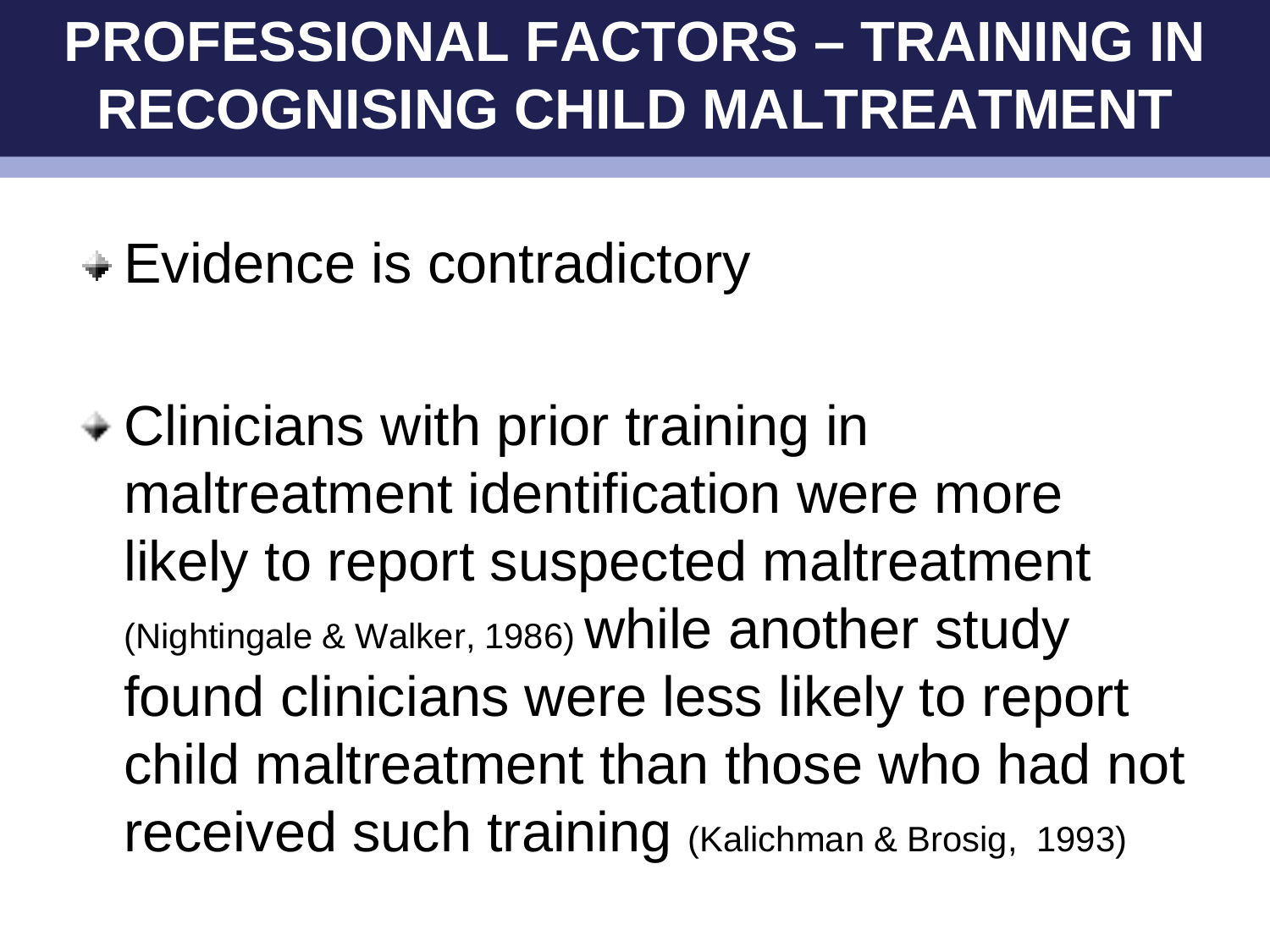#### **PROFESSIONAL FACTORS – FIELD OF PRACTICE**

- Majority of studies focus on the distinctions between mental health professionals but fail to delineate field of practice within each profession
- Field of practice (medical related practice, community related practice, child related practice, private practice) was not a significant predictor in the decision to report suspected child maltreatment (Tufford, 2014)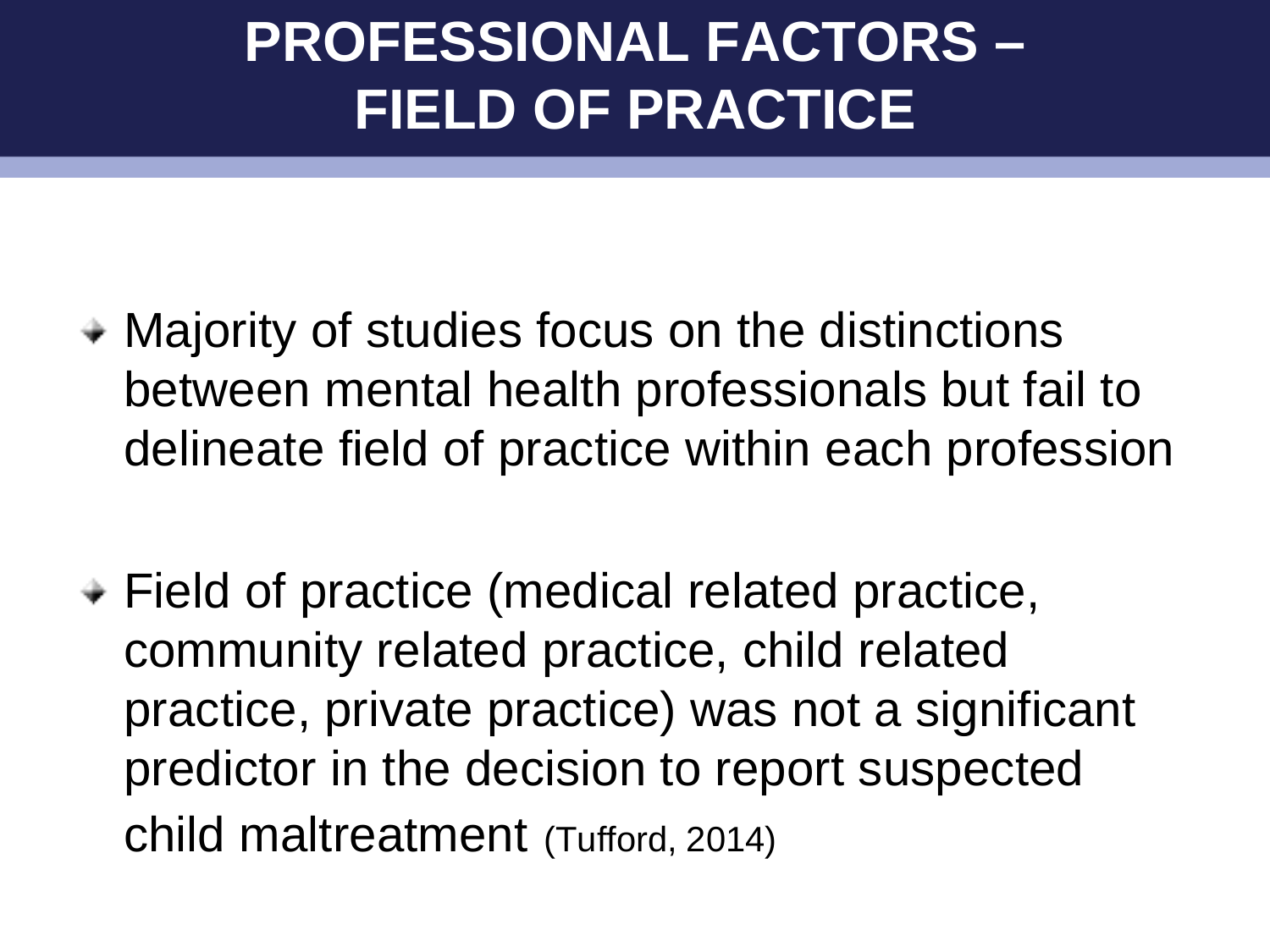#### **PROFESSIONAL FACTORS – REPORTING HISTORY**

- Reporting that results in the cessation of maltreatment or facilitation of therapy may increase the likelihood of future reporting
- Reporting that is met by disruptions in therapy or litigation against the therapist will most likely decrease future reporting
- The effects of reporting on subsequent reporting decisions directly relate to the consequences of the decisions rather than the decisions themselves (Brosig & Kalichman, 1992)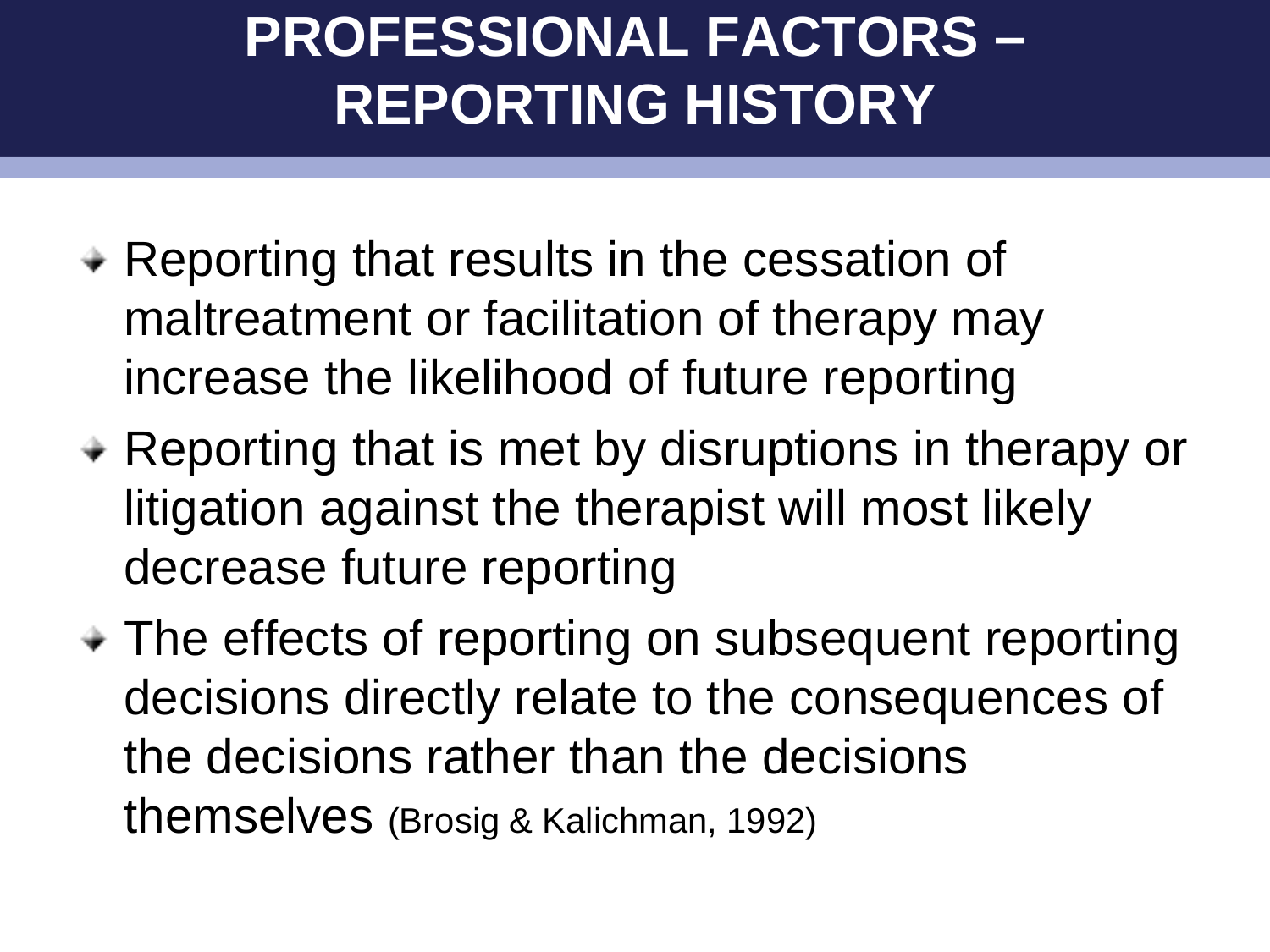#### **PROFESSIONAL FACTORS - CONSULTATION / SUPERVISION**

- The opinion of colleagues was the top factor influencing decision-making to report suspected child maltreatment (Tufford, 2014)
- Consultation offers perspective, provides guidance, validates conflicting feelings, and reduces feelings of isolation (Bogo, Paterson, Tufford, & King, 2011a, 2011b; Rothery, Babins-Wagner, & Schleifer, 2010)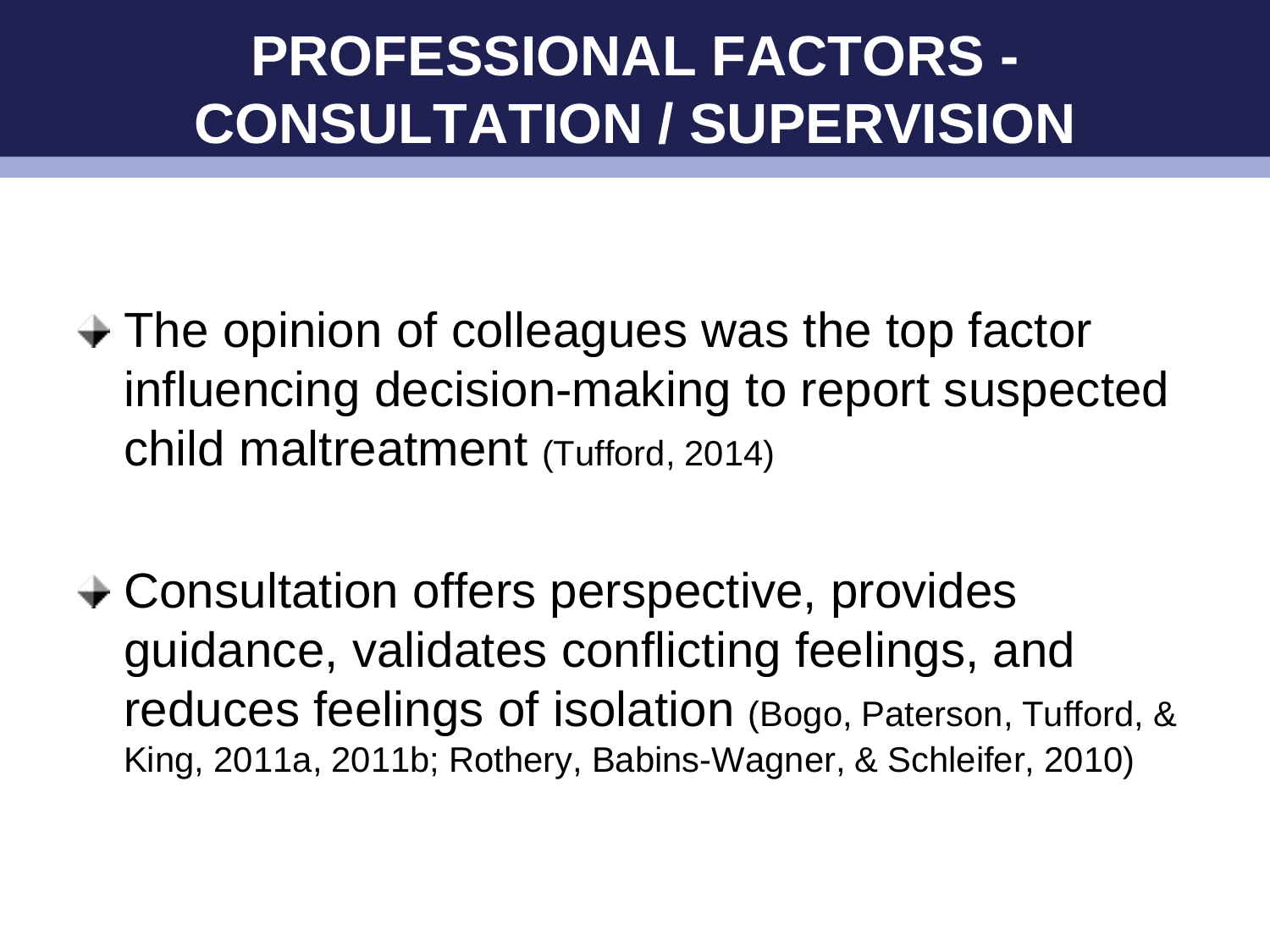#### **PROFESSIONAL FACTORS - EMPLOYMENT POLICIES**

 $\div$ **Employment policy may dictate that** suspicions of child maltreatment be discussed first with the social work supervisor prior to filing a report (Tufford, 2014a)

 $\div$  Examples:

- Children's Mental Health
- Pediatric Hospital
- Mental Health Research and Counseling **Center**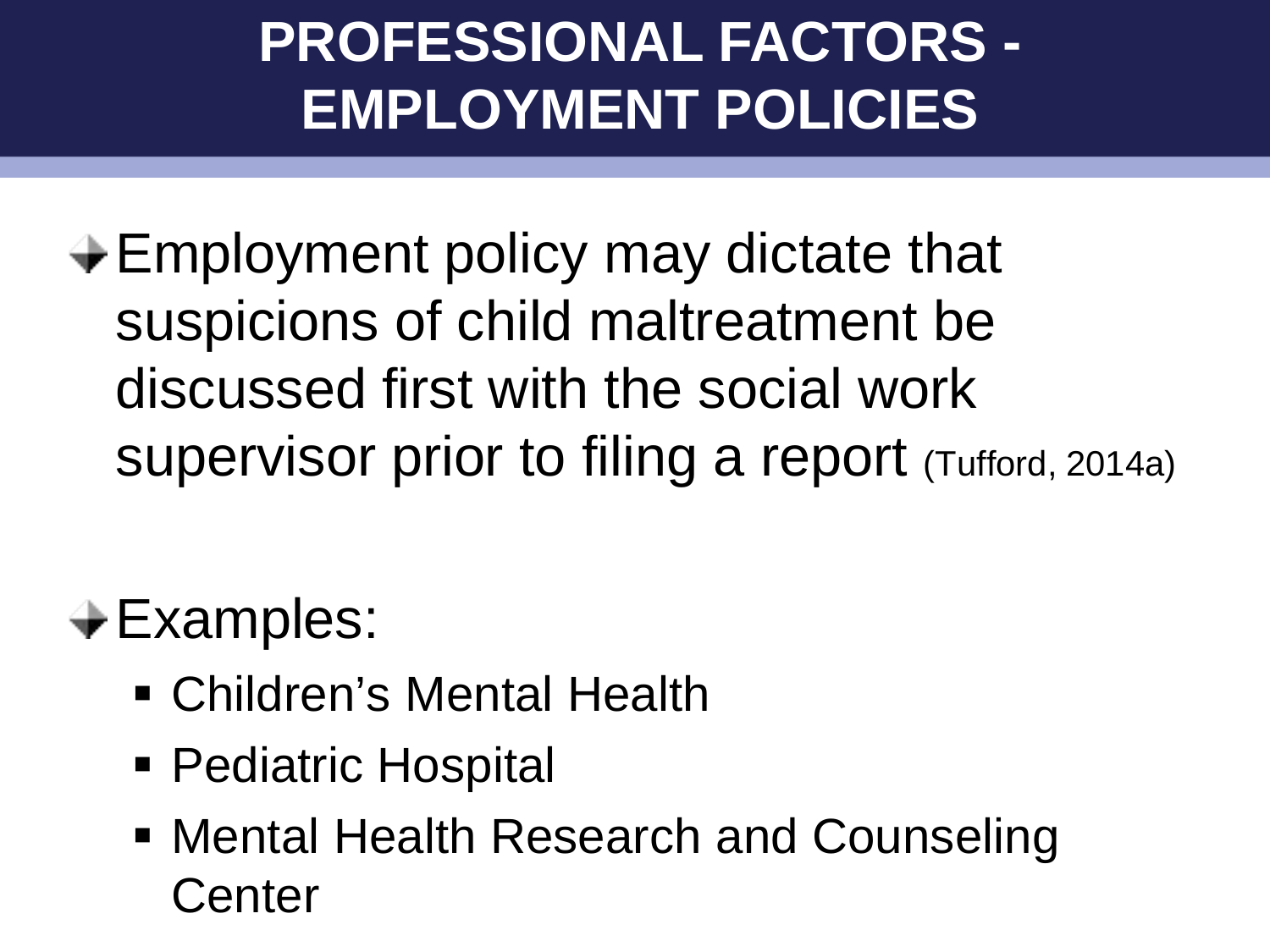#### **RELATIONSHIP FACTORS - RELATIONSHIP WITH THE CLIENT**

#### **← Clients had been in treatment for roughly** three months prior to the disclosure of reportable child maltreatment material (Weinstein et al., 2000)

 $\div$  **44% of pediatricians chose to not report** for fear of jeopardizing the relationship With the parents (Vullimay & Sullivan, 2000)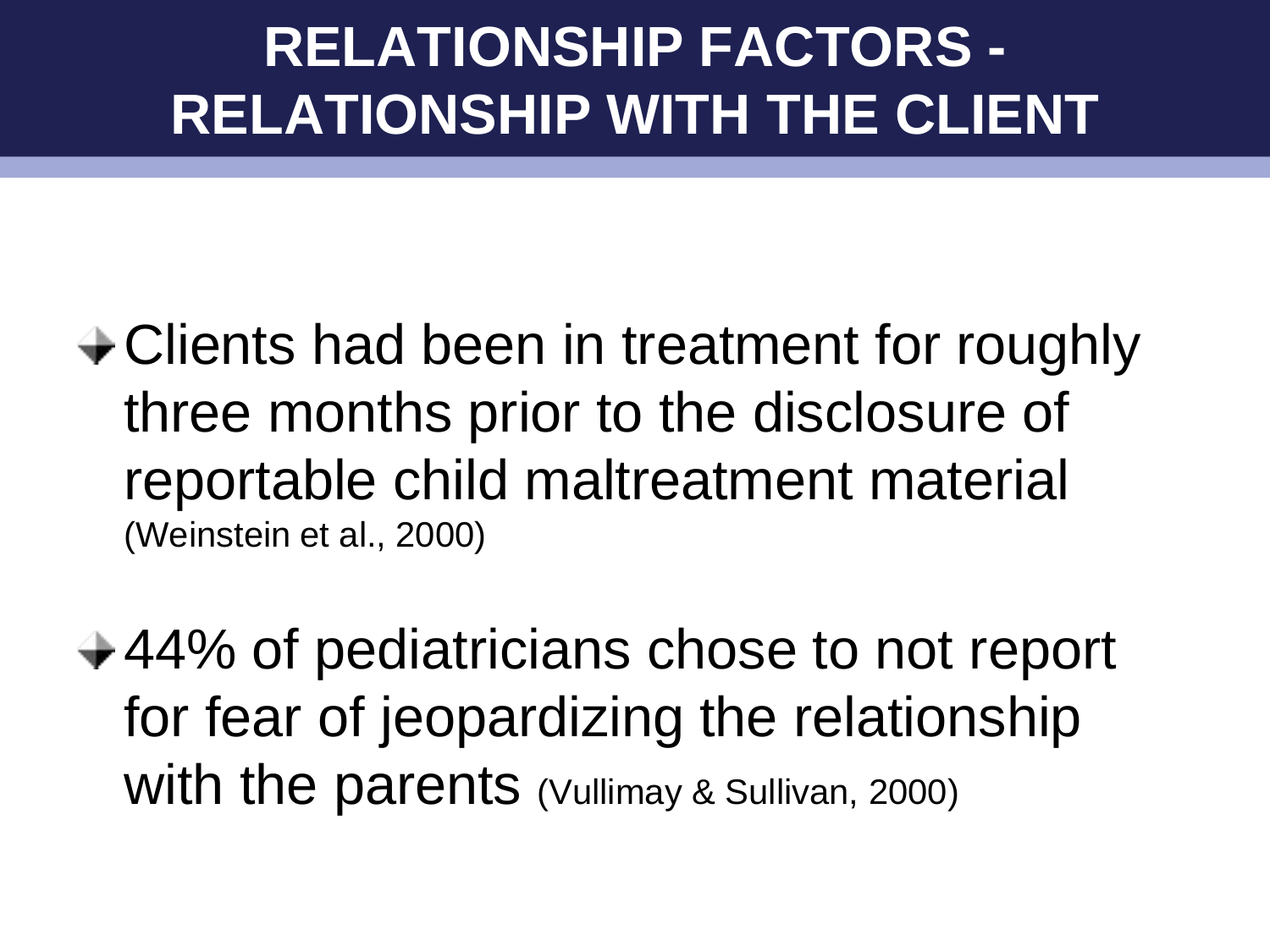#### **RELATIONSHIP FACTORS - CONCERNS ABOUT THE IMPACT OF REPORTING ON THE RELATIONSHIP**

**→ Alliance outcome studies in cases of mandatory** reporting have consistently shown that roughly one-quarter of cases were classified as having a negative outcome with regards to the alliance (i.e., termination, missed appointments, lateness, client expressed anger, or threatened violence during session) (Steinberg et al., 1997; Weinstein et al., 2000)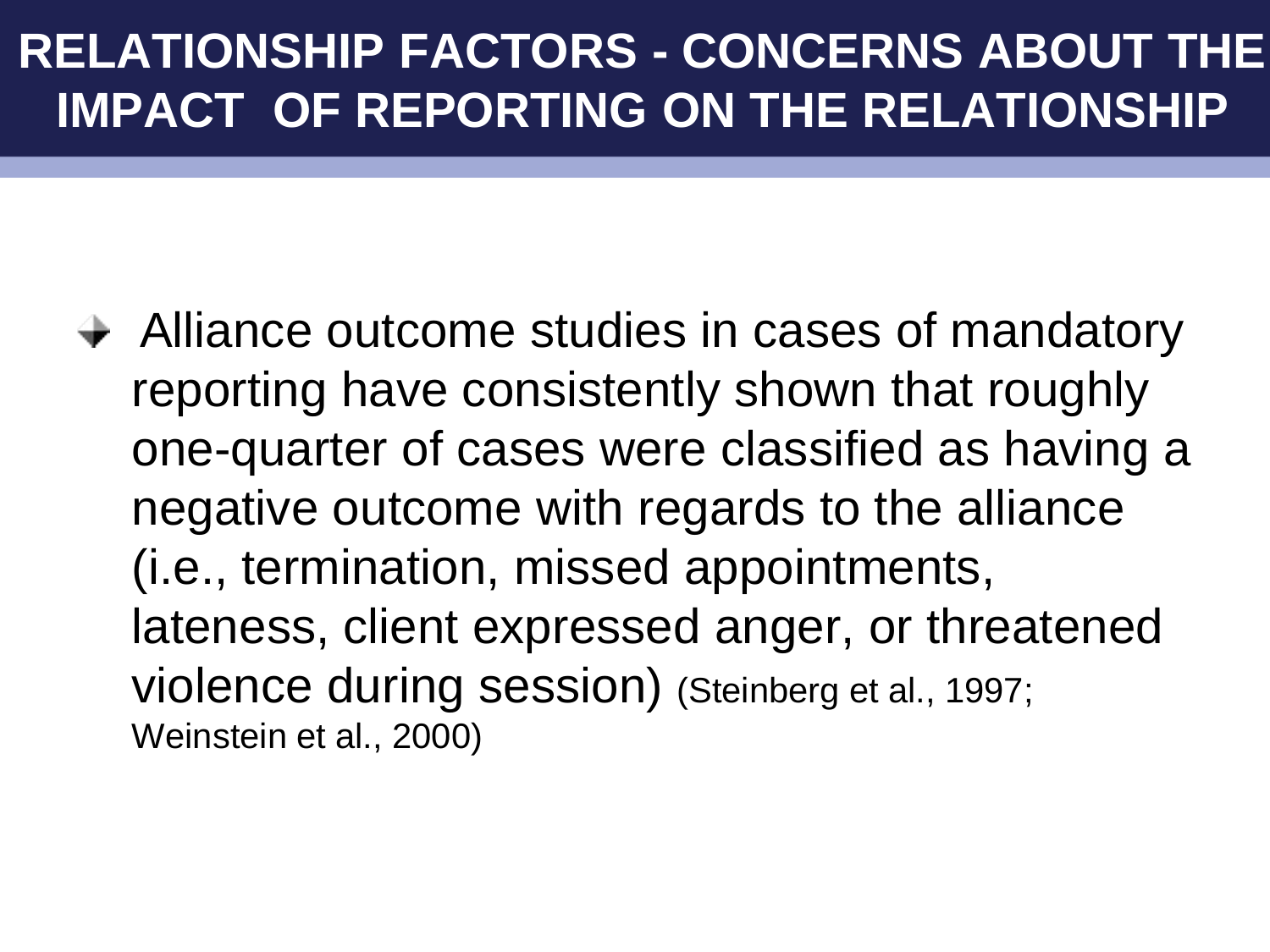• Which factor or factors impact your decision-making the most?

• Which factor or factors impact your decision-making the least?

• Are there additional factor or factors you had not considered prior to this workshop?

<u>REFLECTION CONTINUES IN A SERVICE OF THE SERVICE OF THE SERVICE OF THE SERVICE OF THE SERVICE OF THE SERVICE OF THE SERVICE OF THE SERVICE OF THE SERVICE OF THE SERVICE OF THE SERVICE OF THE SERVICE OF THE SERVICE OF THE </u>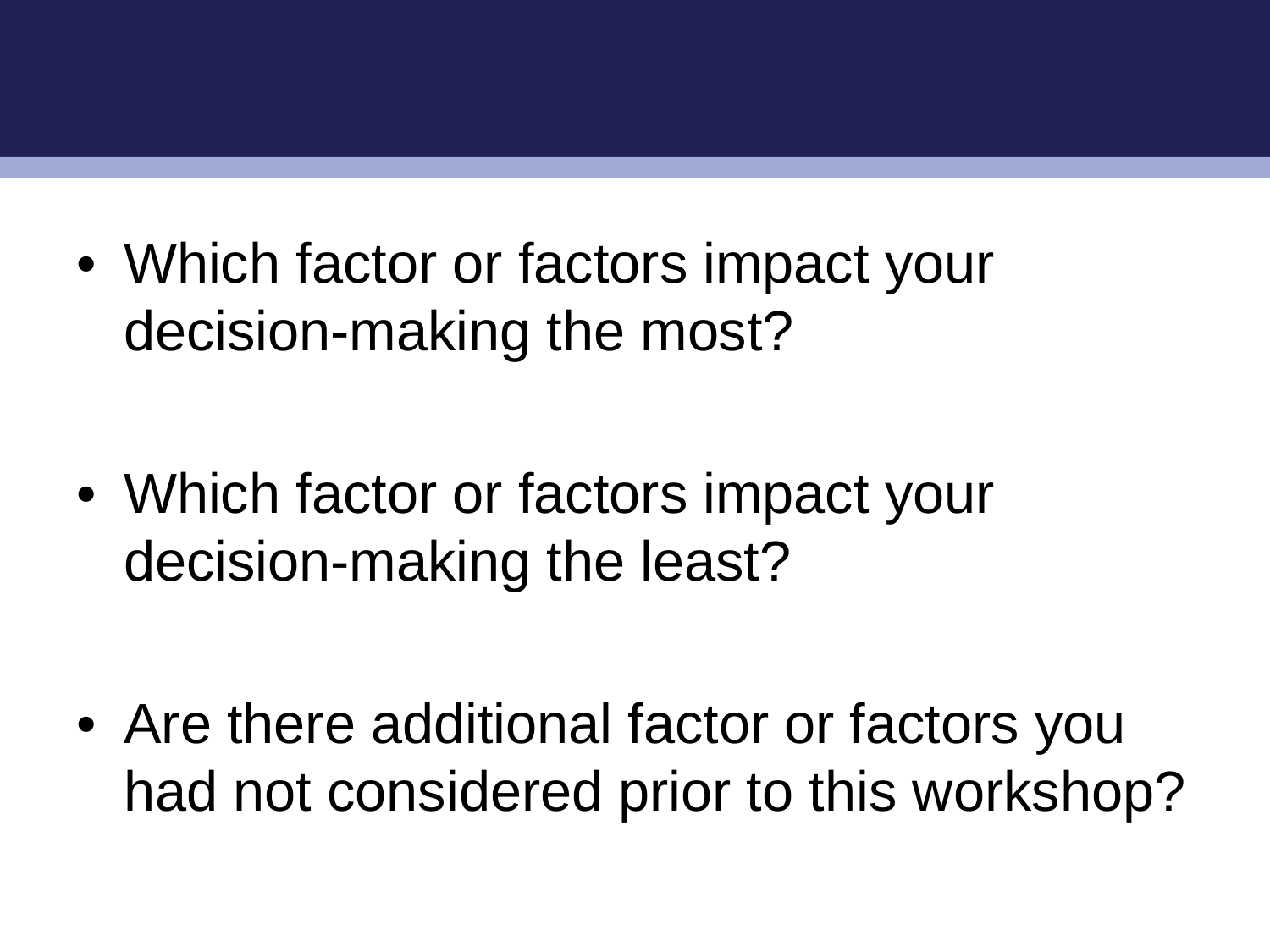

**FACTOR-INWENTASH** FACULTY OF SOCIAL WORK UNIVERSITY OF TORONTO

## **SECTION THREE: THE THERAPEUTIC RELATIONSHIP**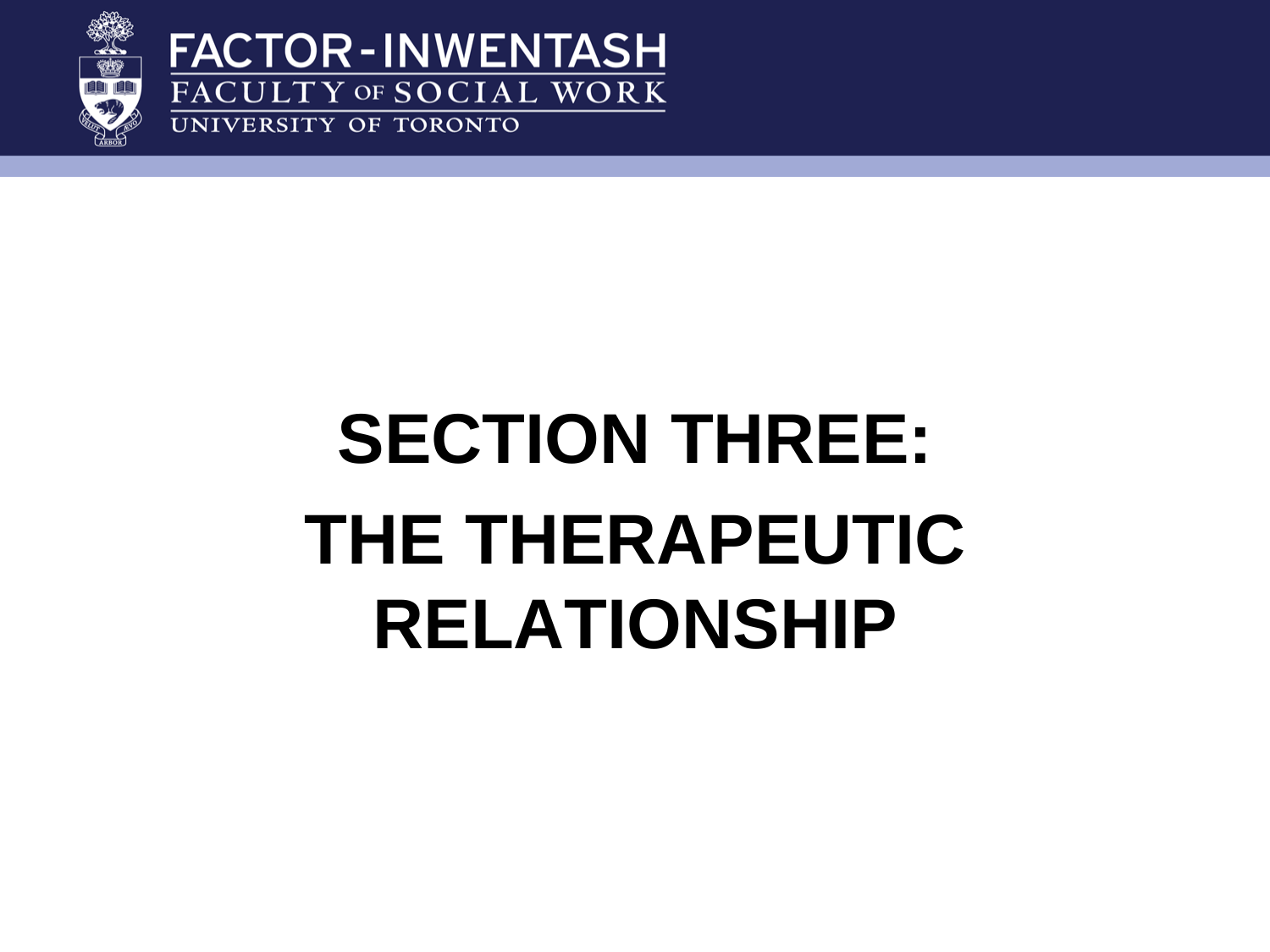#### **Contribution METHODOLOGY: CONTRIBUTION THE SECOND METHODOLOGY: CONTRIBUTION CONTRIBUTION CONTRIBUTION CONTRIBUTION THERAPEUTIC RELATIONSHIP**

- **→ Relationship formation is based on** collaboration and mutual respect (Richert, 2010)
- Three integral components of the relationship: bond, goals, and tasks (Bordin, 1979)
- **→ One of the most consistent and strongest** predictors of treatment success (Horvath, 2001; Horvath & Symonds, 1991; Lambert & Barley, 2001; Martin, Garske, & Davis, 2000)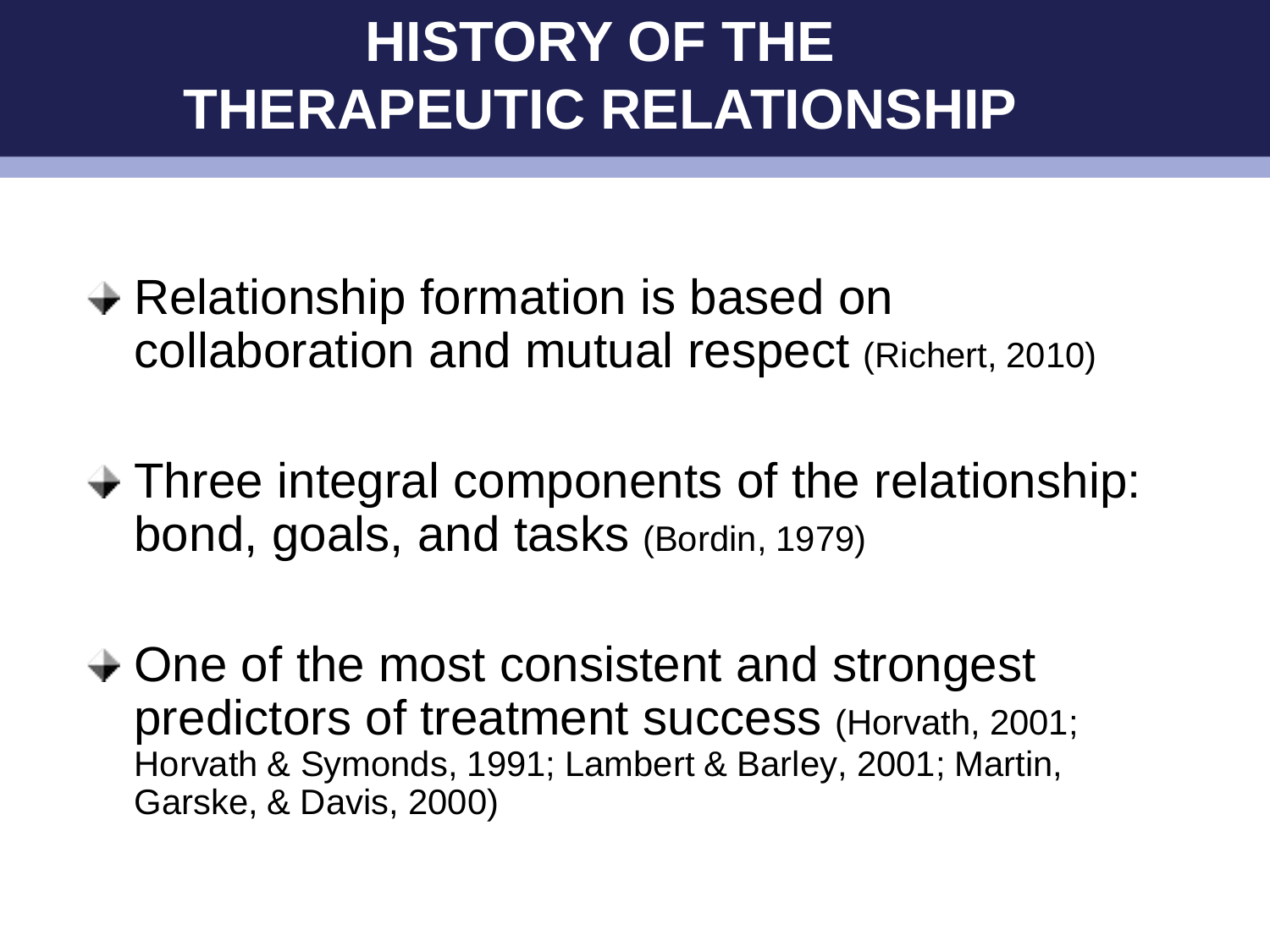#### **ENGAGEMENT**

 $\div$  **Begins from the first point of contact** 

The social worker's warmth, genuineness, interest, and friendliness serve to create an inviting space for clients to tell their Story (Rogers, 1951)

Engagement is an on-going process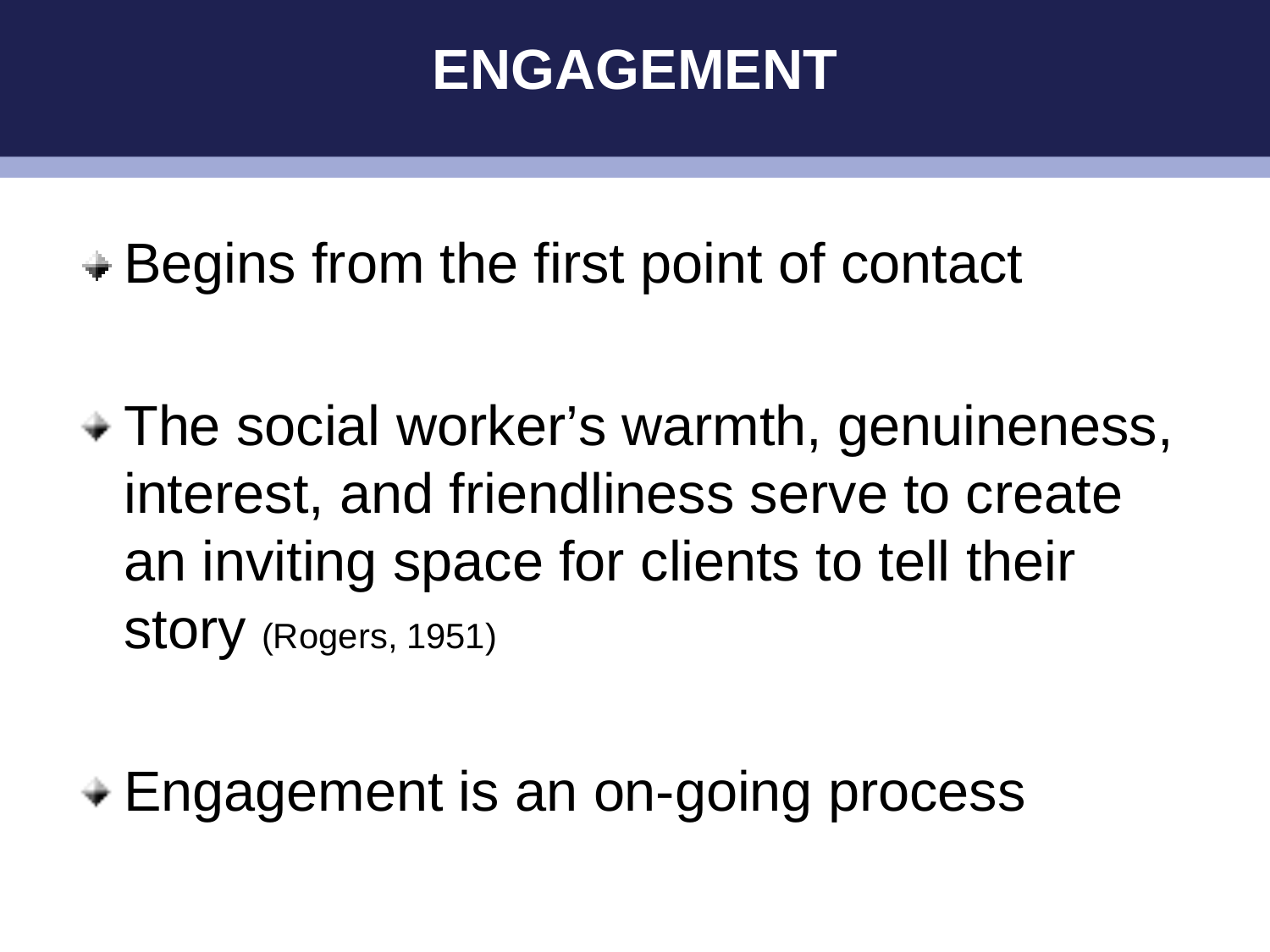#### **RELATIONSHIP RUPTURES**

- $\div$ **Emerge from both clinician and client** contributions, may waver in intensity, duration, and frequency and may go undetected by either clinician or client (Safran & Muran, 2000)
- $\rightarrow$  It becomes critical for the clinician to recognize when the relationship is in jeopardy and address the rupture in a sensitive fashion to allow exploration and a minimum of client anxiety (Safran, Samstag, Muran & Stevens, 2001)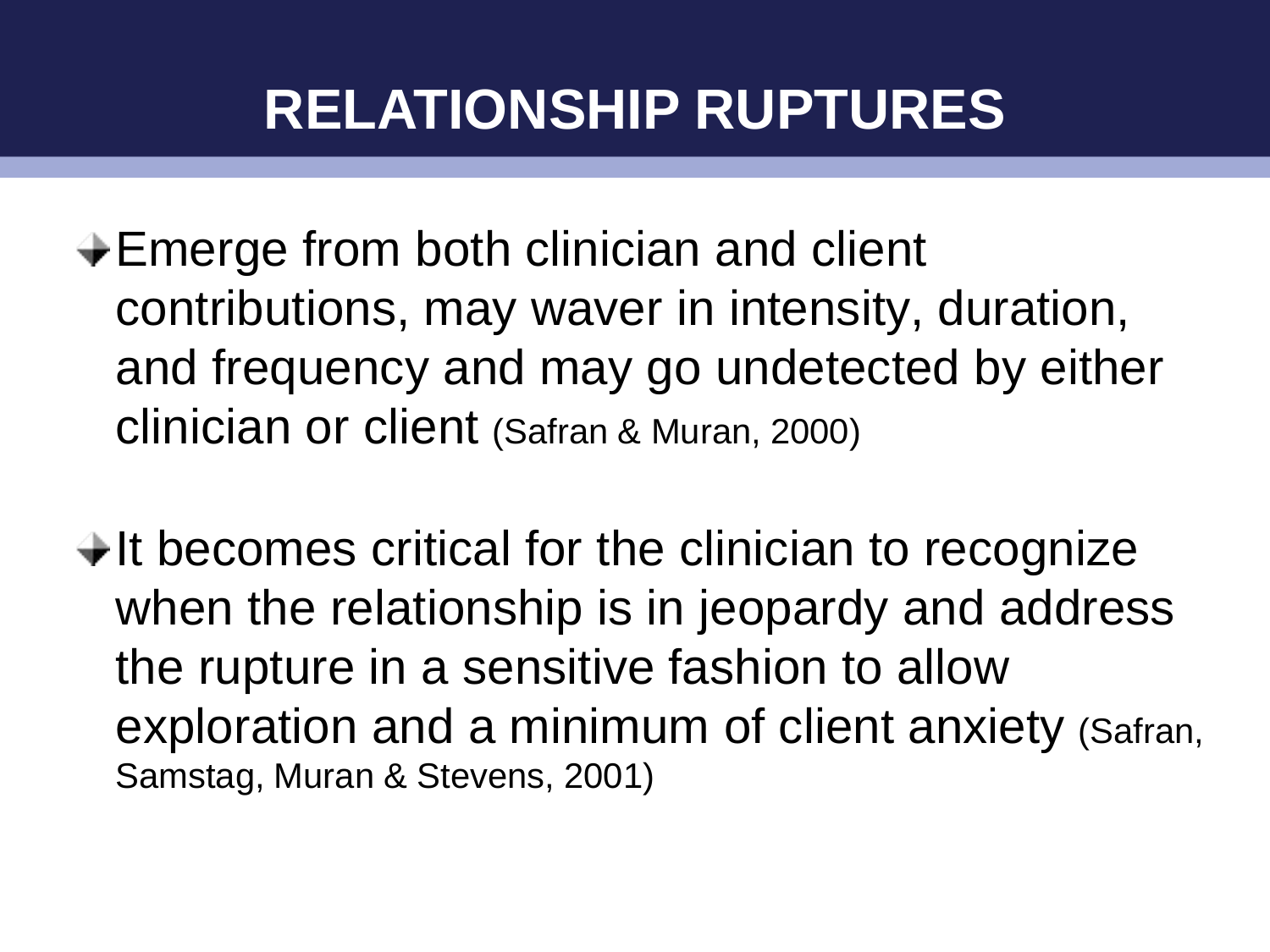#### **DISCUSSIONS TO A CAS REPORT**<br>REACTIONS TO A CAS REPORT **REACTIONS TO A CAS REPORT**

- Positive
	- Relieved
	- Validated
	- **Appreciative of the** support
	- **Understands reason** for report
- Negative
	- **Anger / Defensiveness**
	- Anxiety
	- Fear
	- **Shame**
	- **Suspicion**
	- Violated
	- **Judged**
	- **Denial**
	- **Blame**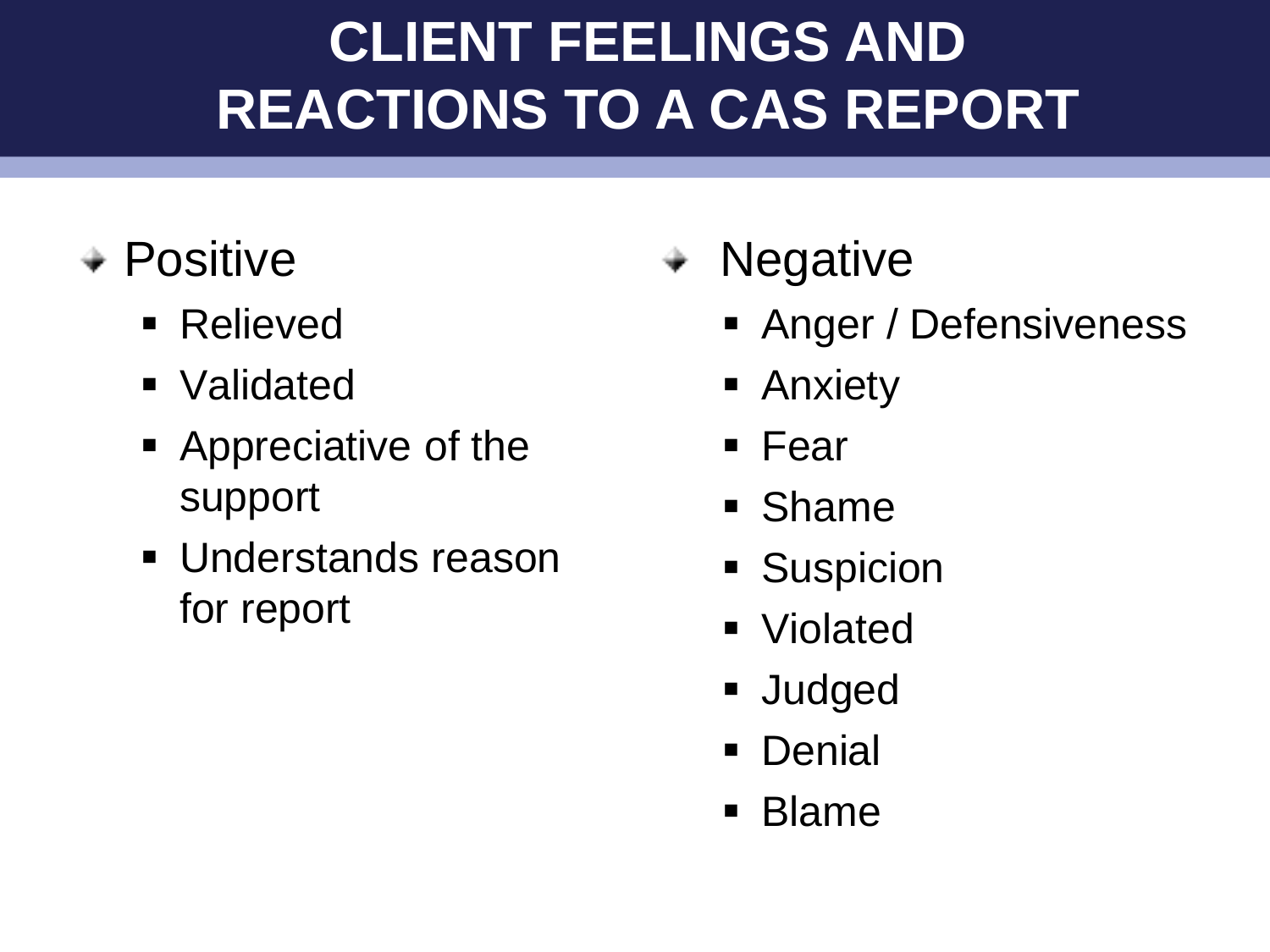#### **IMPACT ON THE CLINICAL RELATIONSHIP AND CLINICAL WORK**

- **→ Positive Impacts:** 
	- Relationship is maintained or strengthened

- Negative Impacts:
	- Relationship becomes strained or tense
	- Family withdraws from treatment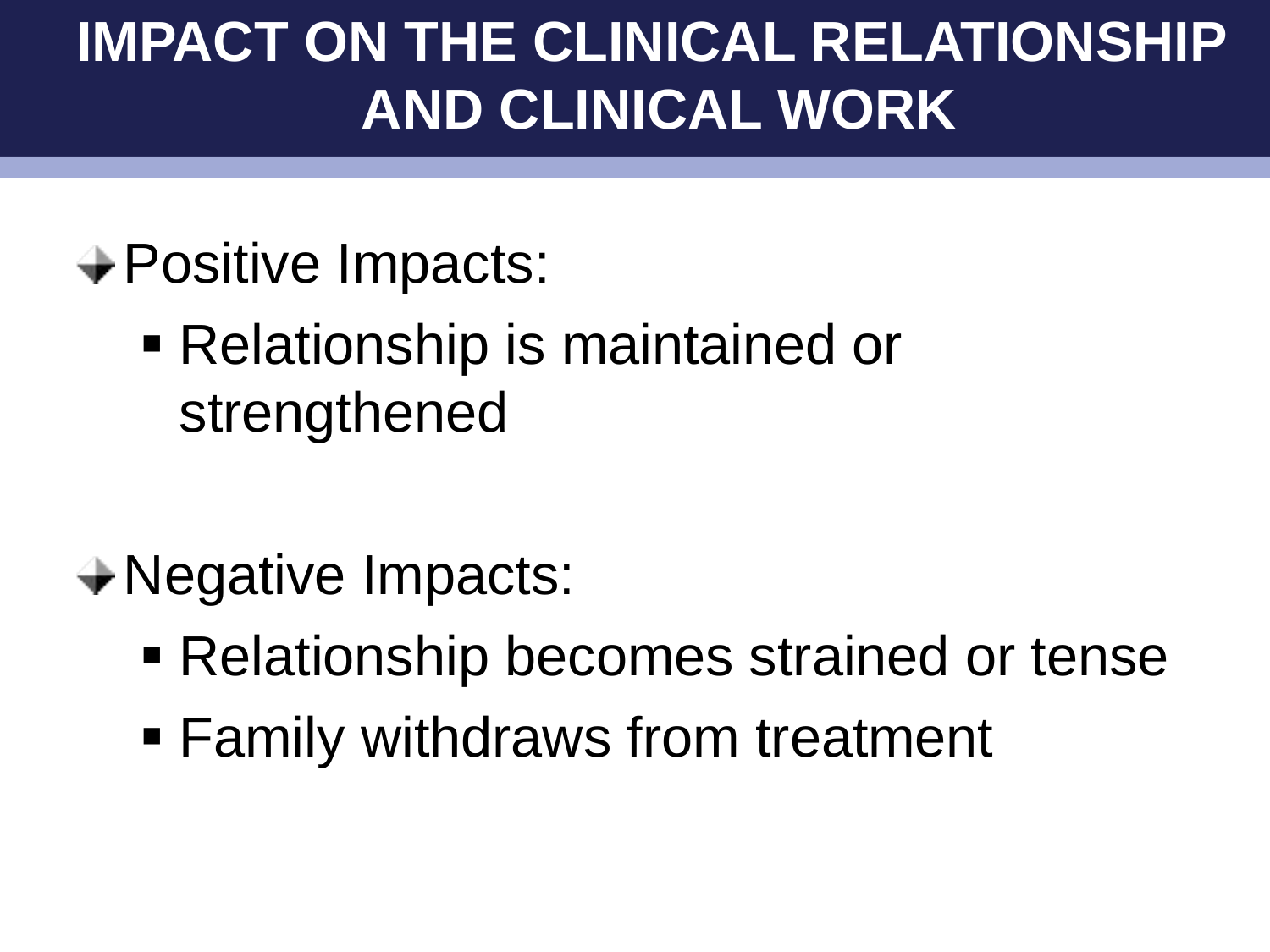#### **STRATEGIES FOR MAINTAINING THE RELATIONSHIP (Tufford, 2014b)**

- **→ Reporting Strategies**
- $\rightarrow$  Information Strategies
- **→ Affect Regulation Strategies**
- **→ Advocacy Strategies**
- **→ Resource Strategies**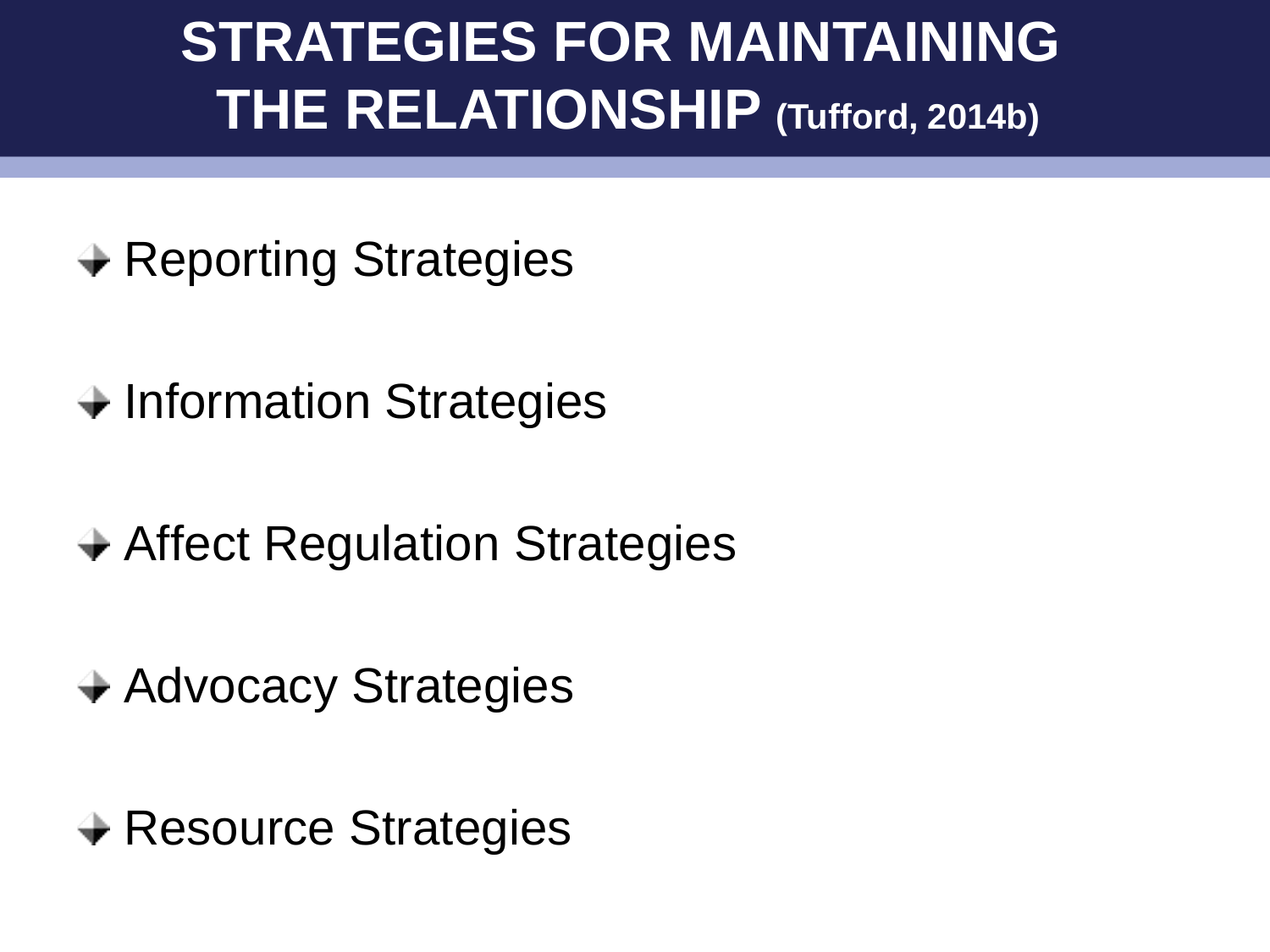#### **REPORTING STRATEGIES**

- **→ Notify the family either before or after reporting** to CAS to remove a sense of betrayal
- $\rightarrow$  Involve the family in the reporting process or have the family present as the report is made via telephone (Pietrantonio et al., 2013; Steinberg et al., 1997)
- $\div$  **Encourage clients to self-report**
- $\rightarrow$  Report in conjunction with the family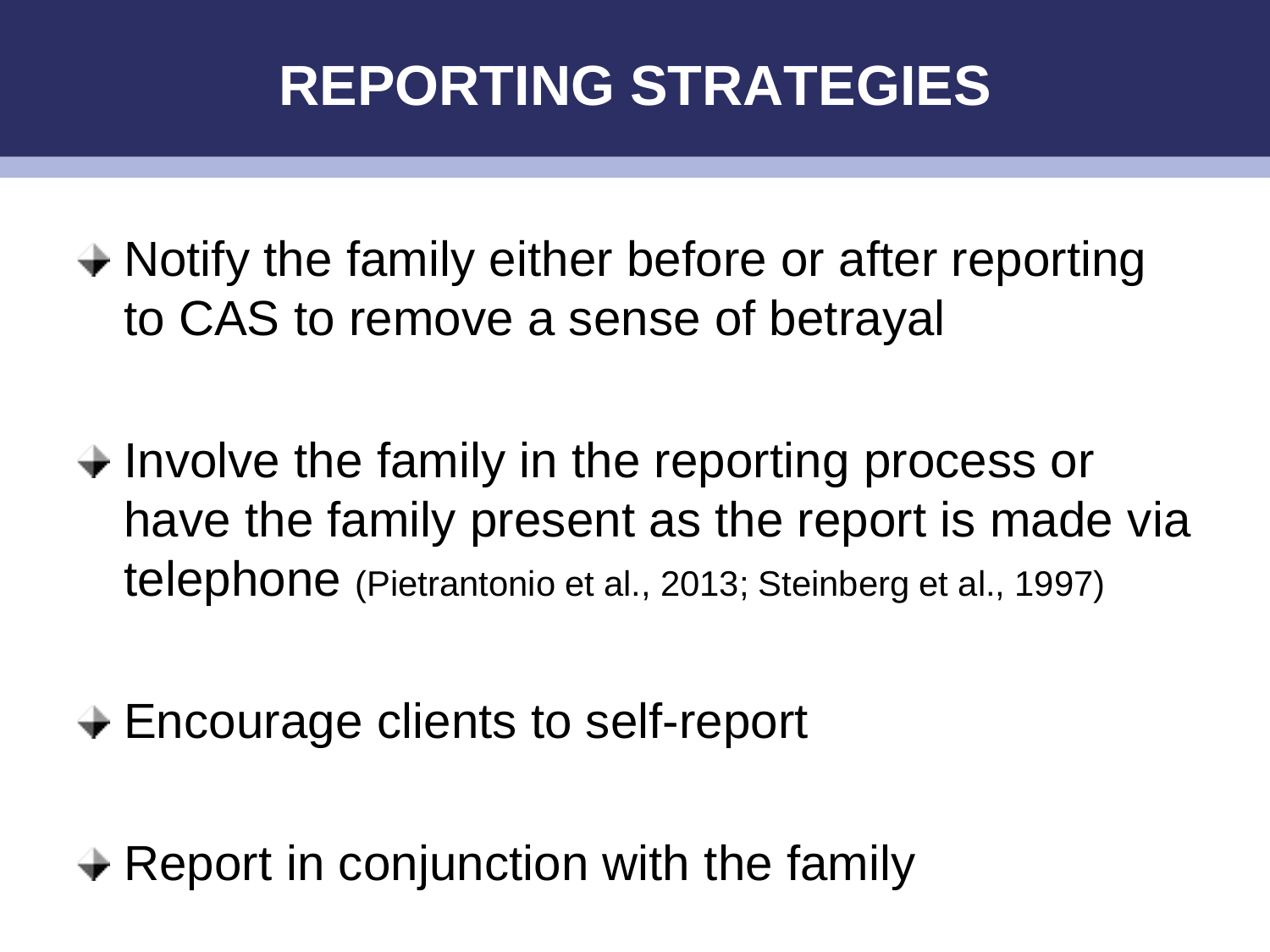#### **INFORMATION STRATEGIES**

- $\rightarrow$  Review the signed consent form to remind parents of this agreement (Bean et al., 2011; Davidov et al., 2012; Steinberg et al., 1997)
- **→ Share with clients what occurs during a typical CAS** investigation to allay parents' fears (Turney, 2012)
- **→ Explain how the CAS can help parents with concrete, in**home strategies around parenting struggles
- Clarify the role of CAS as a protector and supporter of children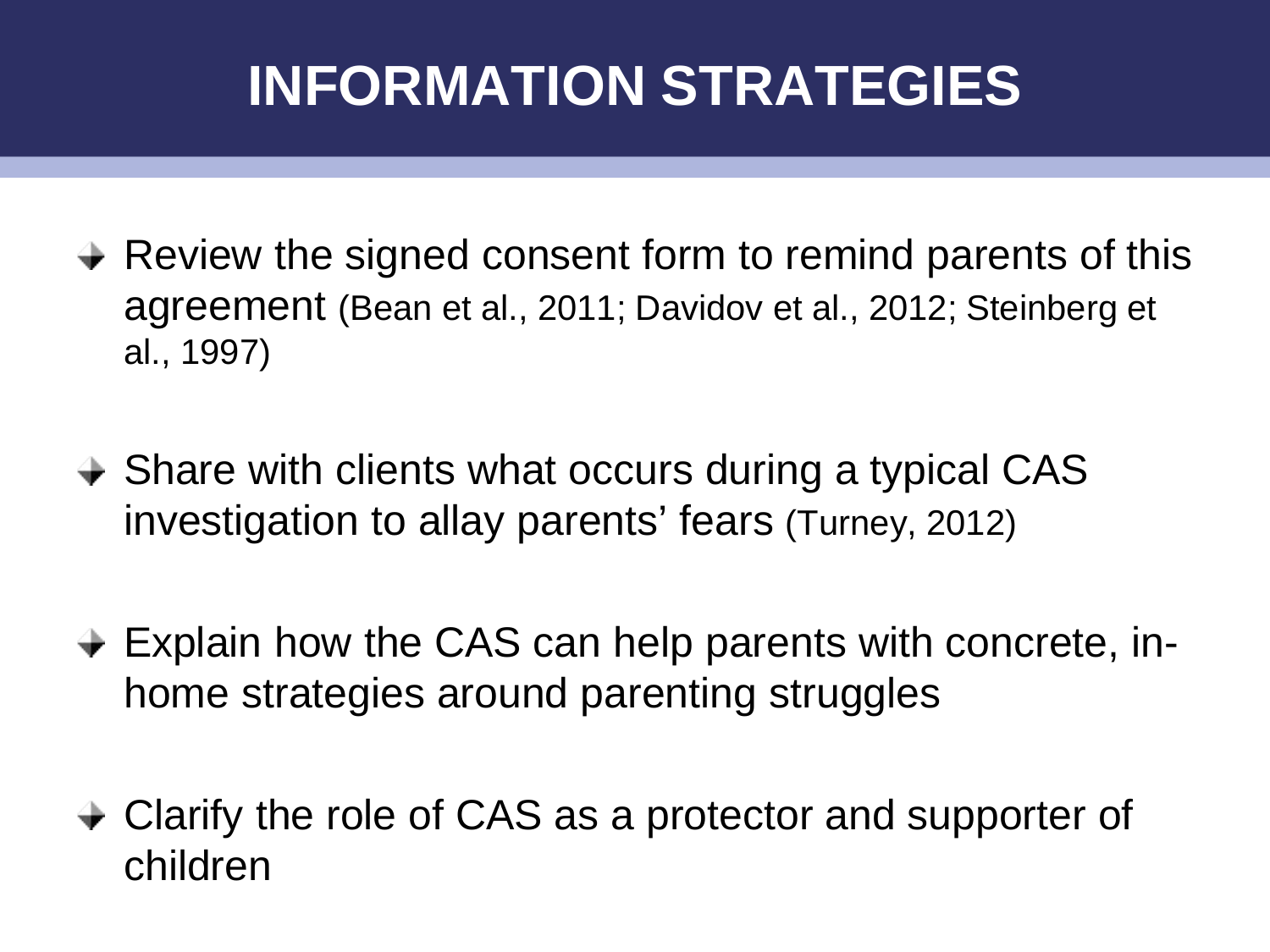#### **AFFECT REGULATION STRATEGIES (SOCIAL WORKER)**

- Many respondents describe intense, adverse feelings after reporting to the CAS and when facing families' anger and wrath
- **★ Respondents engage in a process of** introspection around the report with colleagues and supervisors which ultimately allows them a measure of calmness when interacting with the family (Tufford, 2014b)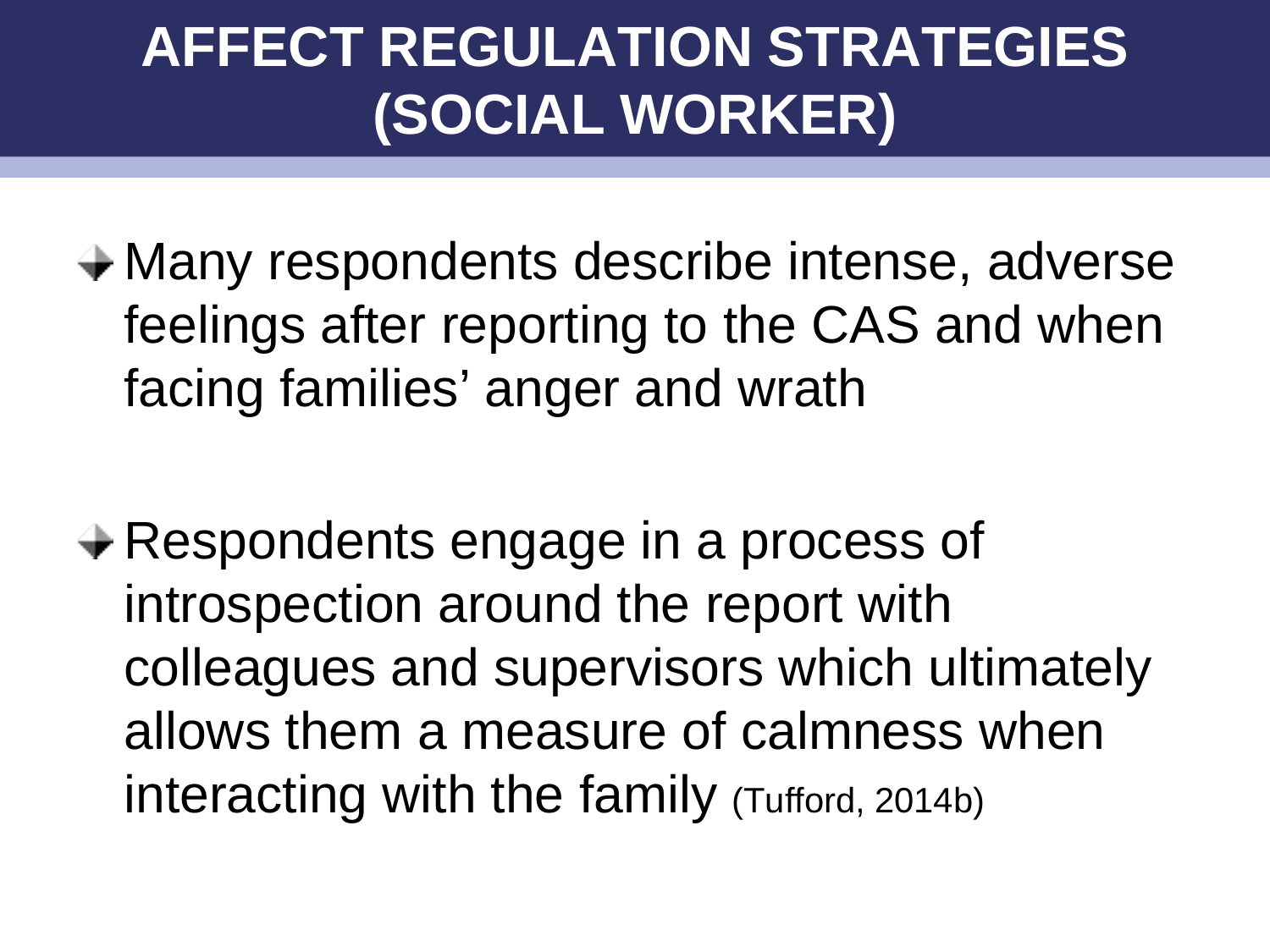#### **AFFECT REGULATION STRATEGIES (FAMILY)**

- **→ Allow the family time to process their emotions (Tufford,** 2014b)
- **→ Validate and normalize family's negative emotions**
- **→ Do not abandon families during the investigation process** but maintain connection through in-person and telephone contact
- **→ Meet with the CAS worker and the family together to** support the family and promote transparency regarding the process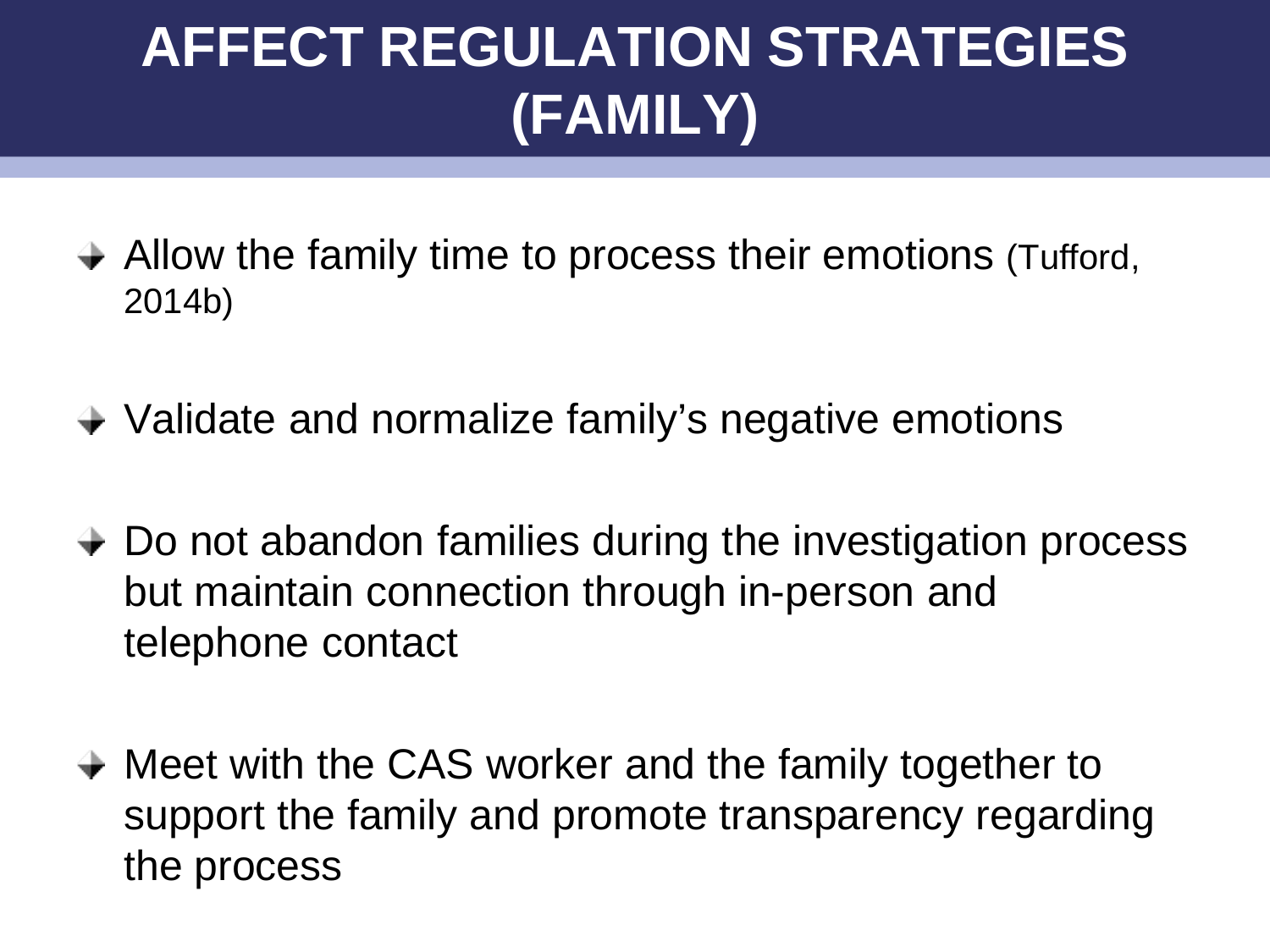#### **ADVOCACY STRATEGIES**

- **→ Express concern for the child's physical and emotional** safety
- $\rightarrow$  Reinforce parenting skills and strengths
- **→ Communicate to parents your belief that they have the** ability to do better (Tufford, 2014b)
- Advocate on behalf of the family with CAS by pointing out strengths the family has shown in seeking assistance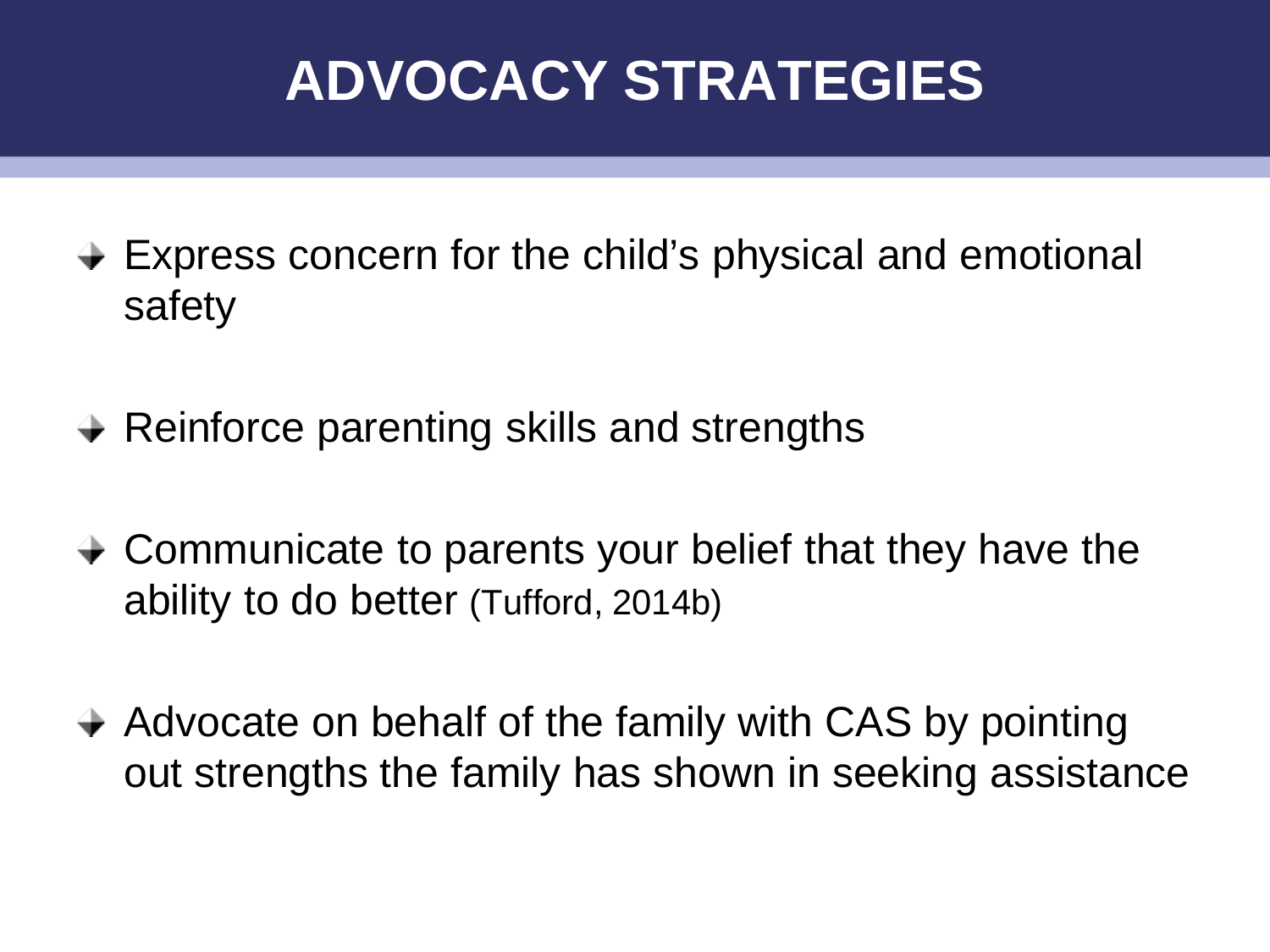#### **RESOURCE STRATEGIES**

- Refer families to community supports such as food banks (Tufford, 2014b)
- Liaise with school personnel to reach out to children in their educational contexts
- $\rightarrow$  If the family is too upset to continue working with you as the reporting social worker, turn to professional supports such as members of your team to keep the family engaged in treatment
- **→ Utilize cultural resources**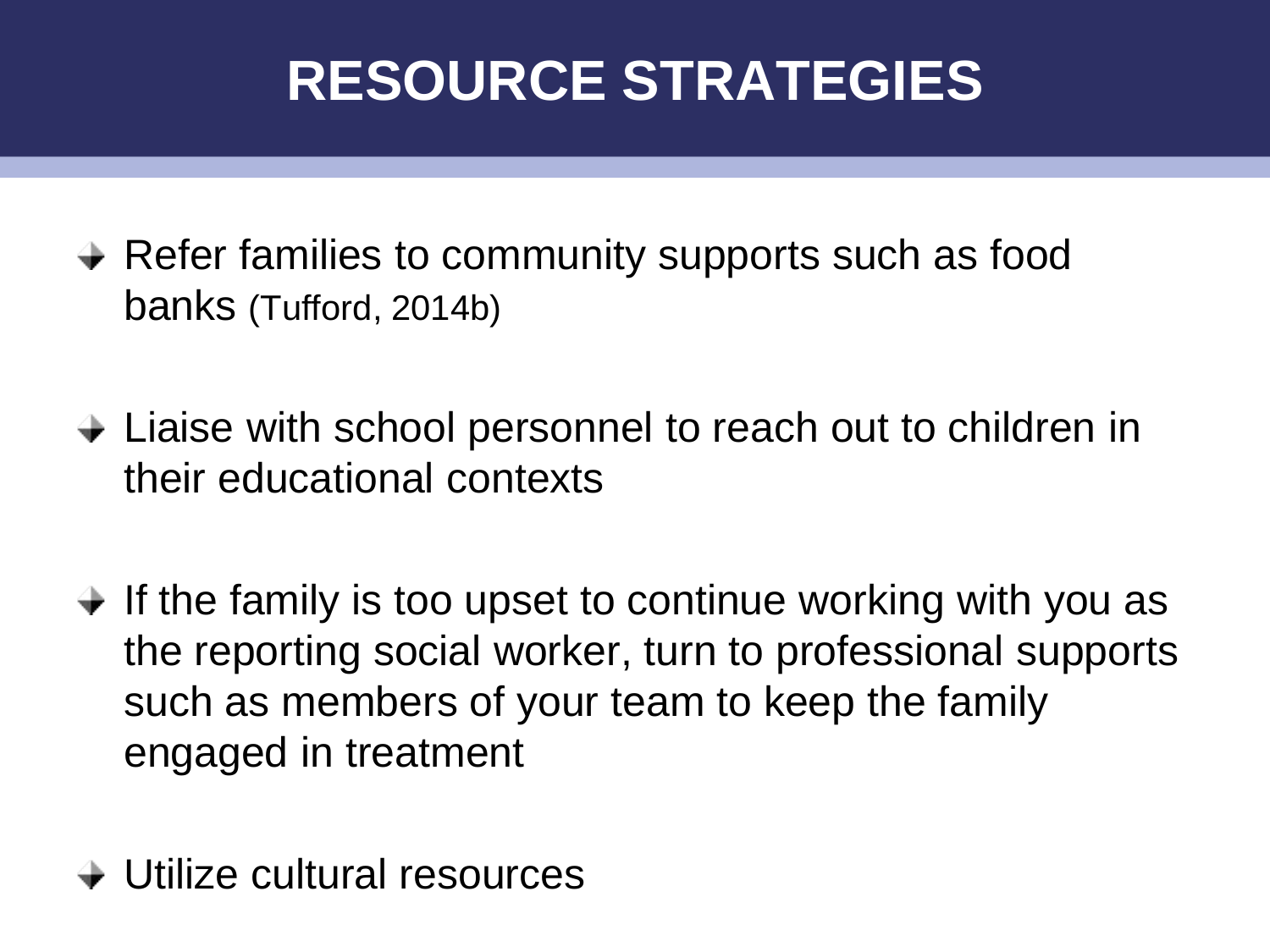#### **Discussion: Qualitative Methodology and Evidence-Based Practice LINKING STRATEGIES TO CLIENT NEED**

#### **→ Social workers practice a multiplicity of** strategies in tandem

 $\div$  It is imperative that strategies be used in a purposeful fashion according to client need (Tufford, 2014b)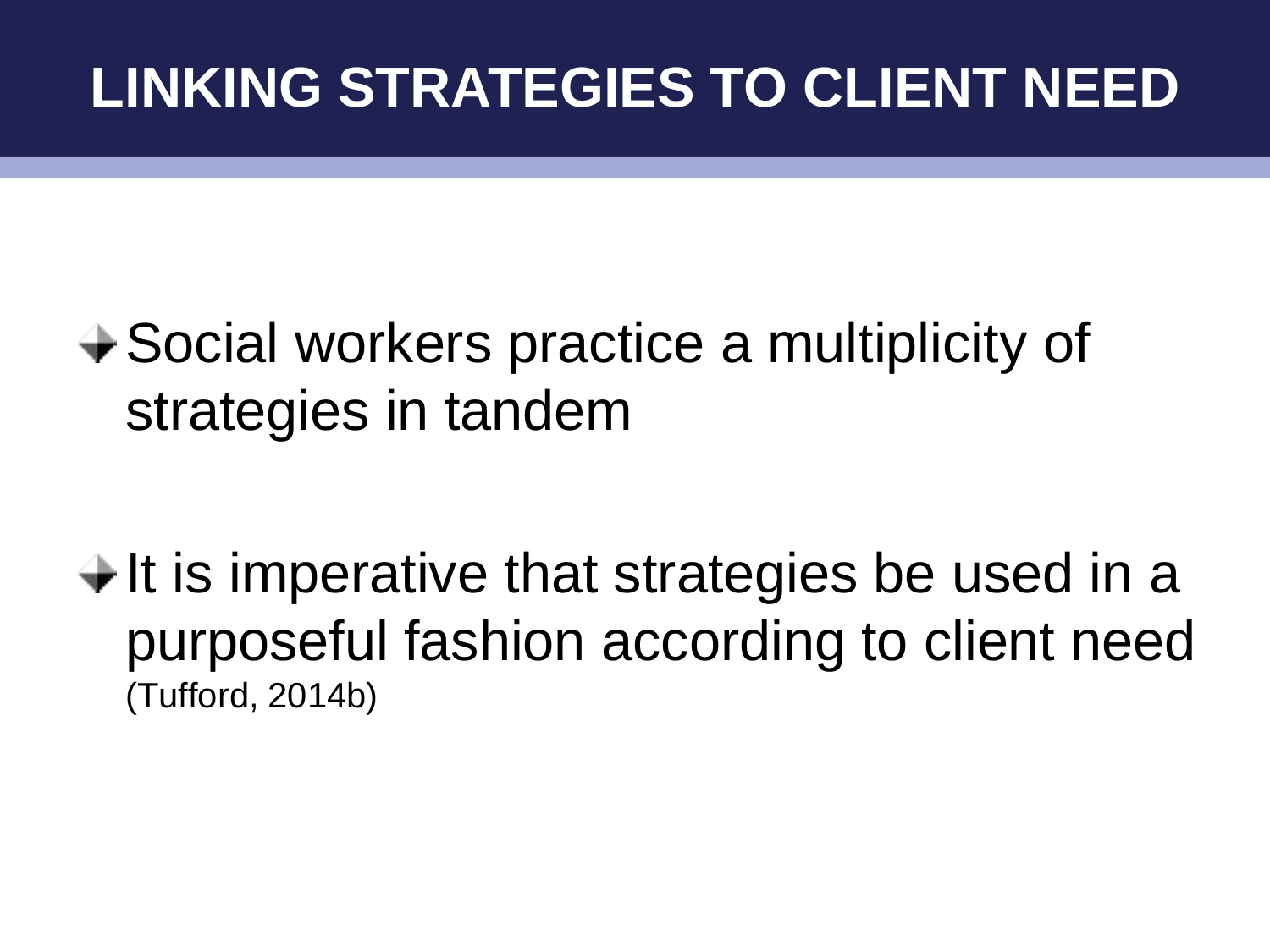### **REFLECTION QUESTIONS**

- Which strategies do you currently use?
- How effective are these strategies?
- Which strategies are beneficial for your client population?
- Are there additional strategies you could use?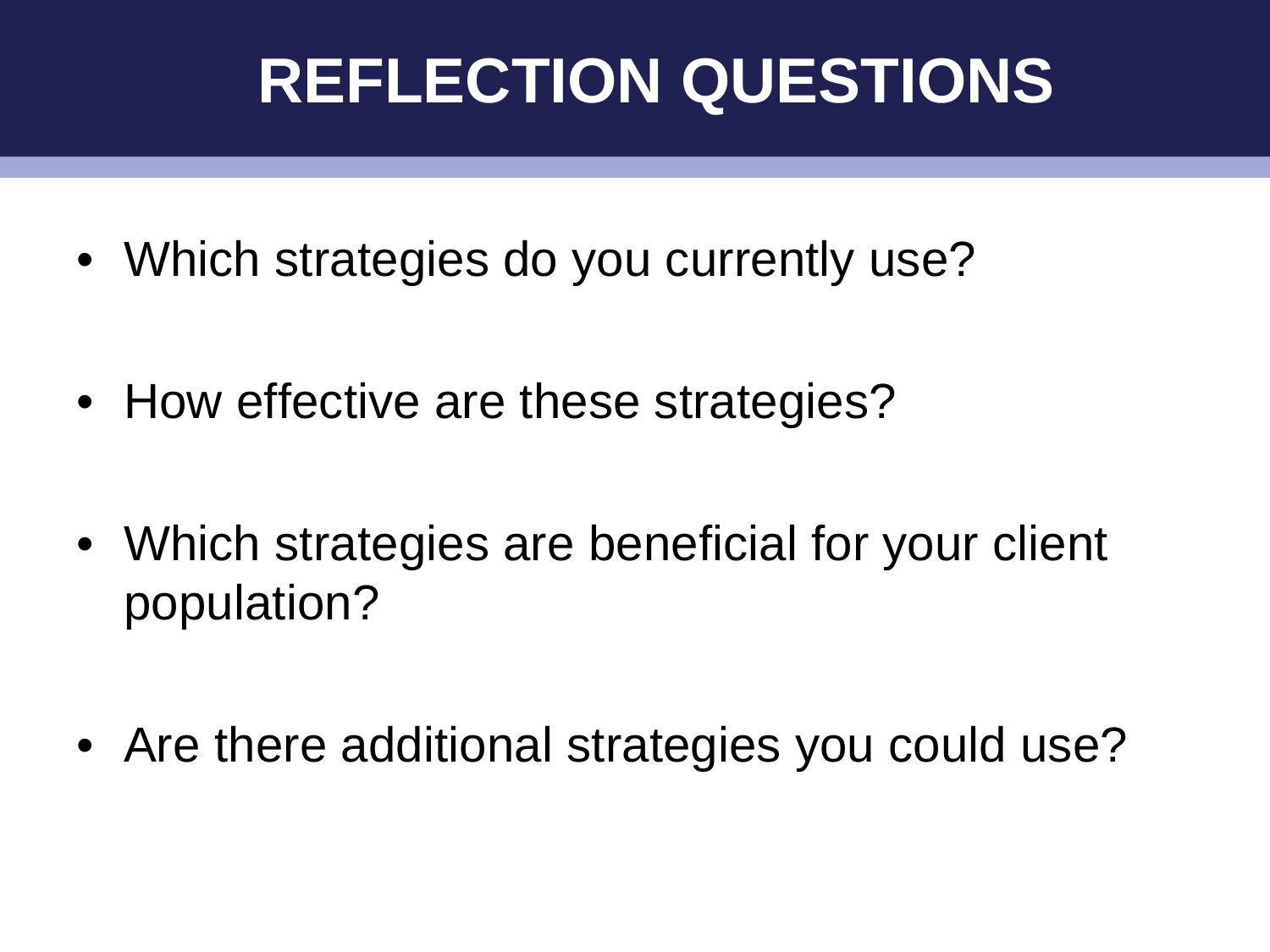### **VIDEO DEMONSTRATION**

• Interview with a mother of a 4 year old child at a children's mental health centre

• Disclosure of physical maltreatment

• Subtitles which outline the strategies to maintain the relationship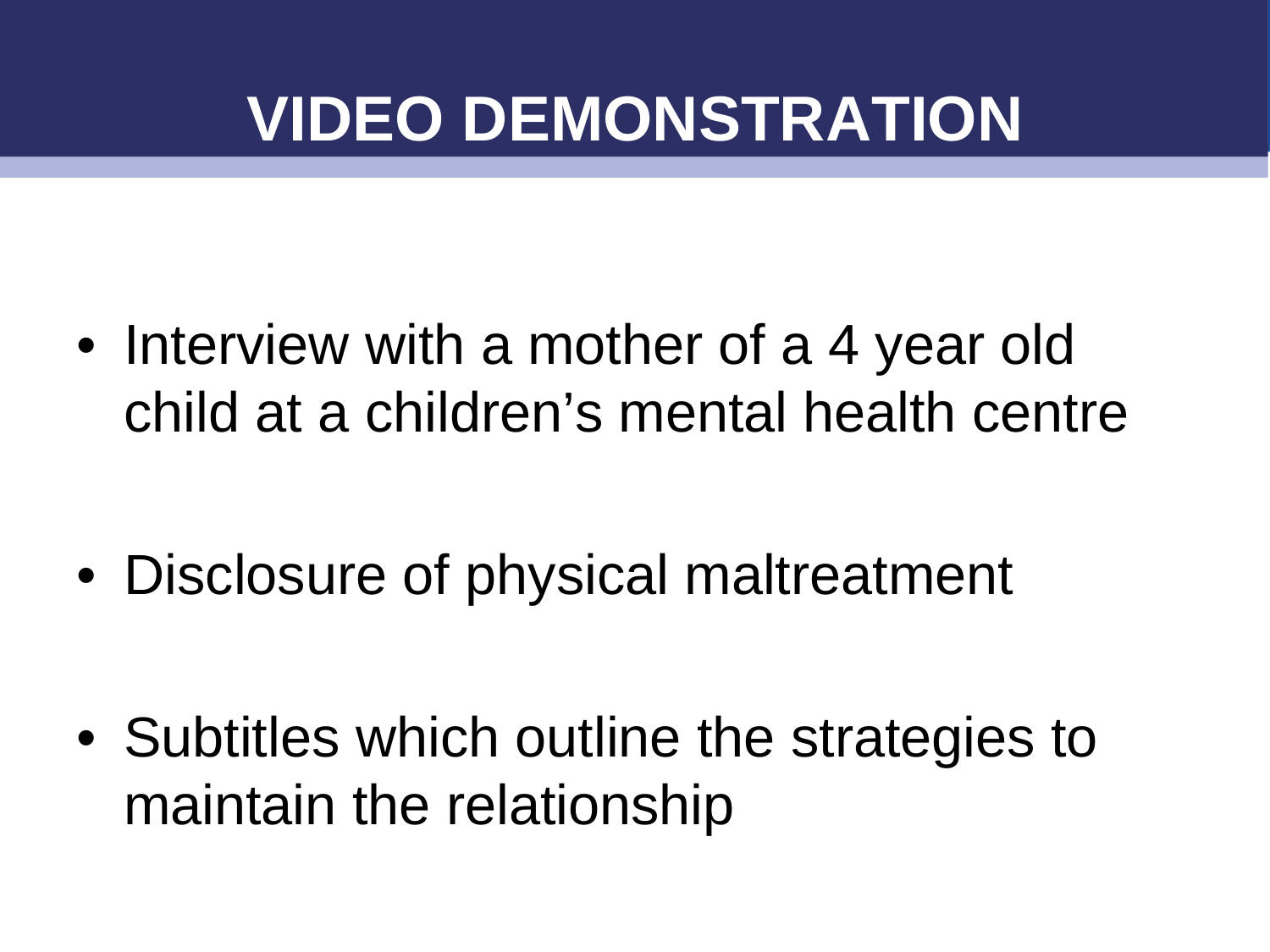

# ???????